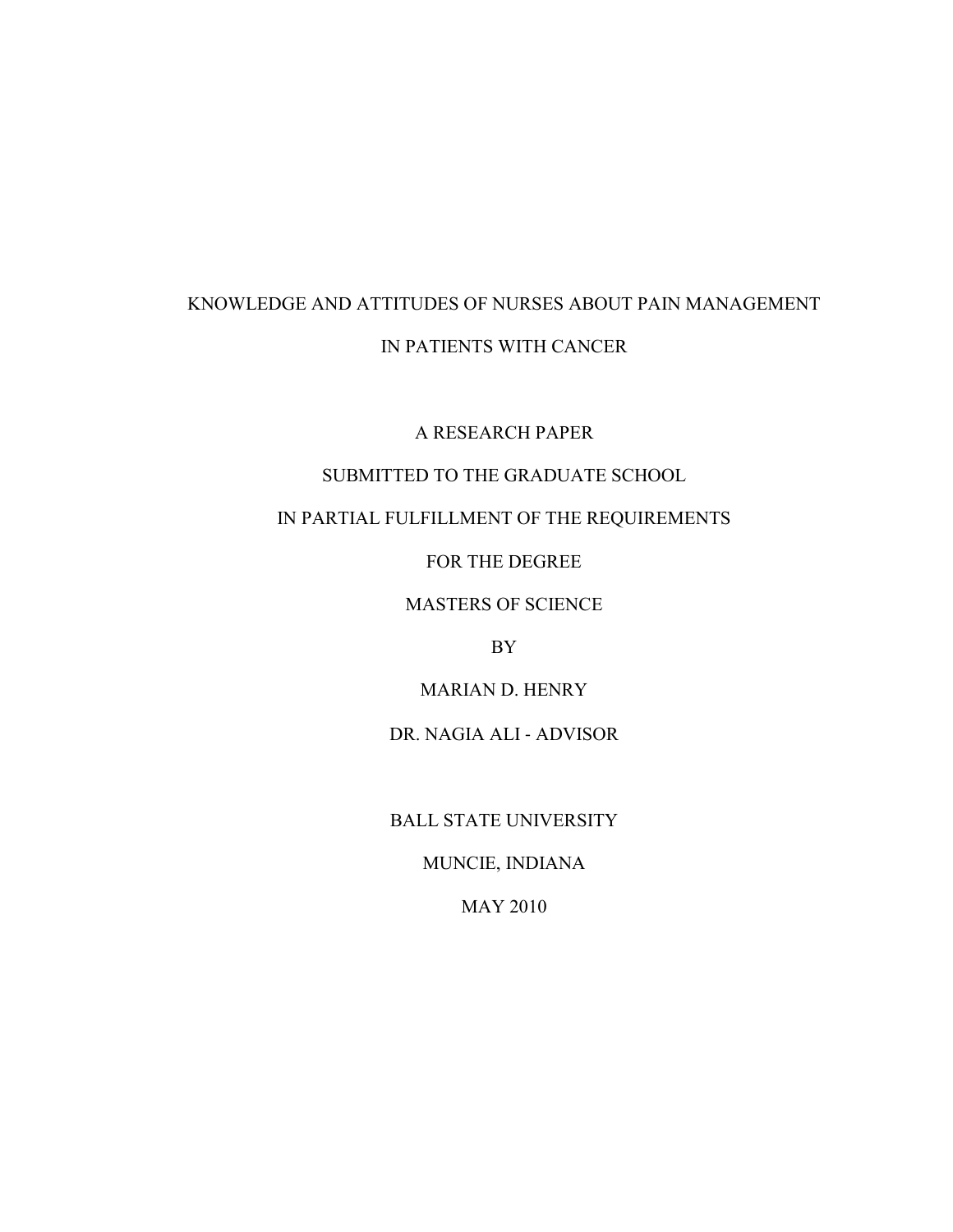# TABLE OF CONTENTS

| Chapter I: Introduction                                        |  |
|----------------------------------------------------------------|--|
|                                                                |  |
|                                                                |  |
|                                                                |  |
|                                                                |  |
|                                                                |  |
|                                                                |  |
|                                                                |  |
|                                                                |  |
|                                                                |  |
|                                                                |  |
|                                                                |  |
| Chapter II: Literature Review                                  |  |
|                                                                |  |
|                                                                |  |
|                                                                |  |
|                                                                |  |
| Nurses' Attitudes Toward Pain Management & Patients in Pain 25 |  |
|                                                                |  |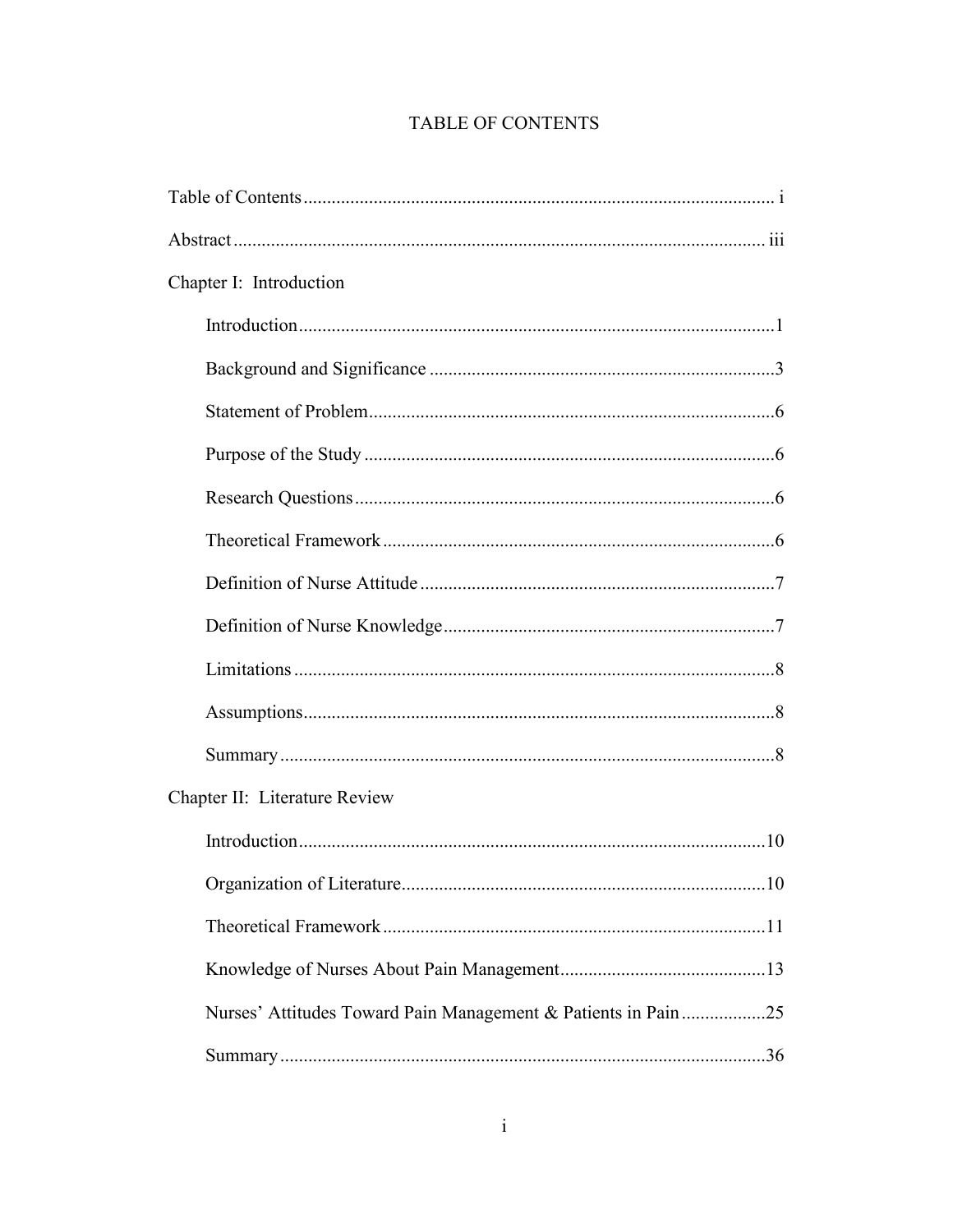# Chapter III: Methodology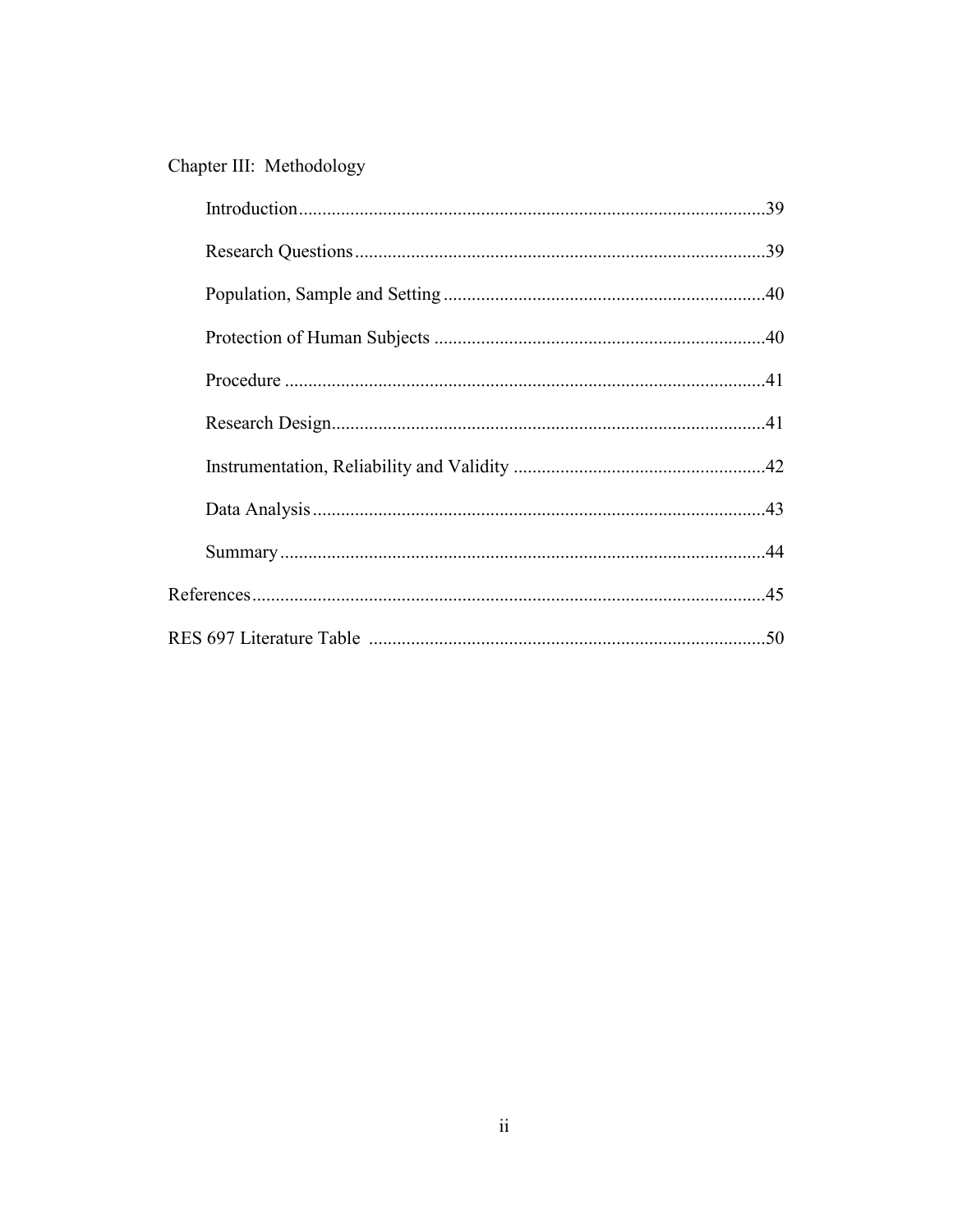## ABSTRACT

| <b>RESEARCH SUBJECT:</b> | Knowledge and Attitudes of Nurses about Pain |
|--------------------------|----------------------------------------------|
|                          | Management in Patients with Cancer           |
| <b>STUDENT:</b>          | Marian D. Henry                              |
| DEGREE:                  | Masters of Science                           |
| <b>COLLEGE:</b>          | College of Applied Science and Technology    |
| DATE:                    | May, 2010                                    |

According to the American Cancer Society more than 1.3 million Americans are diagnosed with cancer each year, and as high as 73% of the hospitalized patients with cancer experience pain. Nurses are in a unique position to be able to assist the patient with management of their pain; however, knowledge about pain management principles and attitudes about pain management and/or patients in pain are variables inherent to each nurse. The purpose of this partial replication of the McMillan et al. (2000) study is to assess the nurses' knowledge and attitudes about pain management and patients in pain. The conceptual framework is based upon the attitude theorist Rokeach (1970) who described the relationships among knowledge, attitude, and behavior. The sample will consist of 85 nurses working on a medical-surgical unit. Knowledge will be measured by The Pain Management Knowledge Test (PMKT), while attitude will be measured by the following two instruments: The Nurses' Attitude Survey and The Pain Survey. Findings will provide information about knowledge deficits nurses may have regarding pain medication management and how pain management can be adversely affected by attitudes of nurses.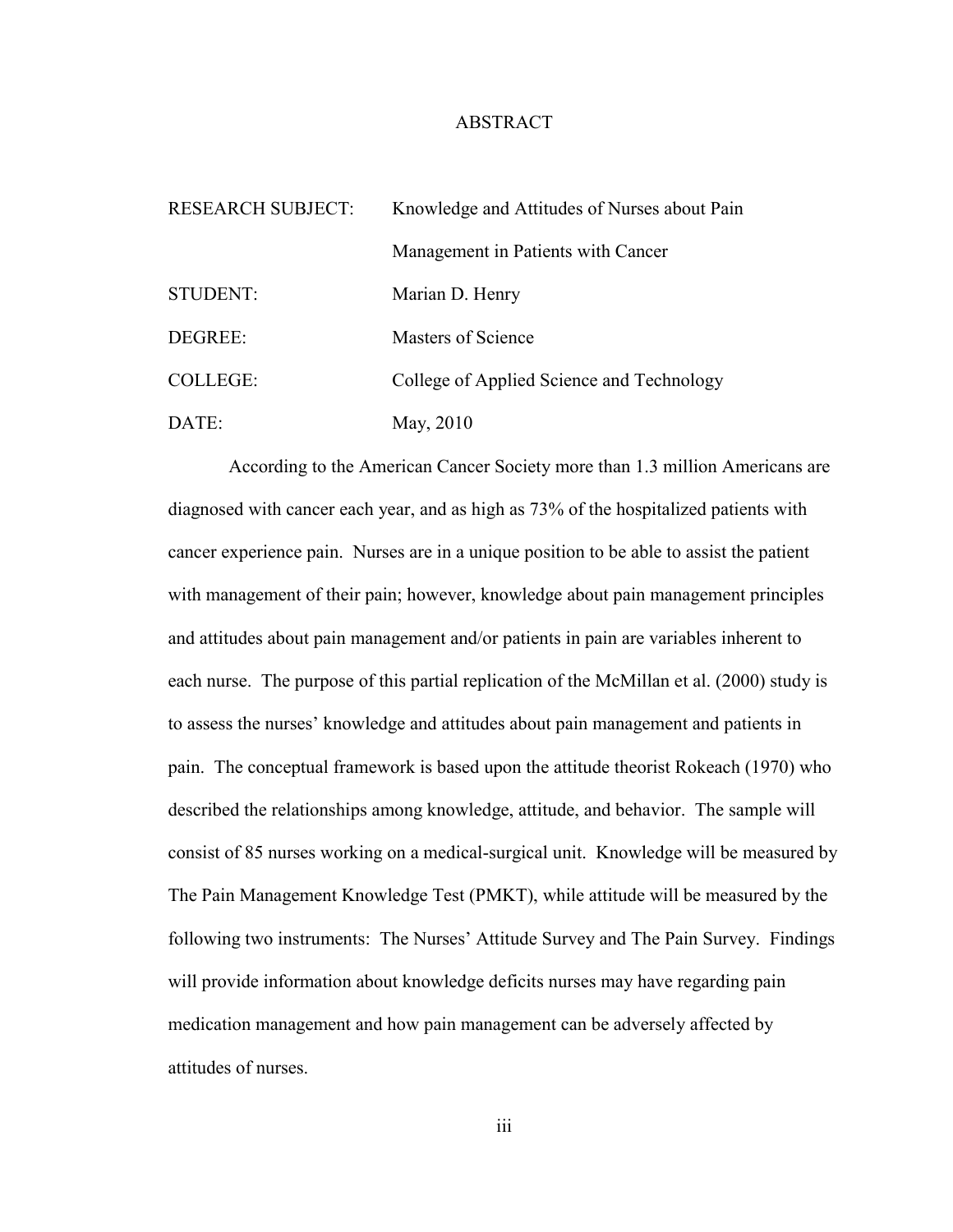## Chapter I

#### *Introduction*

Pain as defined by the International Association for the Study of Pain (2009) is "an unpleasant sensory and emotional experience associated with actual or potential tissue damage, or described in terms of such damage" (para. 34). Pain, often the symptom of cancer that causes one to seek medical attention, negatively impacts quality of life. According to Negley and Luna (2006), even though 90% of pain can be controlled by treatment now available, pain is experienced by up to 90% of patients with advanced cancer. Nearly 1.5 million Americans will be diagnosed with cancer in 2009 (American Cancer Society, 2009). The incidence of cancer has not declined, but the survival after diagnosis has improved overall (American Cancer Society). Therefore, the management of pain poses a significant health issue. While many in the healthcare team, including physicians, patients, and nurses, play a role in pain management, nurses are in the position of assessing and managing that pain; therefore, nurses may significantly influence pain management (McMillan, Tittle, Hagan, Laughlin, and Tabler, 2000).

Multiple studies of knowledge and of attitudes toward pain management among physicians and nurses have demonstrated that lack of knowledge. Pud (2004) cited studies of particular importance such as McCaffery and Ferrell, 1997; Sapir, Catane, Strauss-Liviatan, and Cherny, 1999; McCaffery, Ferrell, and Pasero, 2000; Erkes, Parker,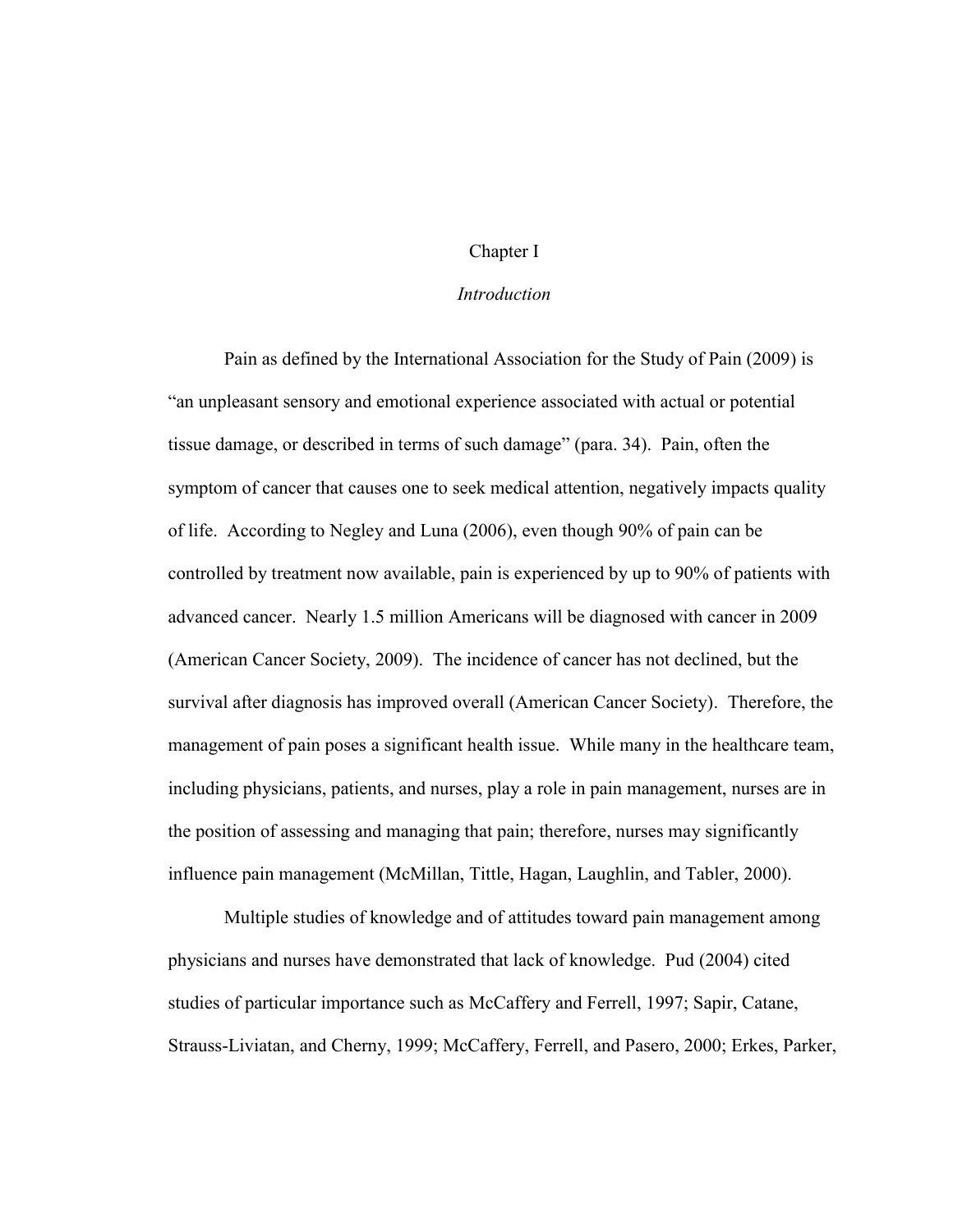Carr, and Mayo, 2001; Simpson, Kautzman, and Dodd, 2002. Additionally, Pud further noted studies of insufficient training in pain assessment, such as Sapir et al., 1999; Howell, Butler, Vincent, Watt-Watson, and Stearns, 2000; Simpson et al., 2002; which poses yet another barrier to effective pain management. Furthermore, attitudes of health care professionals were found to influence clinical practice; thereby, interfering with achievement of pain control (Simpson et al., 2002). Addressing nurses' knowledge deficits and attitudes which are barriers to effective pain management are essential to quality patient care. Nursing curriculum is in need of more pain management education. Additionally, quality educational programs also need to be incorporated in the workplace to ensure current standards and clinical guidelines, as well as evidence-based practice is being followed.

Pain that occurs in cancer can be acute or chronic. It can be related to a tumor, treatment, to both or to neither. According the National Comprehensive Cancer Network (NCCN) (2009), the two pathophysiological mechanisms of pain are nociceptive and neuropathic (p. MS 2). In any case, pain is the one symptom that patients fear most. Appropriate pain management is essential to promote positive patient outcomes such as interacting with family, continuing with daily activities, and overall enjoyment of life.

Pain guidelines have been established by the NCCN (2009). Also, according the United States Department of Veterans Affairs (2007), the World Health Organization (WHO) ladder is another established guideline for analgesia progression. "The Joint Commission on Hospital Accreditation (JCAHO) has called for better pain assessment and treatment, calling pain the " $5<sup>th</sup>$  vital sign" (National Pain Foundation, 2009, para.3).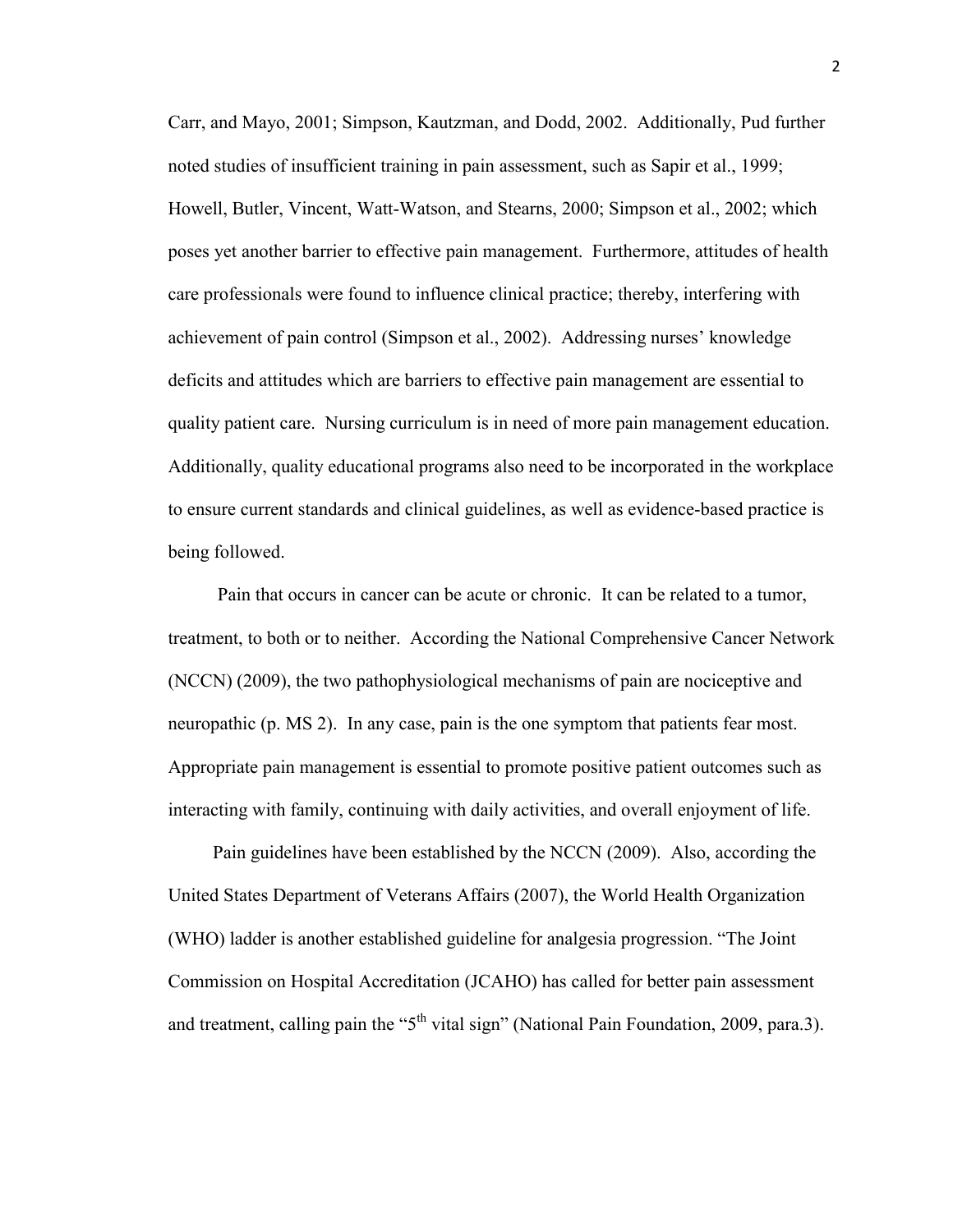Treatment options available for cancer pain management are: non-pharmacological methods, such as distraction and positioning; medications varying from over the counter to opioids; and radiation treatment to reduce tumor size. Pharmacologic treatment is not always simple; however, managing multiple analgesics can be done. Nurses' opioid phobia is just one example of a barrier to effective pain management.

Educational programs have been effective in improving pain management in patients with cancer (McMillan, Tittle, Hagan and Small, 2005). While educational interventions do not always lead to optimal pain management and patient care, educational offerings should be considered an essential element in all nursing schools curricula as well as in the workplace. To ensure better patient outcomes in regards to pain, several national guidelines have been developed. Guidelines were established by the NCCN. The Joint Commission of Healthcare Organizations included pain as "the 5th vital sign" (National Pain Foundation, 2009, para. 3). The WHO progressive analgesia ladder provides practitioners with guidelines as well (US Department of Veterans Affairs, 2007). Educational interventions for nurses have been considered the key to pain management. Further study was needed to support outcomes of nursing pain management educational opportunities.

#### *Background and Significance*

Cancer has been described in Biblical times. Cancer knows no boundaries as it affects young, old, rich, poor, men, women, and every race and ethnicity. It kills, but most feared is the pain that patients may have to endure. According to Szalavitz and Foley (2006), as recent as the 1970s little was known about how the brain processed pain. Doctors' and nurses' attitudes about pain were also primitive. For example, it was better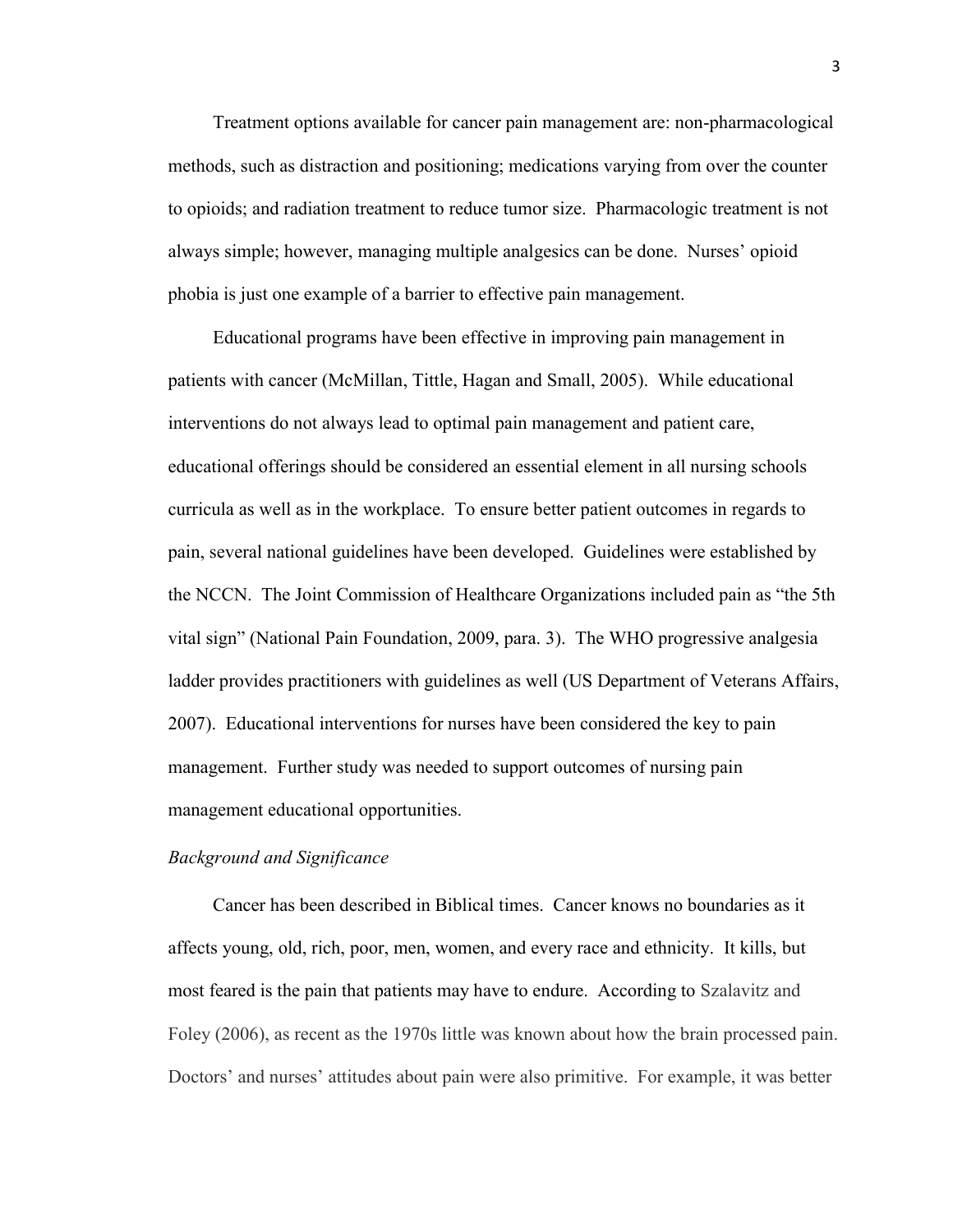practice to leave a person in pain than to cause that person to become an addict. The first pain service in an American cancer center was formally opened at Memorial Sloan-Kettering in 1981. Patients had to wait for nurses to bring their medication. This center advocated for patient-controlled administration and allowed patients to keep medication at the bedside until a narcotics agent informed them the practice was illegal. Out of this, however, was born the PCA pump which legally allowed patients to self-administer narcotics at the bedside and is widely used today.

Cancer pain continues to be undertreated today. Nurses do play a key part in pain management because they assess the patient and then administer the medication. According to Rustoen, Gaardsrud, Leegaard, and Wahl (2009), one Finnish study by Simonsen-Rehn, Savimaki, and Benko (2000), interviewed cancer patients about their experiences of care related to pain and found that patients wanted pain to be relieved by medication, but they also emphasized the importance of contact and communication with the nurses. Respect was seen as an important aspect of pain-related care.

Nurses' knowledge and attitudes about patients in pain and pain management have been studied by many researchers (McMillan et al., 2000; Bauwens, Distelmans, Storme, and Kaufman, 2001; Lasch, Greenhill, Wilkes, Carr, Lee, and Blanchard, 2002; Rushton, Eggett, and Sutherland, 2003; Xue, Schulman-Green, Czaplinski, Harris, and McCorkle, 2007. Unfortunately, pain still continues to be inadequately treated. McMillan et al.'s, (2000) study was based on attitude theorist Rokeach which theoretically explained the relationship of motivation to change behavior. Many nurses still lack knowledge and understanding of the appropriate pain management techniques,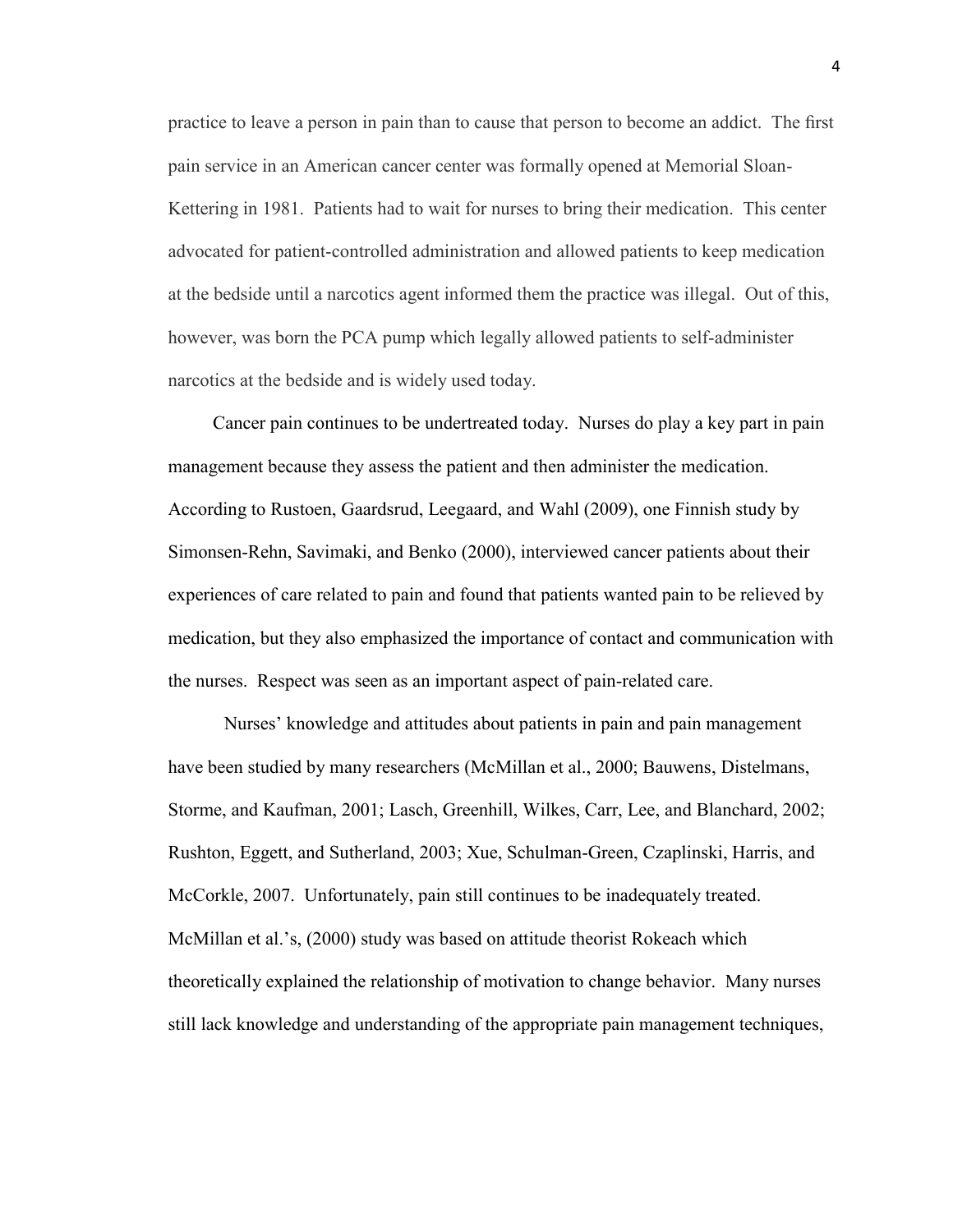both pharmacological and nonpharmacological. Additionally, nurses also still possess attitudes that serve as barriers to appropriate pain management.

The growing number of new cancer cases and the continued reports of unrelieved pain points to a gap in nurses' knowledge and attitudes about effective interventions to alleviate that pain. Education must be aimed at facilitating competent patient care. Knowledge and attitudes were found to be improved following McMillan et al. (2000) study using a supportive educational intervention aimed at improving knowledge and exposing attitudes that were barriers to an effective pain management regime. Bauwens et al. (2001) study applied a three day course on pain management and improvement was shown on 3-month follow-up. Wilkes, Lasch, Lee, Greenhill, and Giuseppina (2003) study also showed improvement in knowledge scores following an educational intervention. It is essential for nurses who work with cancer patients who are experiencing pain, or any patient experiencing pain for that matter, to attend educational programs to improve pain management and overall patient care, thus improving patient outcomes and quality of life.

In order to improve pain management and ultimately patient care, it is important to have a thorough understanding of nurses' knowledge and attitudes. Individuals are unique and are influenced by many factors. McMillan et al. (2000) study focused on nurses' knowledge and attitudes about patients in pain and pain management. Knowledge and attitudes have been found to be essential for development of proficient pain management. As found in other research, McMillan et al. (2005) study demonstrated deficiencies in nurses' knowledge and attitudes overall. Further study on nurses' knowledge and attitudes about pain and patients in pain, can contribute to the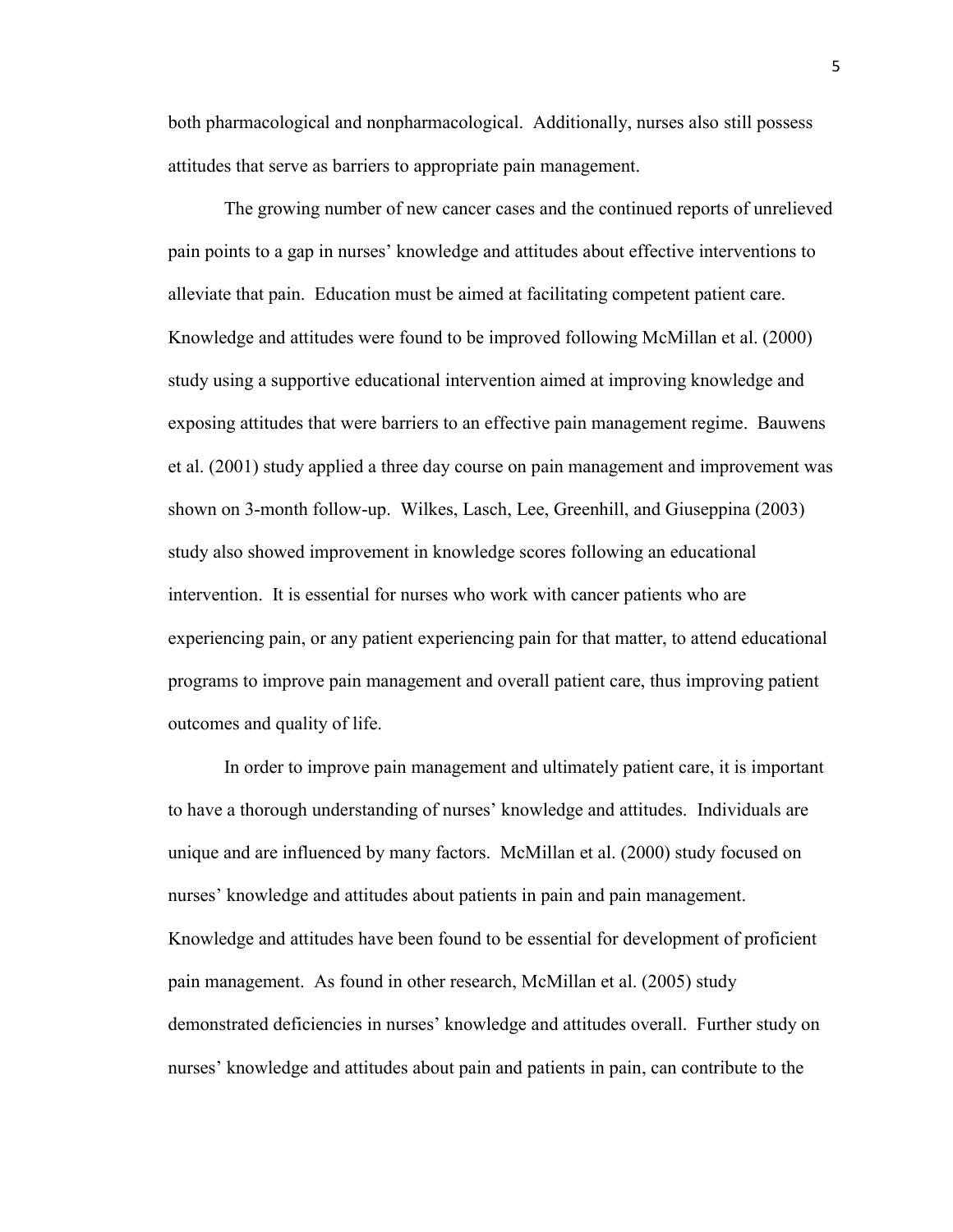knowledge base and assist nurses who work with cancer patients to understand the importance of continuing education in regard to pain management.

# *Statement of Problem*

It is reported that up to 73% of patients who are hospitalized with cancer experience pain (McMillan et al., 2000). Nurses are the healthcare team member that most directly affects pain management because nurses assess and manage that pain.

# *Purpose of the Study*

The purpose of this study was to assess the nurses' knowledge and attitudes about pain management and patients in pain. This was a partial replication of McMillan et al. (2000) study.

#### *Research Questions*

- 1. What specific areas of knowledge deficit among nurses contribute to inadequate pain management practices for patients with cancer?
- 2. What attitudes held by nurses interfere with appropriate pain management for patients with cancer?

## *Theoretical Framework*

Attitude theorist Rokeach (1971) will guide this study. Behaviors, values, and attitudes change only when inconsistency is exposed. The relationships examined in this study include the concepts of nursing knowledge and attitudes about pain and patients in pain. This conceptual framework will efficiently guide this study to examine relationships that may provide information for professional nursing practice as it relates to pain management.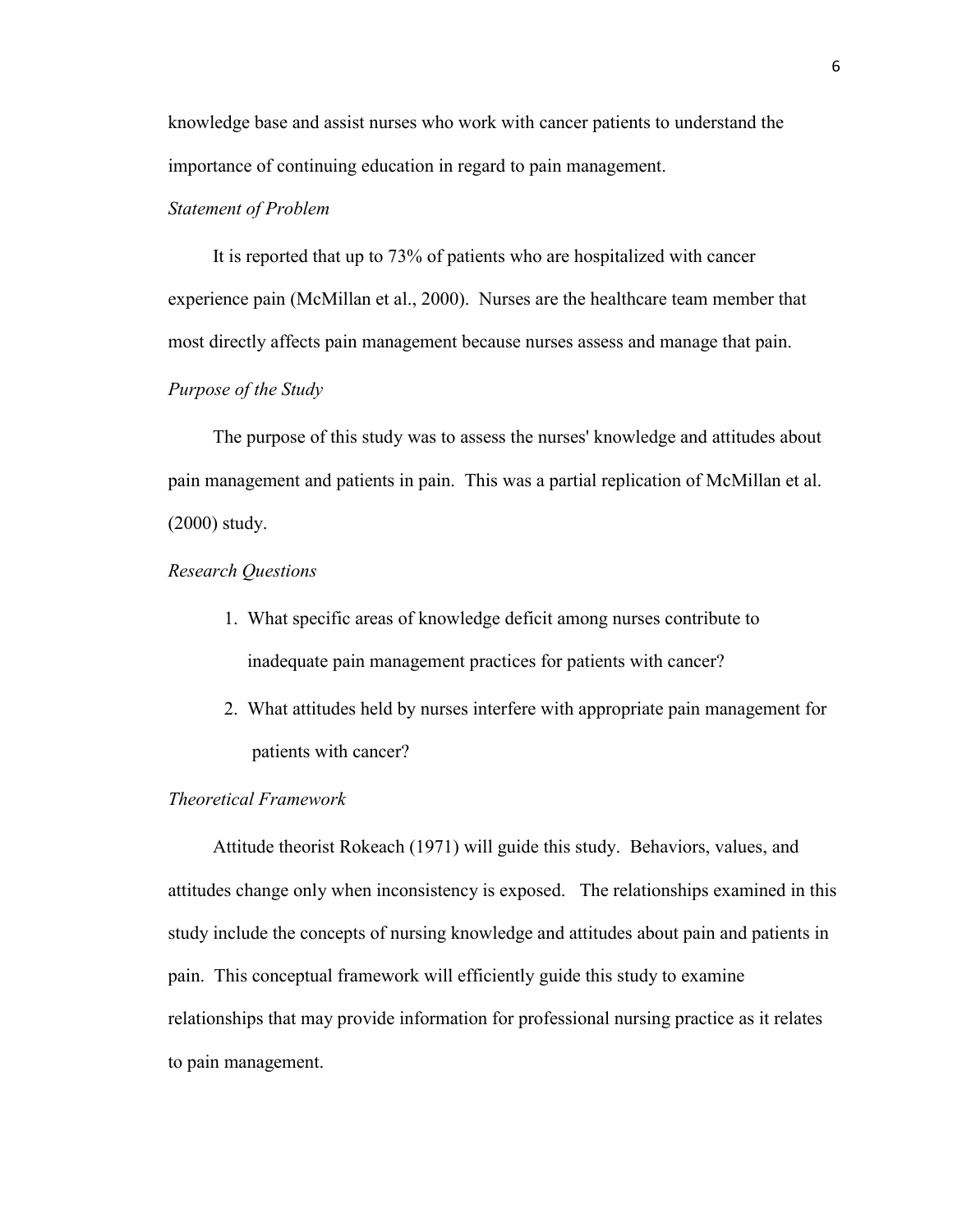### *Definition of Terms*

#### *Nurses' Attitudes: Conceptual.*

McMillan et al. (2000) referred to a variety of nursing attitudes that would interfere with appropriate pain management. Among them are lack of complete pain relief as a goal, lack of belief that patients should be kept in a pain-free state, belief that pain should be experienced before medicating with an analgesic, fear of addiction, fear of overmedication resulting in respiratory depression, gender bias, and age bias.

#### *Nurses' Attitudes: Operational.*

The Nurses' Attitude Survey (McMillan et al., 2000) will measure attitudes about pain, use of narcotics, who is in control, and the use of non-pharmacologic pain relief methods using only the 25 attitude items that were in the original tool, the Nurses' Knowledge and Attitude Survey. A total score is obtained by summing each item score with a higher score reflecting a more positive attitude. Additionally, the Pain Survey will assess attitudes including age and gender bias using case vignettes with three questions for each of the four vignettes with an additional six questions. Scores are summed with a higher score representing a more positive attitude.

#### *Nurses' Knowledge: Conceptual.*

According to McMillan et al. (2000), nurses' knowledge is knowledge deficit which includes "incorrectly answered questions about the incidence of psychological dependence, drug scheduling for steady-state analgesia, tolerance, and the impact of anxiety or depression on pain" (p. 1416). "A lack of knowledge about pain management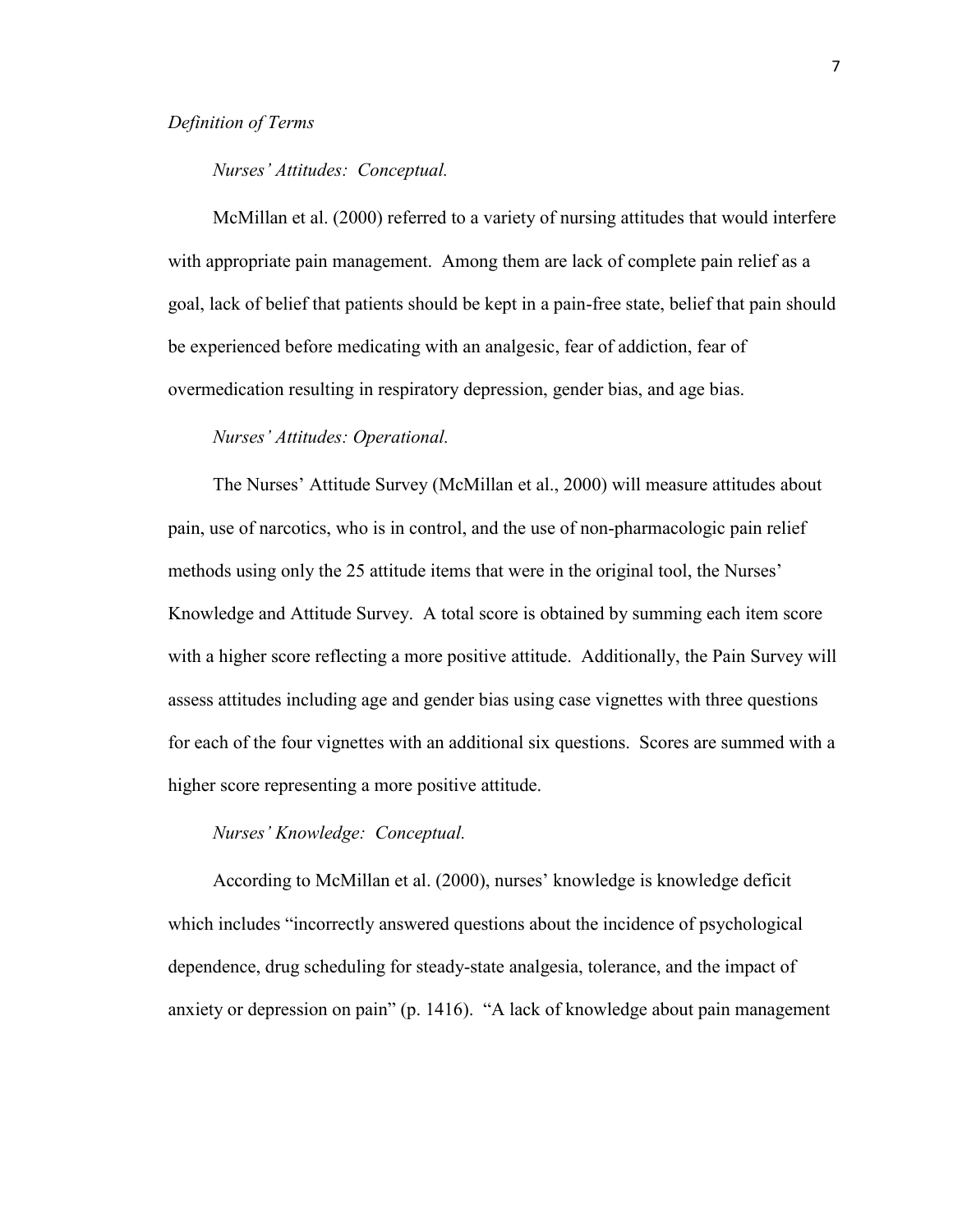was the most frequently cited barrier to good pain management in a national survey" (McMillan et al., 2000, p. 1416).

#### *Nurses' Knowledge: Operational.*

Nurses' knowledge will be assessed by the Pain Management Knowledge Test (McMillan et al., 2000). Nurses' knowledge of pain management will be assessed by 31 multiple choice questions with correct answers summed for a total score and then converted to a percentage score.

#### *Limitations*

Generalization is limited due to small sample size and the sample selection from only two VA Hospitals in the Midwest.

#### *Assumptions*

This exploratory descriptive replication will be grounded by the following assumptions:

- 1. Nurses have knowledge deficits related to pain management.
- 2. Nurses hold attitudes that negatively impact pain management, thus ultimately patient care.
- 3. Behavior can be influenced by knowledge, attitudes, and values.
- 4. Most cancer pain is preventable with improved nursing education.
- 5. Participants will answer questions promptly and honestly.

## *Summary*

The incidence of hospitalized cancer patients experiencing pain is affecting the lives of millions in the U.S. daily even though clinical guidelines have been published.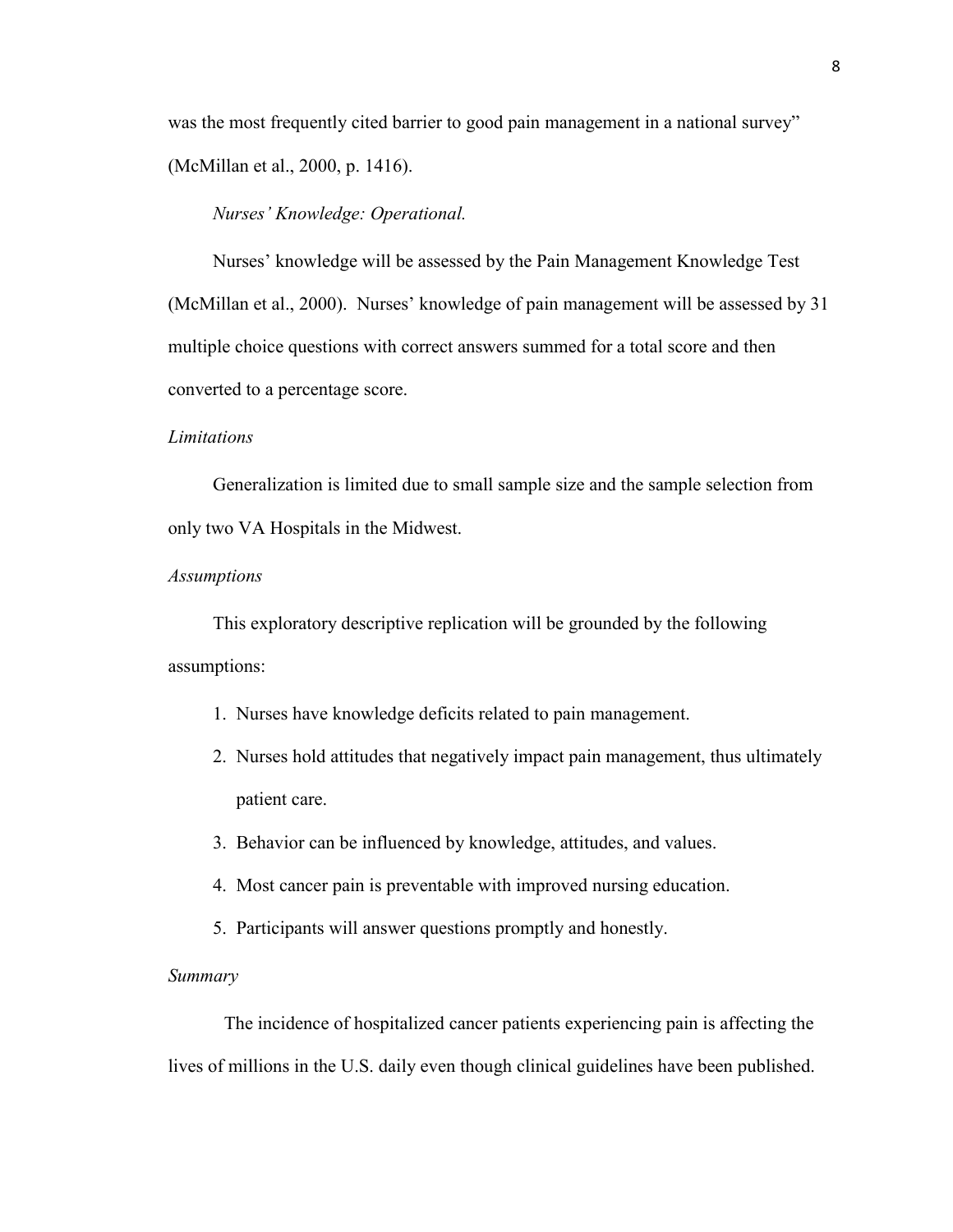Nurses are the central person in the healthcare team to be able to assess and manage pain; however, nurses' knowledge and attitudes toward pain and patients in pain can serve as a barrier. Information about nurses' knowledge and attitudes can help to alter behaviors to improve outcomes for cancer patients in pain. The purpose of this study was to describe nurses' knowledge and attitudes about pain and patients in pain. This study will be a partial replication of McMillan et al. (2000) study. Attitude theorist Rokeach (1971) will provide the conceptual framework.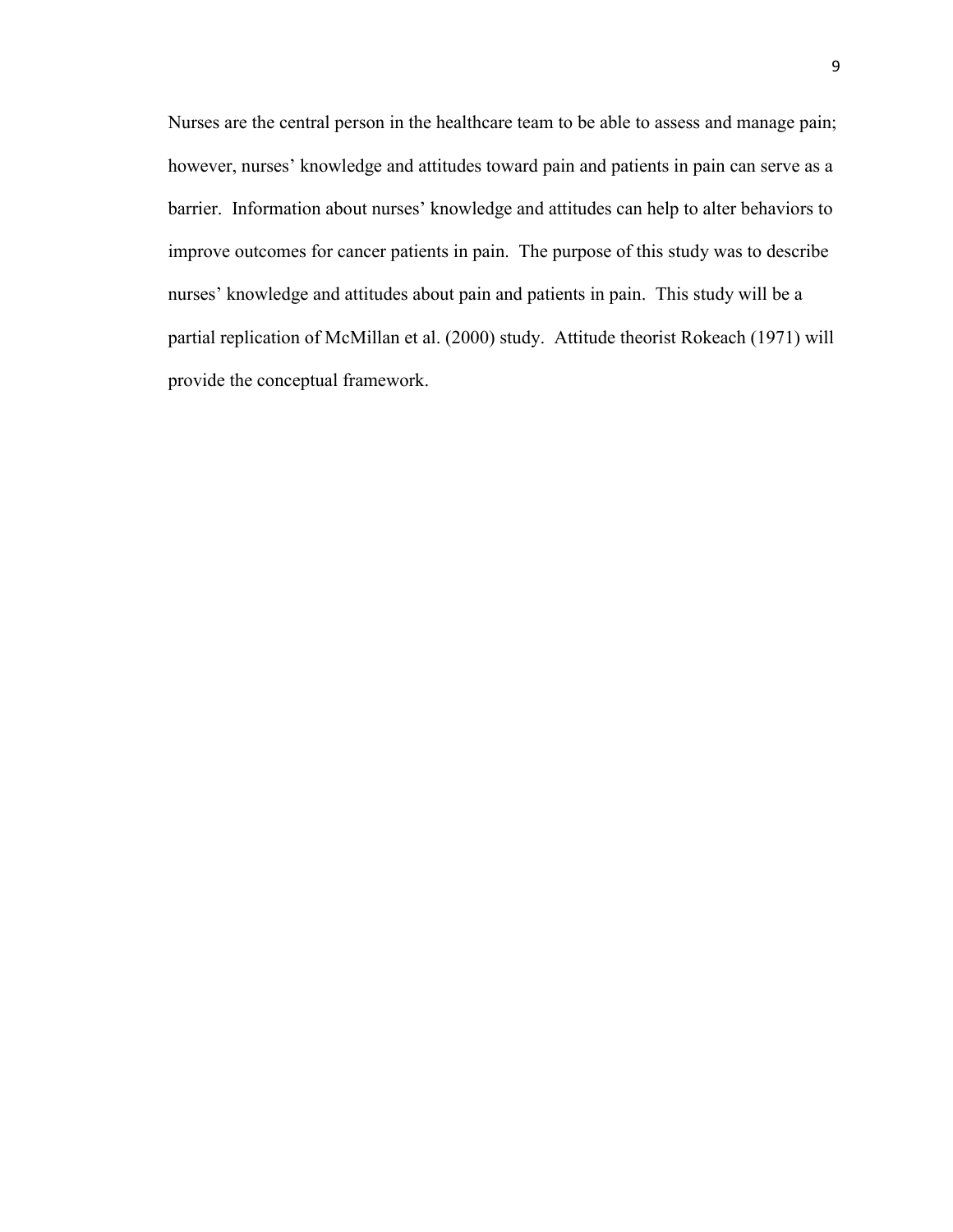## Chapter II

#### *Review of Literature*

The American Cancer Society estimates that more than 1.3 million Americans are diagnosed with cancer each year and a significant proportion will experience pain with estimates of pain in hospitalized patients as high as 73% (McMillan et al., 2000). This exploratory descriptive study is a partial replication of McMillan et al. (2000) study. The purpose is to assess nurses' knowledge and attitudes about pain management and patients in pain. Information about knowledge deficits and attitudes that act as barriers can help to tailor interventions and education to improve outcomes for cancer patients experiencing pain.

#### *Organization of Literature*

The literature review covers selected studies associated with the knowledge and attitudes of nurses regarding pain and pain management of patients with cancer. Qualitative studies will help to understand these nursing knowledge deficits and attitudinal barriers to effective pain control in patients who experience cancer-related pain. Recent literature was a focus to capture current evidence in practice. The supportive literature reviewed is divided into three sections:

1. Theoretical framework: Rokeach (1970), Beliefs, Attitudes, and Values: Theory of Organization and Change.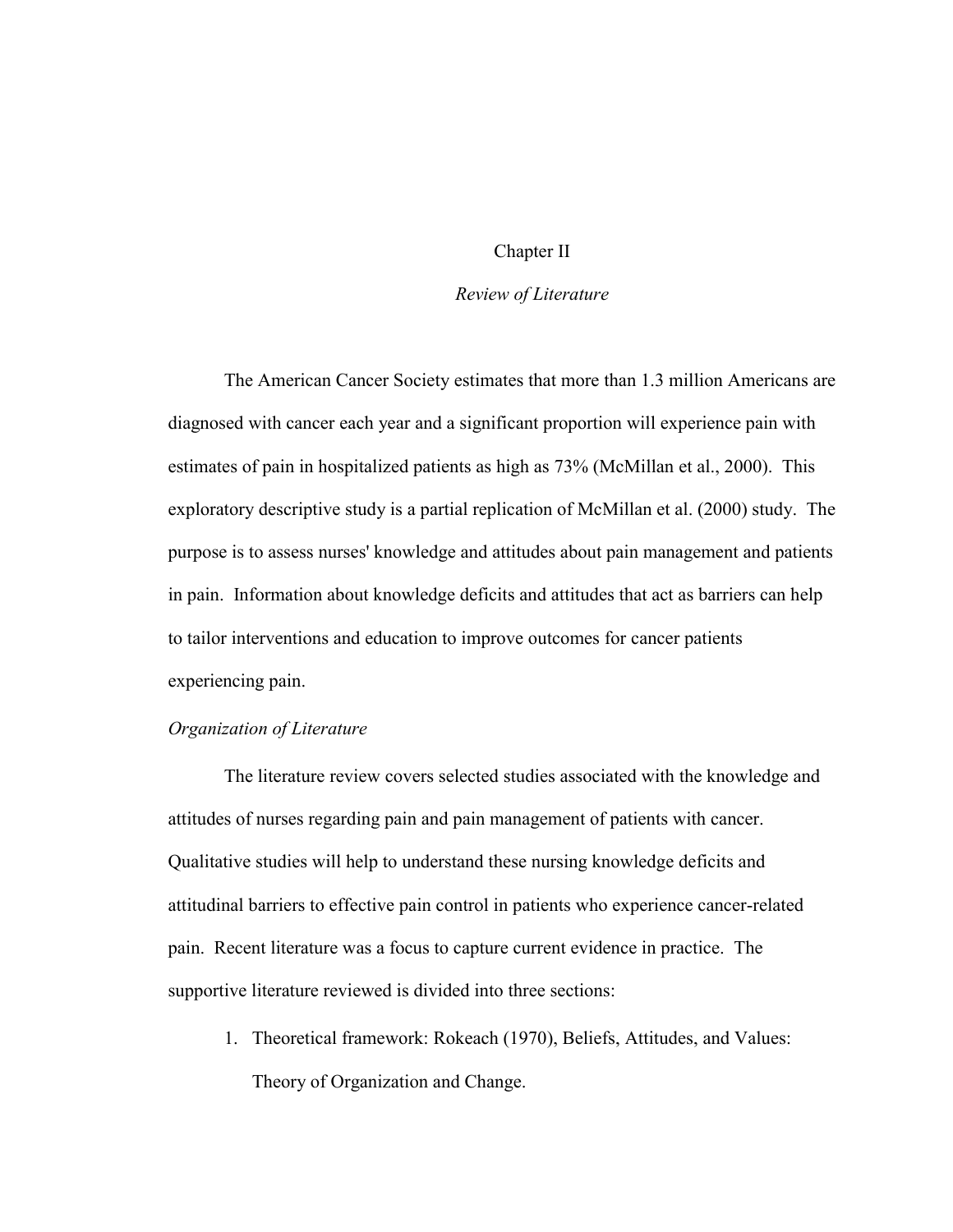- 2. Knowledge of nurses about pain management
- 3. Nurses' attitudes towards patients in pain

#### *Theoretical framework*

Rokeach's (1968) work as an attitude theorist focuses on beliefs, attitudes, and values. The definition of value is important to understand Rokeach. As defined by Rokeach (1968), "I consider a value to be a type of belief, centrally located within one's belief system, about how one ought or ought not to behave, or about some end-state existence worth or not worth obtaining" (p. 124). Rokeach further believed that attitudes are more specific than values, but values provide the basis for attitudes. It is interesting to note that Rokeach's first published study was sponsored by Abraham Maslow. According to Rokeach (1971), the research effort since 1966 at Michigan State focused on a systematic investigation of the effects of experimentally induced feelings of selfdissatisfaction on long-range changes in values, attitudes, and behaviors. Use of the theoretical approach differed from other approaches used in experimental social psychology in the following three major ways:

- 1. Understanding that in order to create cognitive or attitude change, inconsistency is necessary. In contemporary methods, the inconsistency is created by either inducing a person to engaging in behavior or to expose him to information about attitudes or values that are incompatible with his own; however, under this theory, the person would be made consciously aware of the inconsistency within his own value-belief system.
- 2. Contemporary social psychology focuses on the concept of attitude on theories of attitude change; however, this theory focuses on the concept of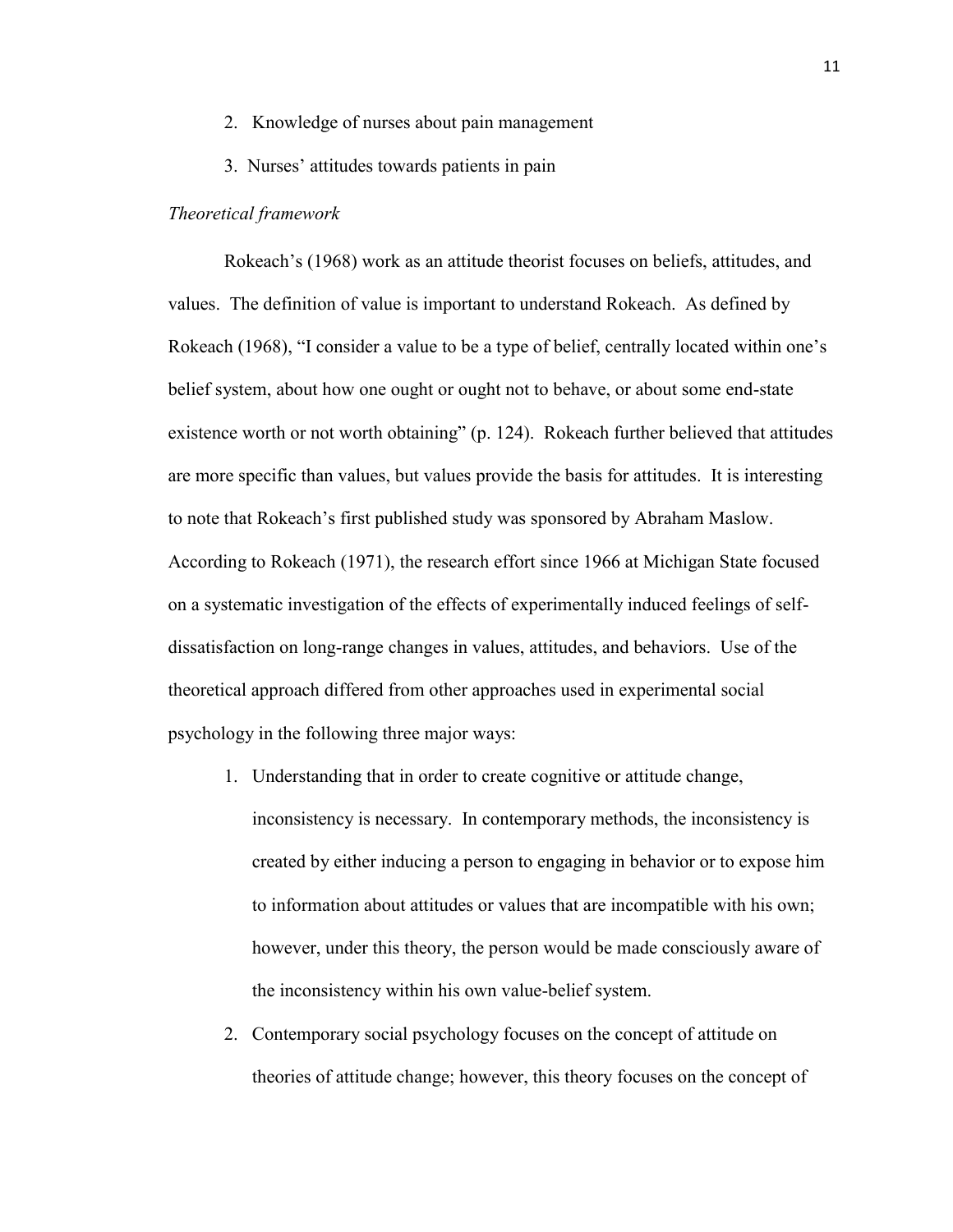value and on a theory of value change. Therefore, the assumption is that values are more fundamental than attitudes and moreover, that values are the basis of attitudes and behavior.

3. The measurement of dissonance differs from contemporary where at least two elements has some dissonant in relation to one another. Under this theory, two elements, normally referred to as cognitions, do not vary from one situation to another, but are invariant across all situations. In other words, if the two are satisfied with each other, they are consonant and satisfied with their self; however, if the two are dissatisfied, they are dissonant and that leads the person to become dissatisfied with their self (Rokeach, 1971).

In one experiment, Rokeach (1970) studied different sects of religions, and the nonbelievers, trying to ascertain their value systems. In order to conduct this research, Rokeach utilized the Rokeach Value Survey. This instrument was a simple two-part scale that consists of 18 goals or terminal values such as "comfortable life" and "world at peace" in which the interviewee was asked to rank in order of importance the 18 goals. Additional to this, 18 means, such as "honest" and "courageous," would be the best means to meet the goals. The results did find that different religions ranked goals and means differently, as did the nonbelievers. Rokeach believed that values were enduring beliefs that relate to life goals and the way people attain those goals. This was the purpose of this experiment.

Other experiments used The Rokeach Value Survey as well. "The major findings of Experiment 1 were (*a*) that induced states of self-dissatisfaction concerning one's values and attitudes led to highly significant changes in values and attitudes that were

12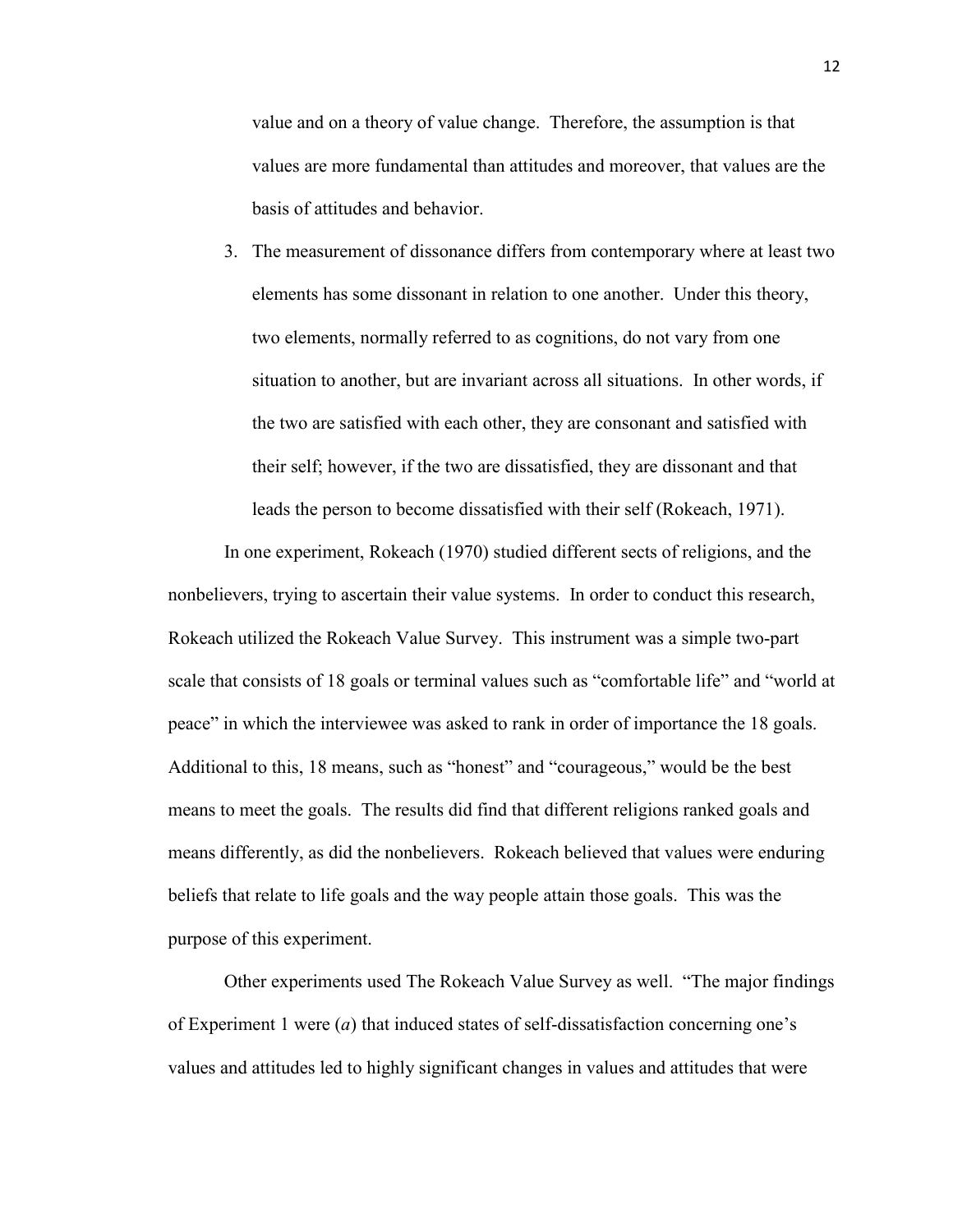evident three-five months after the experimental treatment. Moreover, (*b*) measures of self-satisfaction-dissatisfaction, obtained at the end of the experimental session, predicted the value changes that were to be observed three weeks and three-five months afterward" (Rokeach, 1971, p. 455). Other such experiments had similar results.

#### *Knowledge of Nurses about Pain Management*

The inadequate treatment of pain can interfere with daily activities, quality of life, and reduce individual freedom. The purpose of Hollen, Hollen, and Stolte's (2000) study was to identify knowledge strengths and weaknesses and misperceptions about cancer pain management between two groups of registered nurses in different settings. While no theoretical framework was cited for this study, the concepts of knowledge, attitudes, pain, and pain management were explored.

The population consisted of 140 registered nurses (RNs) who worked on one of seven adult hospital oncology units and 11 hospices within an urban county in a southcentral state. Inclusion required that they work at least 20 hours per week exclusively within a hospice or hospital oncology for at least the preceding 6 months and at least 80% of his/her professional practice was involved with patient or family care. Sixty-four (46%) of the surveys were returned. Thirty (53%) were hospice nurses while 34 (41%) were hospital nurses (Hollen et al., 2000).

Two measurement tools used were: The North Carolina Cancer Pain Initiative (NCCPI) survey and a five-item investigator-developed survey to collect the following data: age, work setting, clock hours of pain education in past two years, personal experience with cancer, and work requirement for annual review of pain guidelines (Hollen et al., 2000).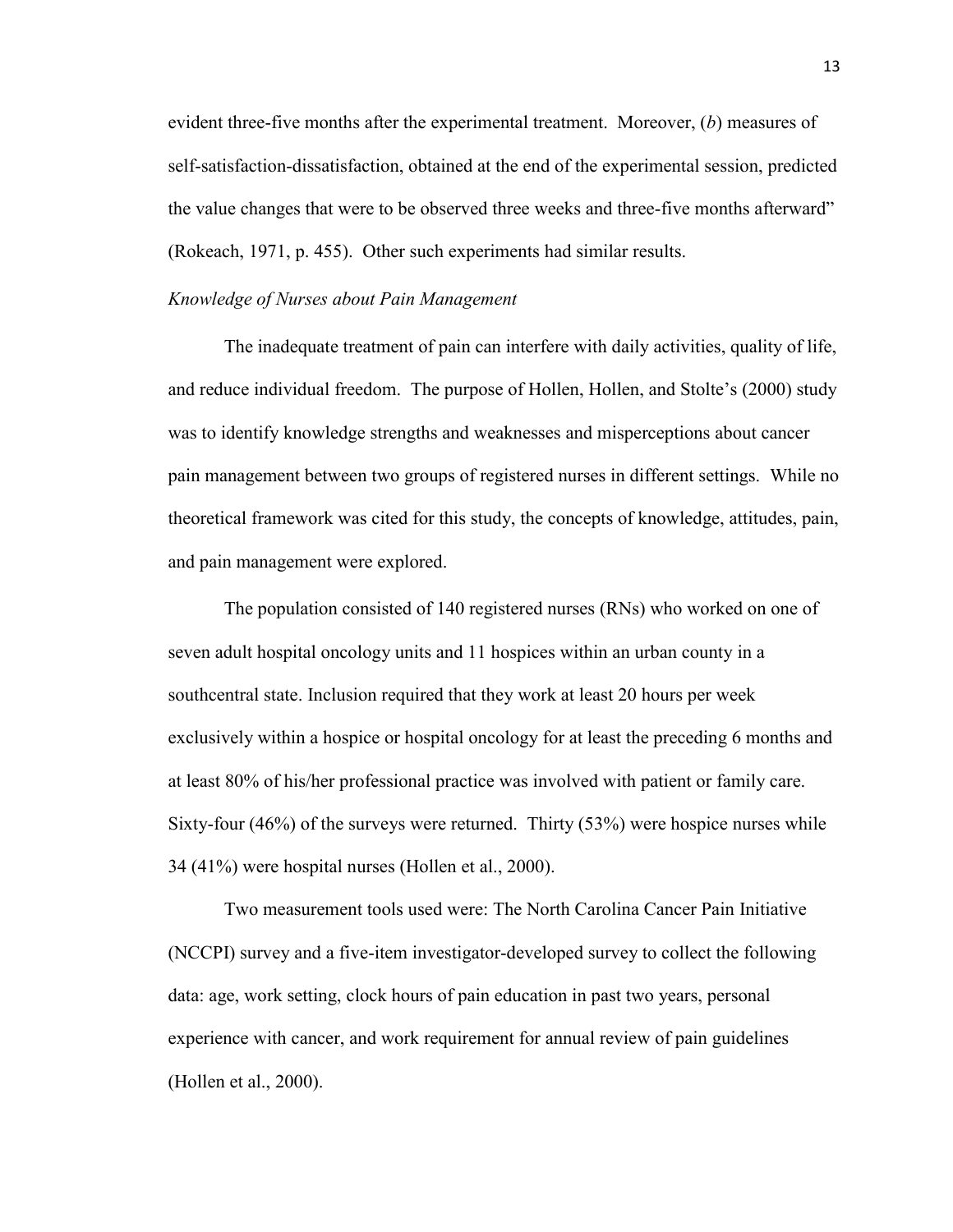The NCCPI was modified from the Wisconsin Pain Initiative survey. According to these authors, experts verified content, validity, clarity, format, and style of the survey. The NCCPI is comprised of 56 items and 27 demographic questions. The demographic questions were excluded from this survey for this study. The knowledge section was comprised of 31 items. Cronbach's alpha coefficient was used on this sample and reported at 0.71 on the total knowledge test. For attitudes, five Likert scale items measured liberalness (Hollen et al., 2000).

Demographics from the study revealed that of those nurses included in the sample, the mean age was 45 years (SD=10.54) among hospice nurse; however, hospital nurses had a mean age of 40 years (SD=9.32). Nurses older than 40 (n=37) scored better than nurses younger than 40 (n=27) in regards to knowledge, scheduling, and liberalness. In regards to pain medication education, mean scores for knowledge, opioid, scheduling, and liberalness increased as the nurse received more pain medication education hours (Hollen et al., 2000).

Data provided by the NCCPI demonstrated that hospice nurses were significantly more knowledgeable than those nurses who work in a hospital oncology unit. One noticeable difference identified was the fact that "oral" was the preferred route of administration. Hospice nurses correctly identified this at a rate 10 times greater than did hospital nurses. Opioid administration continued to be an area of concern for both groups of nurses (Hollen et al., 2000).

Hollen et al. (2000) revealed that hospice nurses scored significantly higher on the total knowledge test than did hospital nurses  $(p=0.0001)$ . Regarding attitudes, hospices nurses had a significantly higher liberalness score as well  $(p=0.0122)$ . The tenets of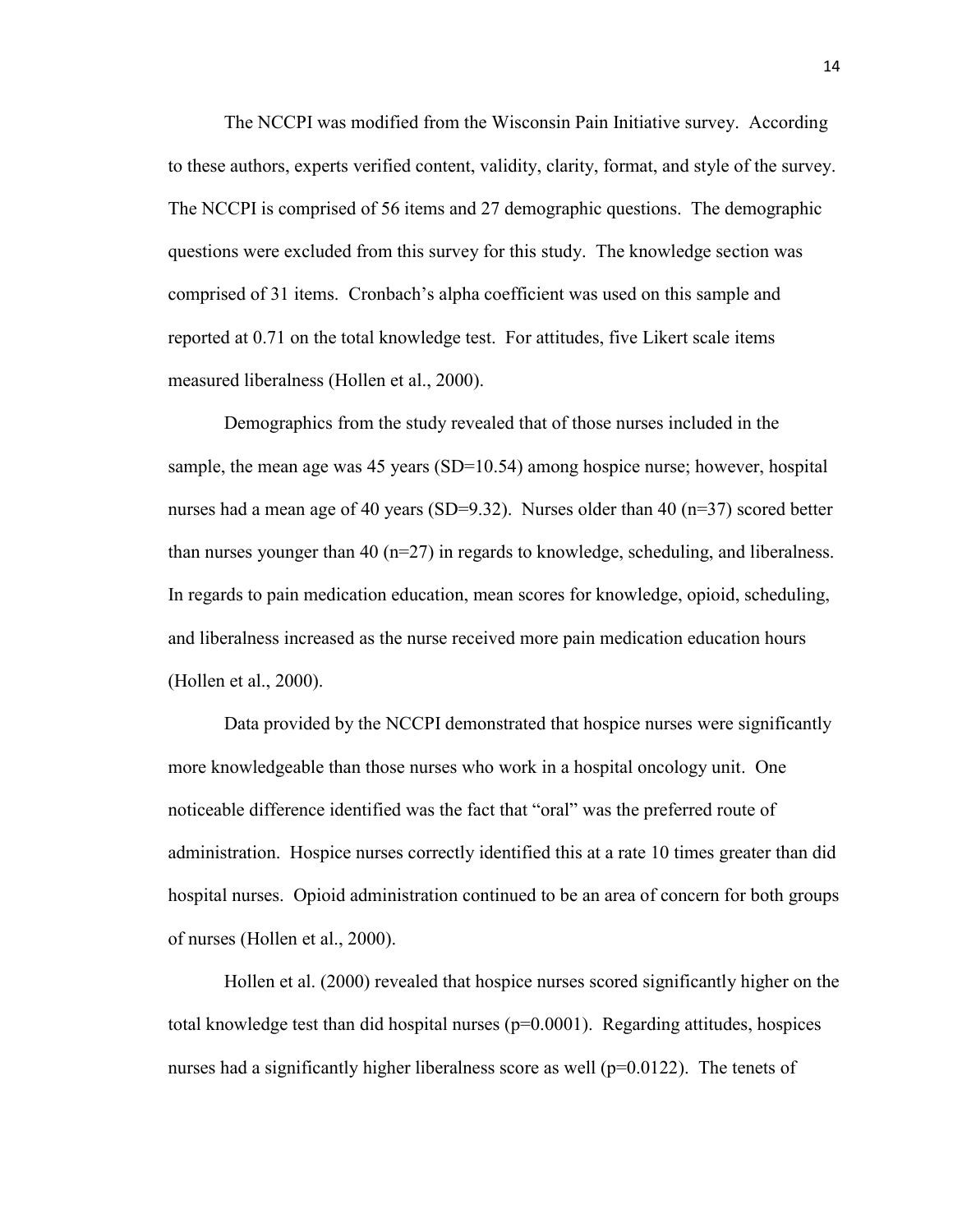ethical care must pervade all healthcare delivery systems, and the leaders within to facilitate the acquisition and application of appropriate pain management beliefs.

Effective cancer pain treatment remains a concern in Western countries even though recommendations and guidelines for treatment have been well-established. Nurses and physicians lack knowledge and hold attitudes that serve as barriers to effective pain relief. The purpose of Bauwens et al. (2001) study was to determine the knowledge and attitudes of Flemish nurses and physicians regarding cancer pain management. While no theoretical framework was cited for this study, the concepts of knowledge, attitudes, pain, and pain management were explored.

The population for this study was recruited by announcements in the journal *Palliative Zorg.* The sample obtained consisted of 197 healthcare workers that included 163 nurses, 7 physicians, 11 social workers, 3 psychologists, and 13 others who were working within the following fields: home care, hospital, hospice, nursing home, and unspecified/unemployed (Bauwens et al., 2001).

The measurement tool used was a questionnaire and a few demographic questions were also asked. The demographic questions described the sample. The questionnaire, which was a combination of previous instruments used with 11 new items added by the investigators, had been piloted and revised in an explorative study in 1995. The questionnaire consisted of 21 multiple choice questions that covered areas, such as attitudes about cancer pain, opioid therapy, attitude about patient involvement in treatment, and knowledge of symptom control and treatment possibilities (Bauwens et al., 2001).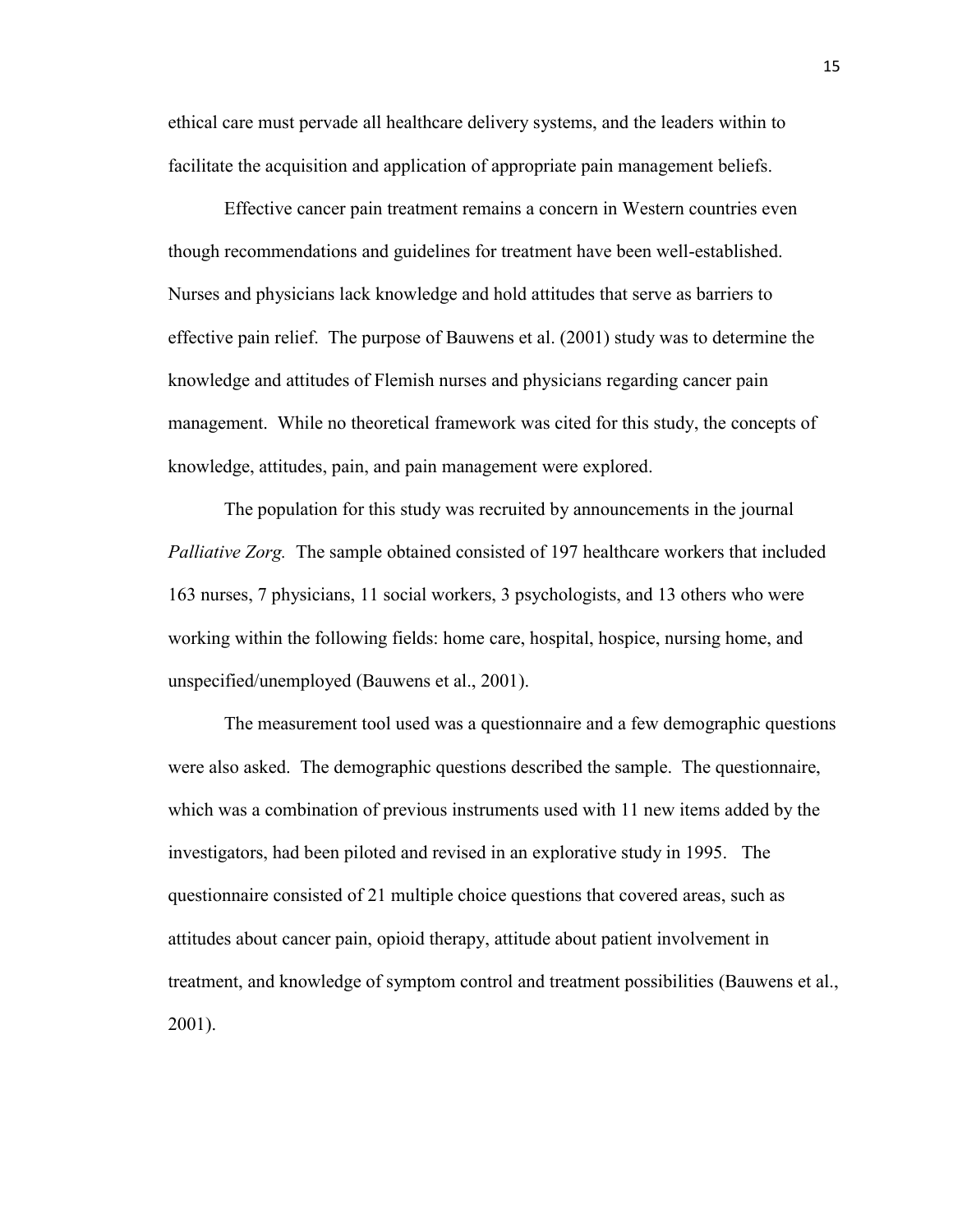Attitude scores on the pretest questionnaire in regards to causes and treatment demonstrated that only 43% correctly answered that 80% of cancer patients experience pain. Seventy-six percent agreed that the majority of patients were undertreated. Attitude about involvement of patient demonstrated that 48% thought the patient should have complete control over the pain treatment. Nurses' knowledge in regards to use of morphine demonstrated that very few knew that morphine and codeine should not be used in combination and only slightly more than half knew oral was the preferred route of administration for morphine. Knowledge symptom control questions were not answered well. On 173 participants, the post-test results showed significant improvement in attitude regarding opioid and knowledge of use of morphine and symptom treatment. The 3-month follow-up study response was poor, due in part to the fact the first two groups were not included; however, the results demonstrated the knowledge was the same or better (Bauwens et al., 2001).

The importance of education on pain management was again highlighted. The education within the nursing curricula of nursing schools still is not standardized, nor is there mandated continuing education requirements. Patients with cancer could die free from pain if nurses and other members of the healthcare team were properly educated on pain management.

Policies and guidelines regarding pain management were published as early as the 1980s; however, patients are still experiencing pain as a symptom, especially with a disease such as cancer. The purpose of the Rushton et al. (2003) study was to obtain baseline data about the knowledge and attitudes held by Utah registered nurses (RNs) in regards to cancer pain. The theoretical framework for this study was not cited; however,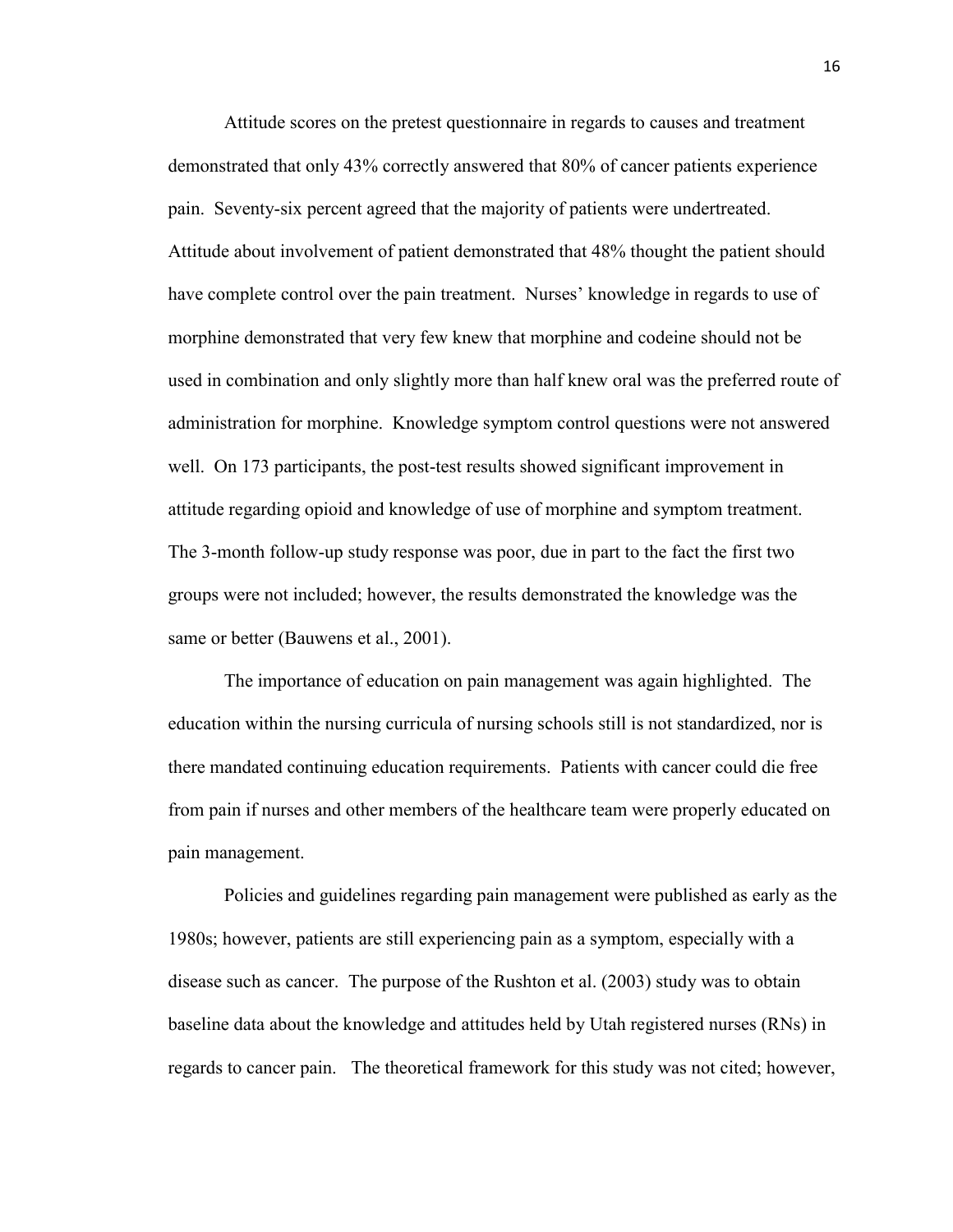the concepts of cancer pain and pain management, knowledge, and attitudes were explored.

The population consisted of 1500 registered nurses (RNs) from the Utah licensure listing. From this population, 303 nononcology nurses returned the survey. Additionally, a population of 100 RNs, who were members of the Intermountain Chapter of the Oncology Nursing Society, was cross-referenced with the first population to ensure they were not included in the study on both populations. Of the second population, 44 oncology nurses returned the survey (Rushton et al., 2003).

Two measurement tools used were: The Nurses' Knowledge and Attitude Survey Regarding Pain (NKASRP) and a demographic tool. The demographic tool described the sample. The NKASRP, a well-used test with established validity and reliability, was used to measure nurses' knowledge and attitudes. The NKASRP consisted of 37 test items that covered aspects of pain assessment or reassessment and pharmacologic and nonpharmacologic interventions (Rushton et al., 2003).

Demographics from the study revealed that oncology nurses, included in the sample, age range was from 26-65 years with a mean of 45 years and non-oncology ranged from 21-75 with a mean of 42 years. The years of licensure as an RN were nearly equal at 24 and 25, respectively. While education level ranged from high school diploma to doctorate, the oncology nurses were overall better educated with 48% having a baccalaureate, 23% a master's and 4% holding a doctoral degree as compared to the nononcology nurses at 41%, 9%, and 1%, respectively (Rushton et al., 2003).

The NKASRP questionnaire is multiple choice and true/false questions in which all questions have a correct answer. After scoring all returned surveys, the oncology and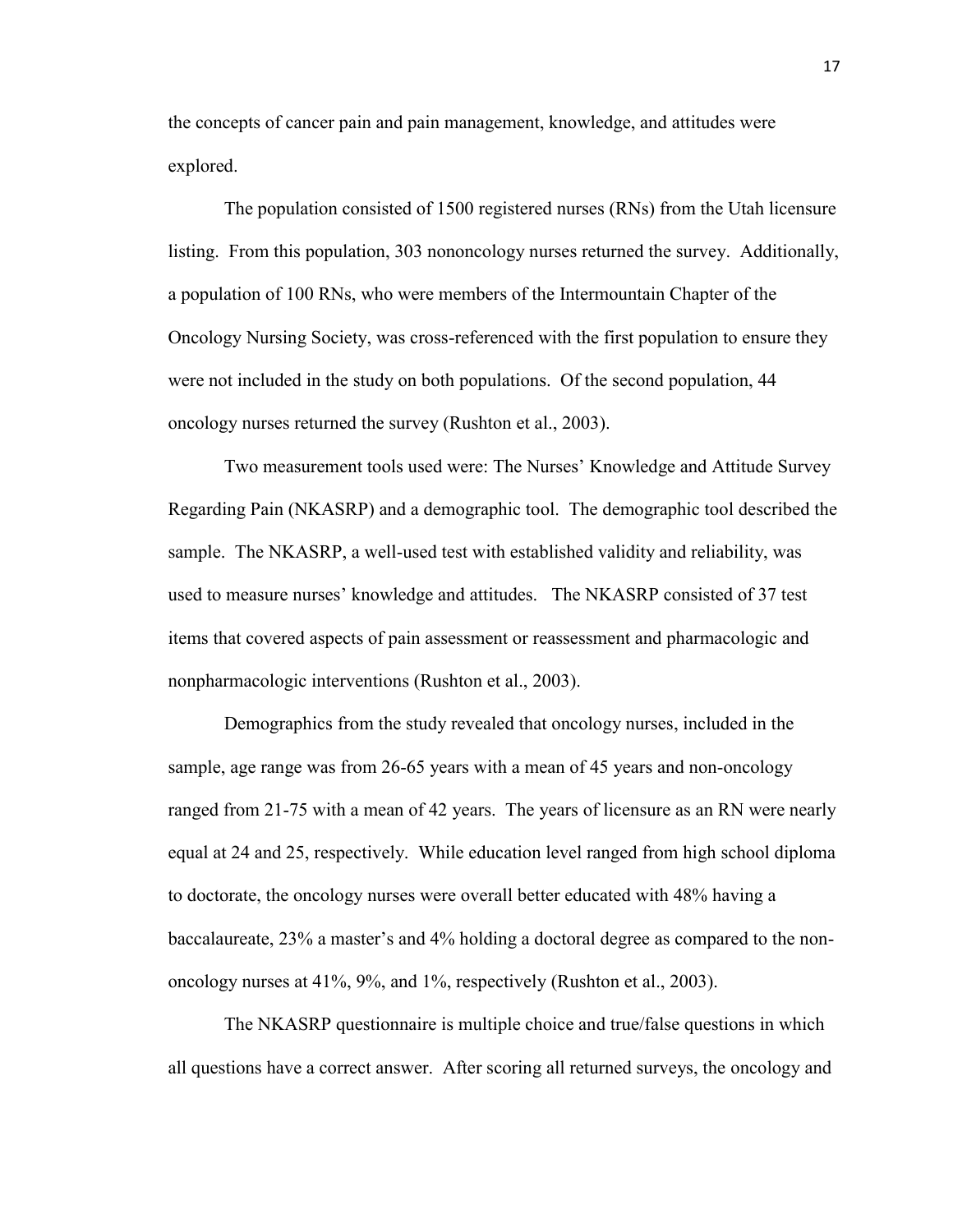non-oncology RNs in Utah demonstrated a difference in knowledge level and pain management principles with oncology nurses generally scoring better. The pharmacological aspects of analgesia were a challenge for both groups (Rushton et al., 2003).

Nurses must understand pain management principles because they are the experts upon whom the family relies to receive proper information. Continuing education is crucial in this area as evidenced by not only this study, but many other studies that have similar findings.

Clinical practice guidelines have been developed by organizations such as the World Health Organization (WHO); however, the undertreatment of cancer pain still persists. The purpose of Wilkes et al. (2003) study was to assess whether a case-based education program would ultimately steer graduate nursing students to acquire and retain knowledge and attitudes regarding cancer pain. No theoretical framework was cited for this study; however, the concepts of cancer pain knowledge and attitudes were explored.

The population consisted of 120-130 graduate nursing students from three nursing schools in the New England area. A sample of 92 (71-77%) was obtained for the pre-test (Wilkes et al., 2003).

Two measurement tools used were a paper and pencil questionnaire developed and refined by the Cancer Education Module for the Management of Pain (CEMMP) multidisciplinary team and a demographic tool. The demographic tool described the sample. The paper and pencil questionnaire included 13 multiple choice pain knowledge questions. Scores were standardized by dividing correct answers by 13 and multiplying by 100 (Wilkes et al., 2003).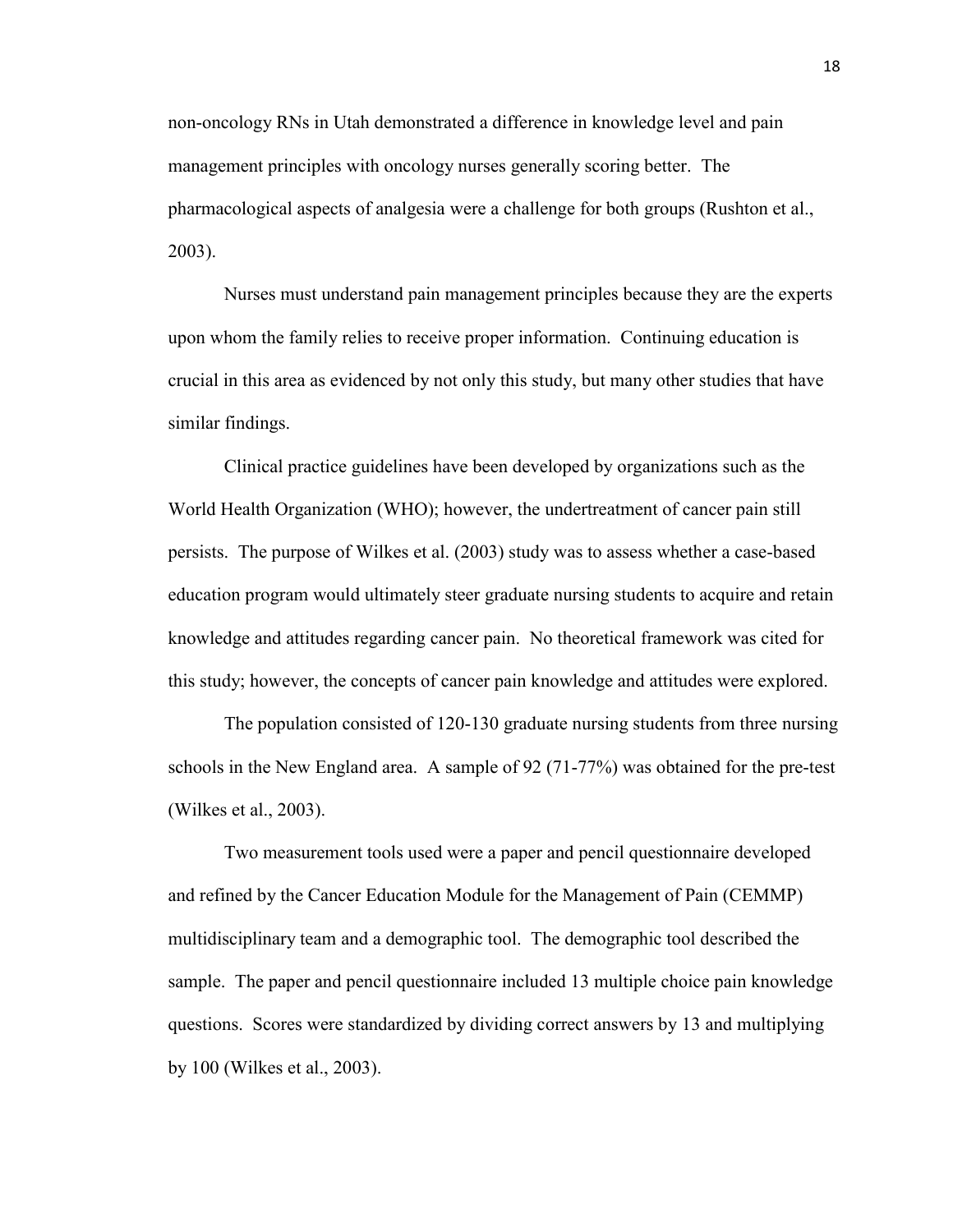Demographics from the study revealed that of those nurses included in the sample, 90 (98%) were female. Age was assessed by less than 30 years (30%) and more than 30 years (70%). The sample was overwhelming white (90%) with the remaining 10% being represented by African American, Asian, Hispanics, and other ethnic groups. Fifty-four (59%) of the graduate nursing students were in their first year (Wilkes et al., 2003).

Knowledge scores on the paper and pencil pretest had positive outcomes on several items. For example, 95% answered correctly regarding optimal management and uncontrolled cancer pain was not normal. Adversely, difficulty was encountered with items such as neuropathic pain and use of equianalgesic chart, 25% and 29% respectively. The most improvement from pretest to post-test was shown on items regarding addiction (45% to 94%) and the ceiling dose of morphine (57% to 95%). Additionally, the results of this study indicated the overall pain knowledge score was significantly lower on the pretest than on the post-test; pain management knowledge was improved  $(p=0.000)$  for post-test as opposed to pretest results; and knowledge was also retained on follow-up at 6 months ( $p=0.000$ ) and 24 months ( $p=0.0024$ ). First year graduate students benefited equally as much from the program as did advanced nursing students (Wilkes et al., 2003).

Limitations included possible bias in that students who were more knowledgeable or had more interest in pain management returned the questionnaires at 6 and 24 months following the program as the return rate was low. Additionally, generalizability may be limited due to the characteristics and the single geographical location of the schools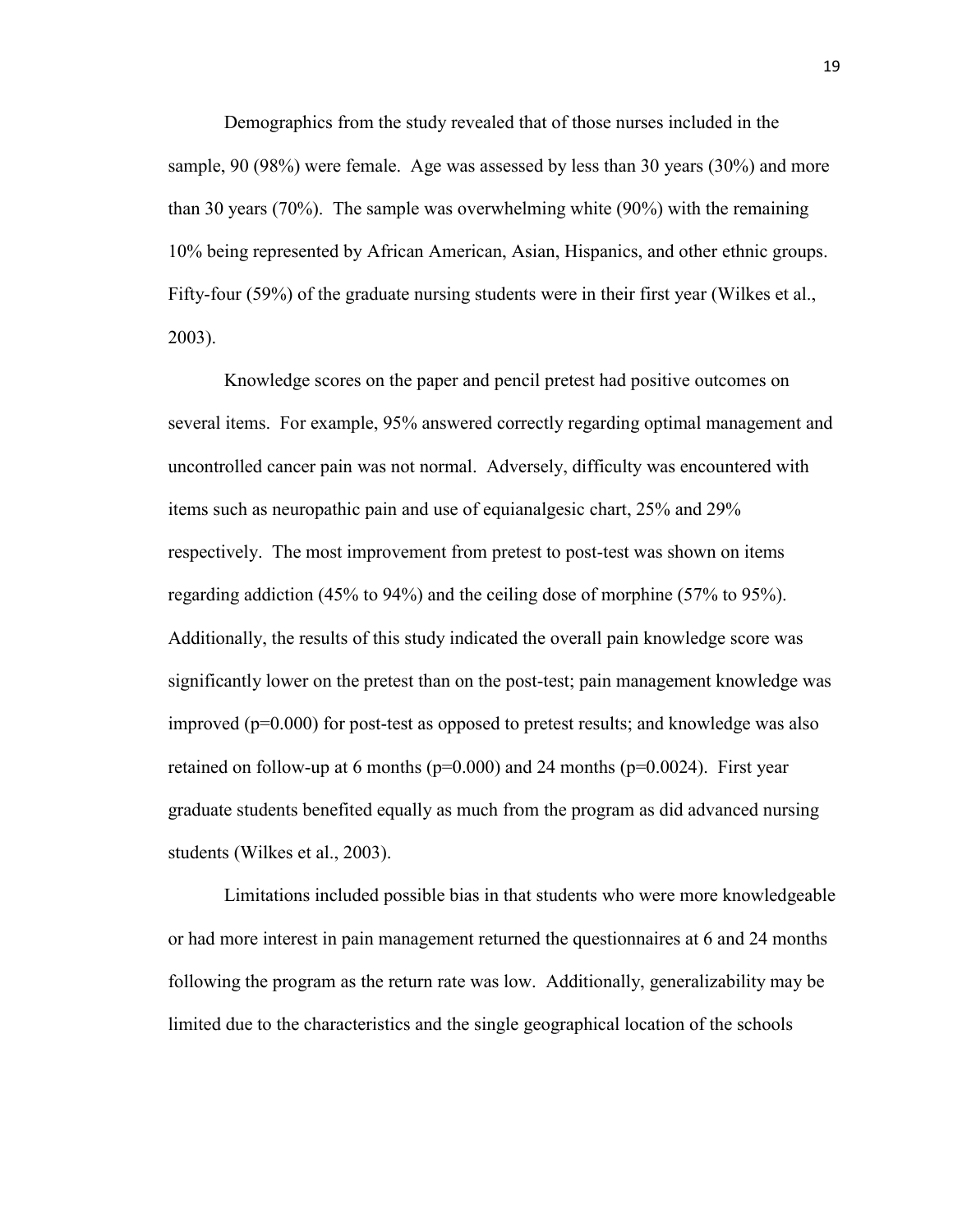utilized in this study. Once again, the importance of pain management education was documented. Nurses are in a position to relieve the suffering that uncontrolled or inadequately controlled cancer pain causes to patients and their families.

Cancer pain often remains undertreated in spite of the availability of effective interventions. The purpose of Vallerand, Riley-Doucet, Hasenau, and Templin's (2004) study was to demonstrate the effects of a two-tiered educational program, Power Over Pain (POP), for homecare nurses in regards to cancer pain management and opioidrelated side effects. The framework for this study was Benner's (1982) Model of Skill Acquisition (Novice to Expert).

The population consisted of nurses who worked in one of 11 home healthcare agencies in a large Midwestern metropolitan area where oncology patients were being treated. The nurses were both licensed practical nurses (LPNs) and registered nurses (RNs). A sample of 202 was obtained; however, at the one month follow up only 157 returned leaving the sample at 157 (78%) (Vallerand et al., 2004).

Four measurement tools used were as follows: The Barrier Questionnaire (BQ), the Nurses' Knowledge and Attitude Survey (KAS), the Perception of Control over Pain (PC), and a demographic tool. The demographic tool described the sample. The BQ consisted of 17 items designed to assess the extent to which patients have concerns with reporting pain and using analgesics. Answers were from 0 (do not agree) to 5 (very much agree) (Vallerand et al., 2004).

The KAS consisted of 39 items and has been used extensively. Content of this tool was developed from standards of pain management developed by the American Pain Society and the World Health Organization (Vallerand et al., 2004).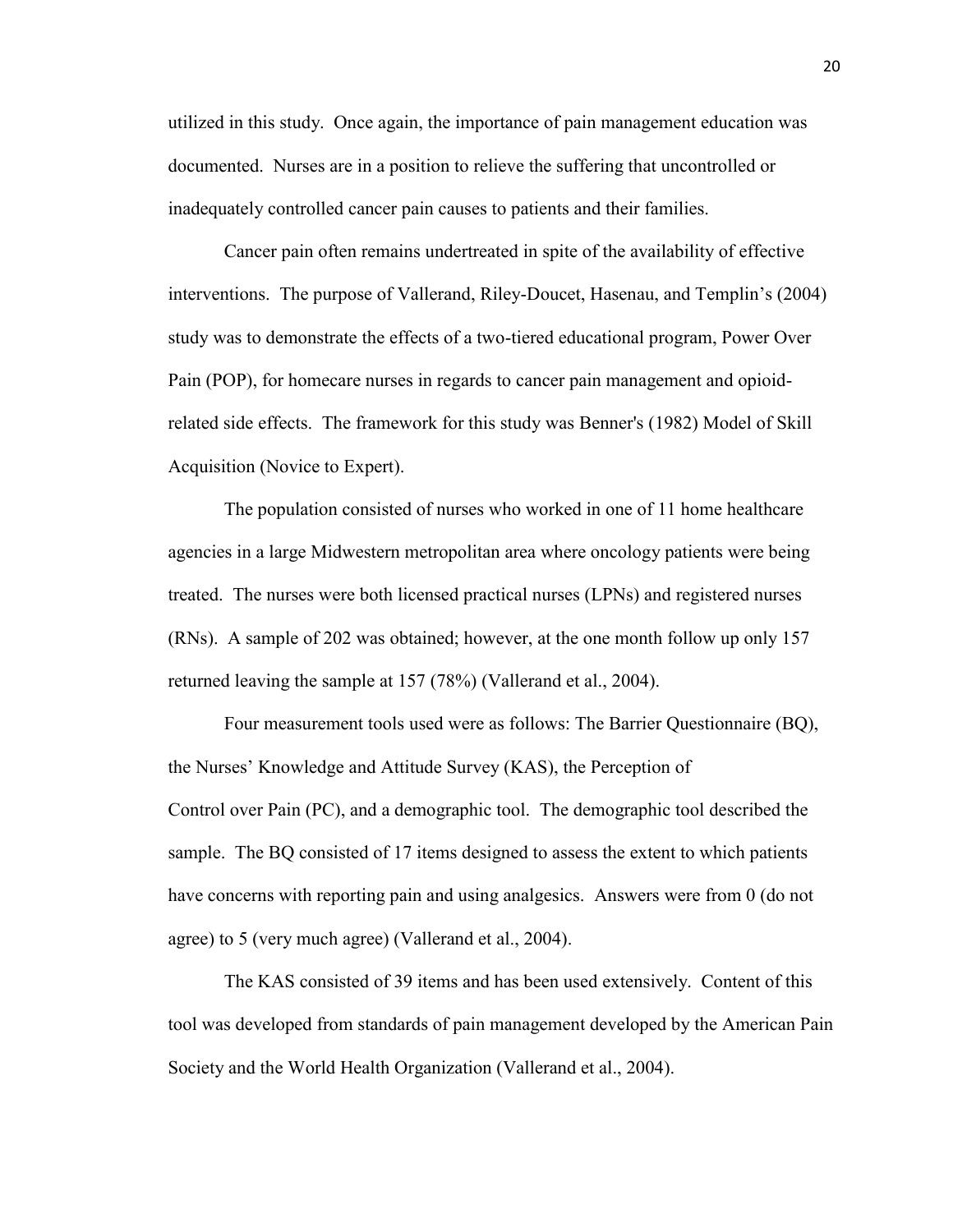The PC is comprised a single item. The statement, "I am in control of my patient's pain" is measured by using a 7-point scale with 1 being agree and 7 being disagree (Vallerand et al., 2004).

The BQ and the KAS each used the test-retest reliability. Each had a resulting correlation that supported the instrument. The BQ and KAS internal consistency reliability was also evaluated using Cronbach's alpha (Vallerand et al., 2004).

Demographics from the study revealed that of those nurses included in the sample, 6 (3%) were male. The mean age was 44.4 years (SD=8.29) with a range of 24- 71 years. Thirty-nine percent of these nurses reported having over 20 years of experience. The sample  $(n=202)$  included 8 (4%) LPNs, 91 (46%) associate or diploma RNs, 88 (44%) bachelor of science in nursing RNs, and 12 (6%) masters prepared RNs (Vallerand et al., 2004).

Scores on the BQ were low in both the control and the intervention group. This means that there was little that could be done to reduce the perceived barriers. The KAS, with a potential range of 0-39, had a mean baseline score of 29.54 for the intervention group and 26.70 for the control group. This does leave some room for improvement; however, the years of experience may have contributed to the high mean score. The PC, range 1-7, had a mean baseline of 2.61 in the experimental condition and 3.40 in the control condition. The higher score indicates a lower perception of control; therefore, indicating that improvement is likely possible in this area (Vallerand et al., 2004).

The authors of this research study revealed implementation of POP interventions improved knowledge and attitudes, decreased perceived barriers to pain management, and improved the nurses' perception of control over pain  $(p<0.05)$  (Vallerand et al., 2004).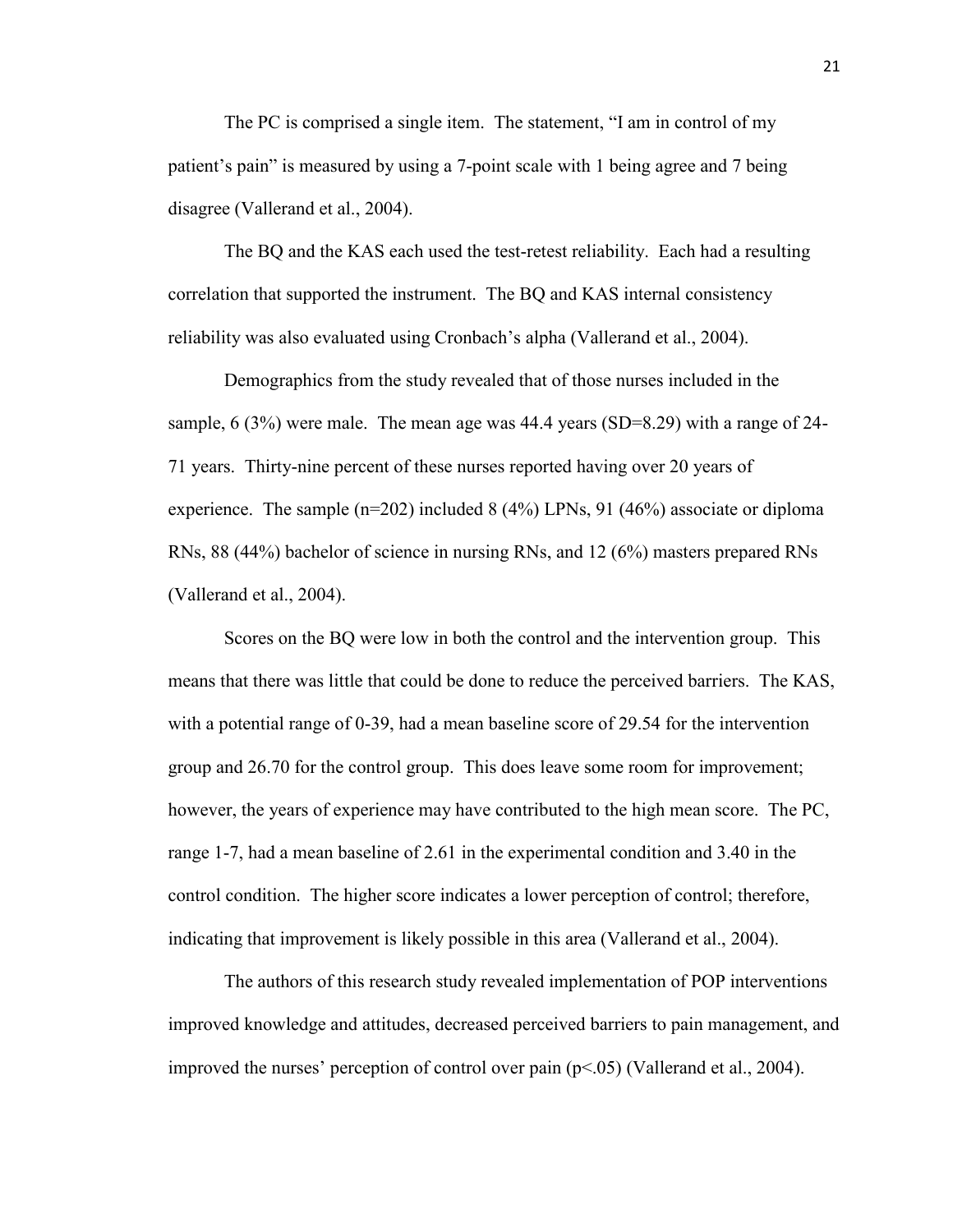Furthermore, the BQ instrument was able to help determine barriers that were specific to nurses. Information from studies like this demonstrate the need for pain management education for nurses to be more effective and also to serve as an effective advocate for the patient. Barriers can also be decreased with education.

Even with well-established practice guidelines for pain management, there continues to be patients being undertreated for their pain. The purpose of Idell, Grant and Kirk's (2007) study was to improve nursing pain reassessment and documentation practices. The conceptual framework for this study was composed of the Conduct and Utilization of Research in Nursing (CURN) model. This study incorporated the use of research utilization models along with advanced practice nurses (APNs) to foster the use of clinical practice guidelines by staff nurses. Research utilization is simply a tool for identifying and implementing strategies and aligning them with well-known clinical guidelines, such as created by the National Comprehensive Cancer Network (NCCN) (Idell et al., 2007).

The population consisted of 55 oncology registered nurses (RNs) who worked on either the medical or surgical inpatient oncology units at the National Cancer Institute in the western United States. Fifty-three (96%) nurses enrolled; however, due to attrition, only 42 (76%) nurses completed the study (Idell et al., 2007).

Four measurement tools used were as follows: The Nurses' Knowledge and Attitude Survey Regarding Pain (NKASRP), the Pain Reassessment Data Tool (PRDT), the Pain Competency Evaluation (PCE), and a demographic tool. The demographic tool described the sample. The NKASRP, a well-used test with established validity and reliability, was used to measure nurses' knowledge and attitudes. The NKASRP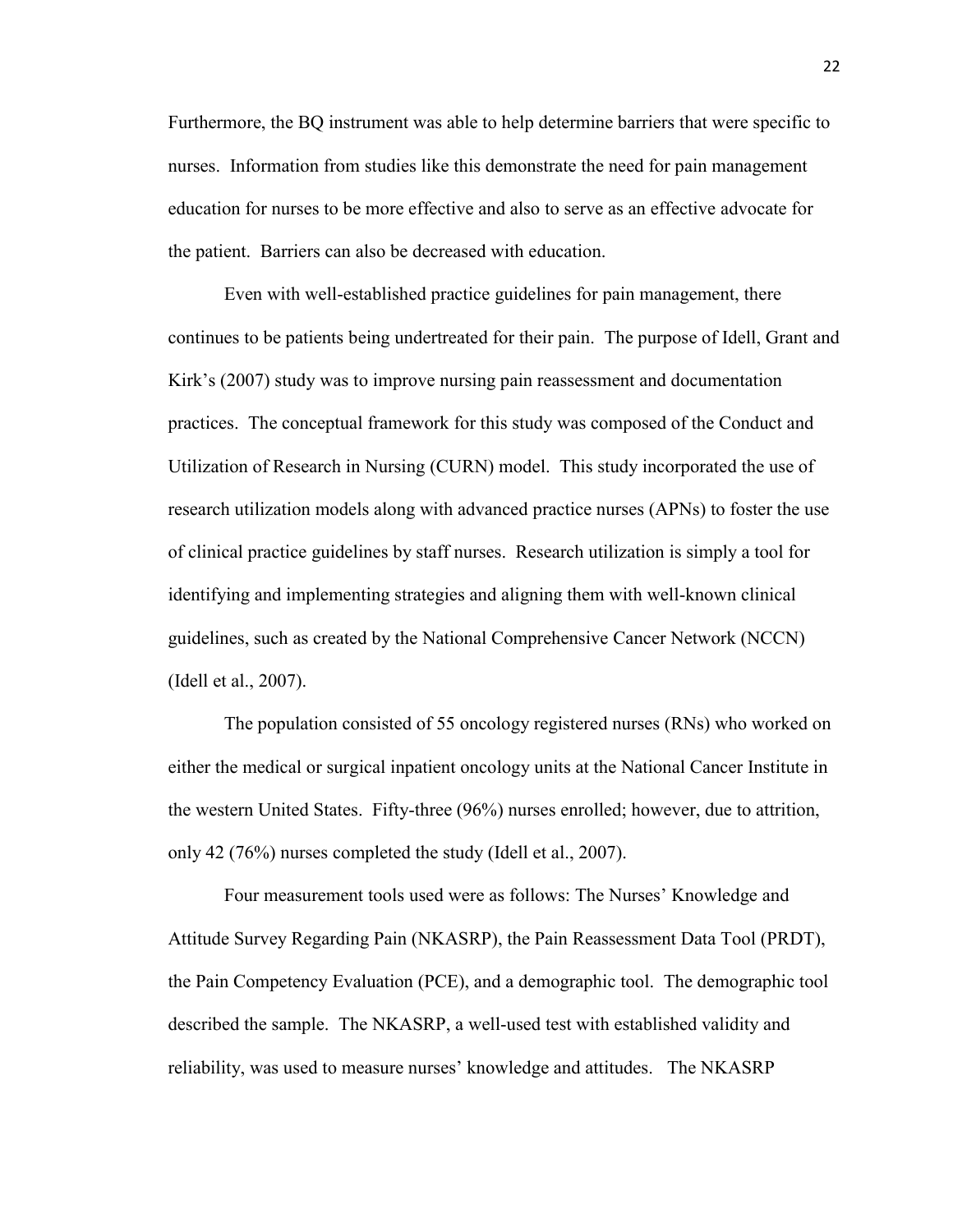consisted of 39 test items that covered aspects of pain assessment or reassessment and pharmacologic and nonpharmacologic interventions. Of the 39 questions, four were devoted to reassessment; therefore, scores were reported as a total and separately for the reassessment questions (Idell et al., 2007).

The Pain Reassessment Data Tool (PRDT) is comprised of 11 questions that are used to audit charts for pain reassessment documentation. Five charts were selected for each nurse within a one-month time frame. The first 24 hours were excluded from reassessment to allow for stabilization. Scores were calculated as a percentage of reassessment (Idell et al., 2007).

The PCE consisted of one item on pain reassessment and was part of an annual performance evaluation used for all nurses. Pain was reassessed within one hour of intervention and assessment can be done in any of the following manners: direct observation, return demonstration, document review, patient feedback, program class completion, discussion with employee, and peer review. Scores range from 1 (did not meet) to 4 (exceeds expectations) (Idell et al., 2007). The NKASRP, the PRDT, and PCE each used the paired t tests. A p value of 0.05 was considered significant. (Idell et al., 2007).

Demographics from the study revealed that of those nurses included in the sample, 39 (93%) were female. The age range was from 20-60 years; however, 50% were 41-50 years of age. The prevalent ethnicity was Asian at 38% followed closely by Caucasian at 36%. While education level ranged from associate to baccalaureate, 48% were baccalaureate prepared and only 10% were diploma nurses (Idell et al., 2007).

Idell et al. (2007) research study revealed successful improvement in the practice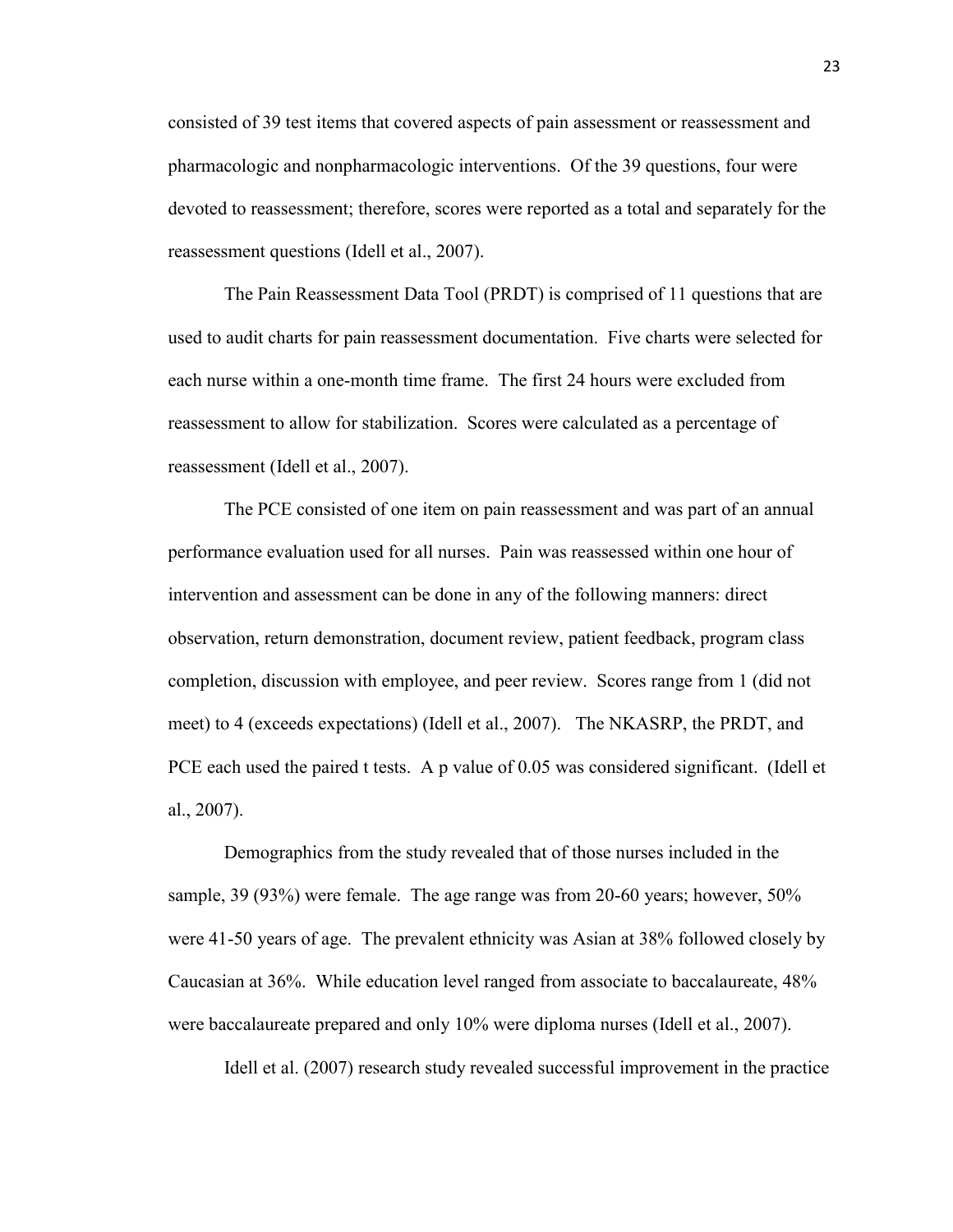of pain management and pain reassessment. There was a statistically significant increase in PCE scores (p=0.000), in NKASRP scores (p=0.001), and an improved percent reassessment charting  $(p=0.004)$  post intervention. Under APN leadership, using research utilization models can bring about desired practice changes. Utilizing pain reassessment practices with clinical pain guideline recommendations promotes better pain management by better reassessment documentation.

Cancer-related pain not only greatly impacts one's daily life; it is also one of the most feared consequences of the disease. The purpose of Yildirim, Cicek, & Uyar's (2008) study was to examine Turkish oncology nurses knowledge and attitudes in regards to cancer pain management. The theoretical framework for this study is not cited; however, the concepts of cancer pain and pain management, knowledge, and attitudes were explored.

The population consisted of 80 registered nurses (RNs) who worked in oncology and hematology units in one of two university hospitals in Izmir, Turkey. Twelve nurses refused to participate or failed to return the questionnaire which left a sample of 68 RNs (Yildirim et al., 2008).

Two measurement tools used were The Nurses' Knowledge and Attitude Survey Regarding Pain (NKASRP) and a demographic tool. The demographic tool described the sample. The NKASRP, a well-used test with established validity and reliability, was used to measure nurses' knowledge and attitudes. The NKASRP consisted of 39 test items that covered aspects of pain assessment or reassessment and pharmacologic and nonpharmacologic interventions (Yildirim et al., 2008).

The NKASRP had to be translated from English to Turkish. This was done by a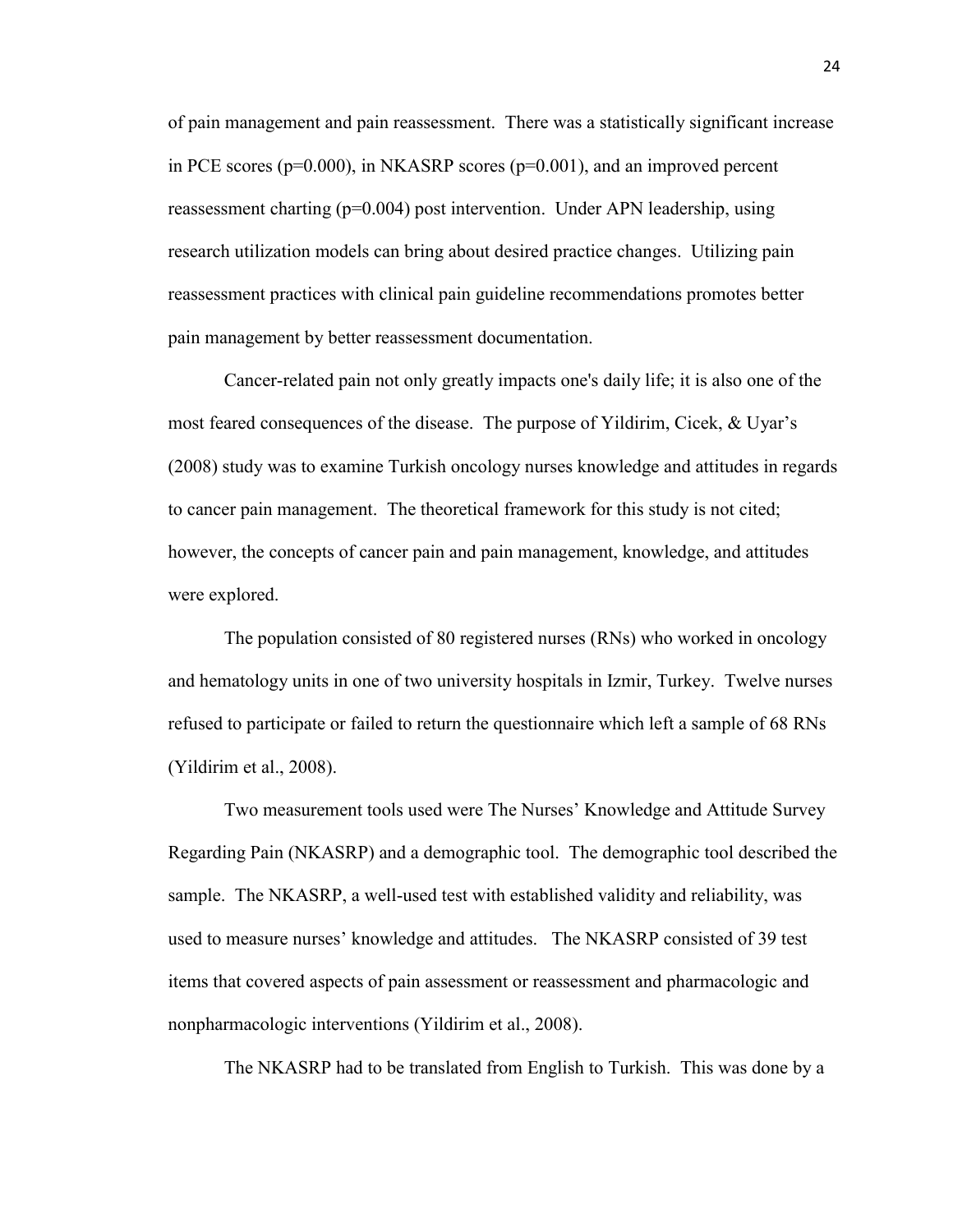team of four bilingual persons. It was then translated back into English by a translator. Cronbach alpha for the Turkish version was 0.74 (Yildirim et al., 2008).

Demographics from the study revealed that of those nurses included in the sample, 58.8% were unmarried, 57.4% were between the ages of 21 and 30, and 48.5% had 1 to 5 years of experience in oncology. There was a reporting error in either the table or in the writing in regards to whether 55.9% were educated at the associate or baccalaureate level (Yildirim et al., 2008).

Knowledge scores on the NKASRP ranged from 2 (5.13%) to 22 (56.4%) with the average being 13.81 (35.41%). Knowledge was high in regards to cultural considerations, around the clock scheduling, and patient is most accurate judge of patient's pain; however, deficits existed in areas of over-reporting of pain, likelihood of addiction, and recommended route of opioid administration for prolonged pain. Further analysis of knowledge scores found positive correlation between pain knowledge and years of oncology nursing experience  $(r=0.263; p<.05)$ , but not other significant differences were found in regards to background characteristics (Yildirim et al., 2008).

This study would indicate the knowledge level among these particular Turkish oncology nurses to be less than optimal, especially when compared to earlier research using the same instrument. Findings supported that pain and pain management needs to be incorporated in the nursing curriculum and continuing education programs may need to be developed.

#### *Nurses' Attitudes Toward Pain Management & Patients in Pain*

Numerous studies suggested that nurses lack adequate knowledge of pain management, and the relationship between knowledge and practice in regards to these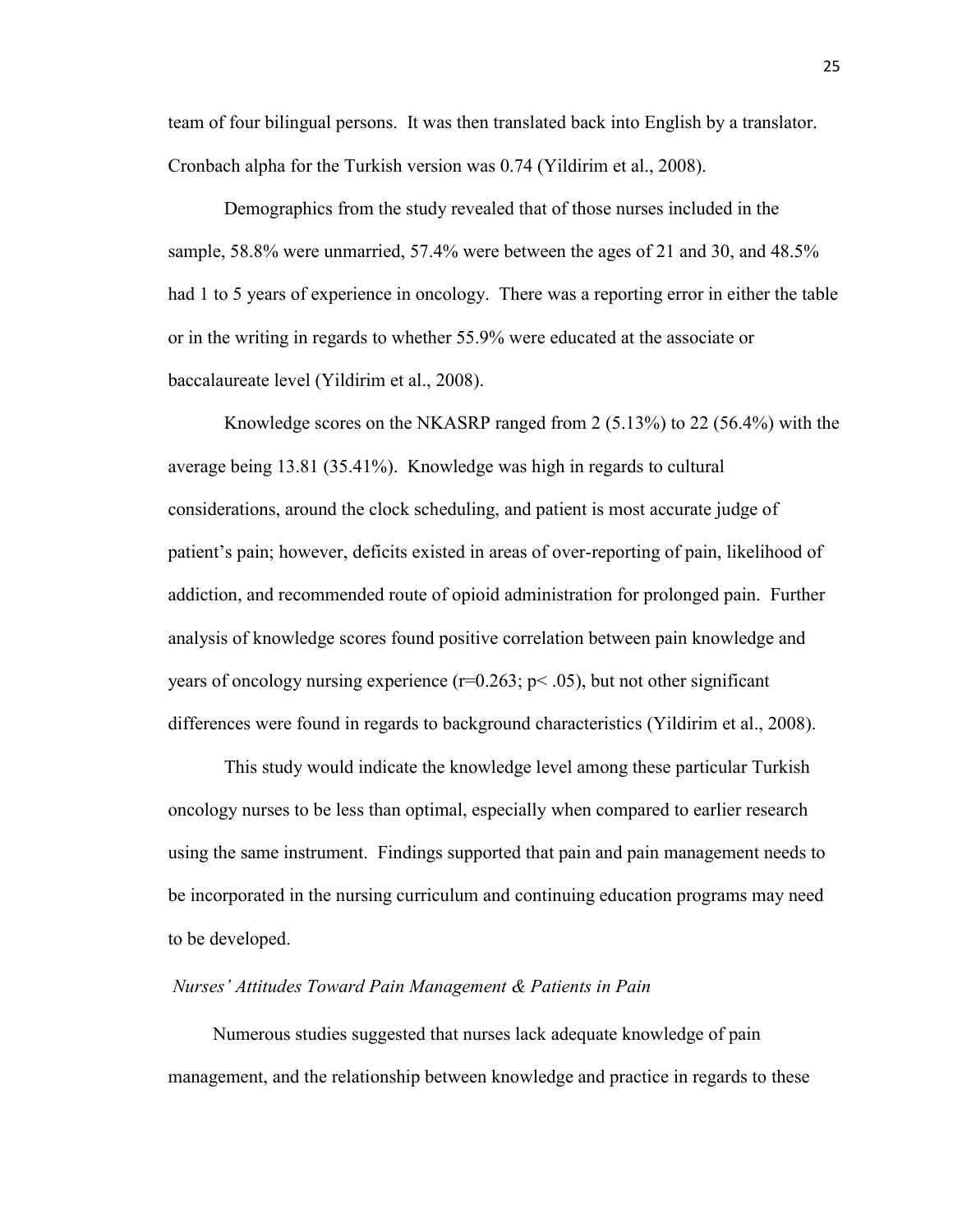deficiencies could not be fully explained. Further information is needed regarding expectancies, attitudes, and intentions to change, and the relationship of these factors to change in pain management practice. The purpose of Dalton, Carlton, Mann, Blau, Bernard, and Youngblood's (1998) study was to examine the relationship among nurses' pain management attitudes and pain management practices. A secondary purpose was to begin to explore the theoretical underpinnings that may influence this relationship. The framework utilized for this study was adult learning theory and change theory.

The population was obtained from registered nurses (RNs) who worked in 15 hospice or home health settings. A sample of 30 was obtained; however, one failed to complete the program which ultimately left the sample size of 29 (97%) (Dalton et al., 1998).

Five measurement tools used were The Pain Assessment Questionnaire (PAQ), the Survey of Expectations (SOE), the Cancer Pain Knowledge Inventory (CPKI), the Activity Survey, and a demographic tool. The demographic tool described the sample. The PAQ, originally developed as a survey instrument, consisted of 23 items, 10 of which are open-ended and 13 are forced-choice questions. The questions delve areas of pain assessment skills, pain management practices, and personal attitudes toward pain (Dalton et al., 1998).

The SOE consisted of six items and was developed by the investigators. Content and face validity were determined by three persons with expertise in the theoretical and analytical goals of the study. The purpose of this instrument was to assess subjects' expectations for change in practice (Dalton et al., 1998).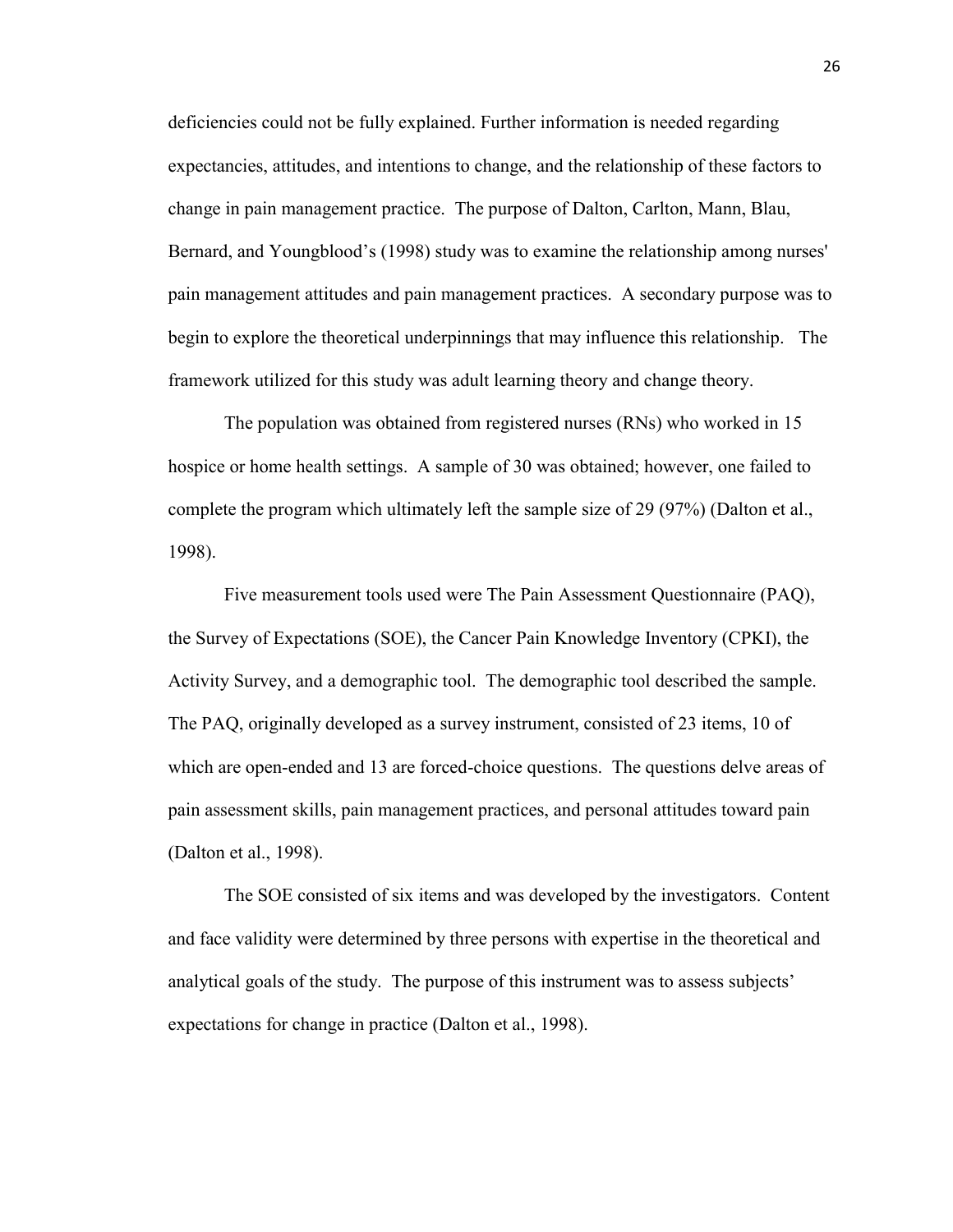The CPKI was developed to measure nurses' knowledge and attitudes.

Analgesics, dosing, and scheduling were the areas where nurses' knowledge and attitudes were explored. This information is not reported in this study, but is reported in an earlier study (Dalton et al., 1998).

The Activity Survey was developed by the investigators in order to measure nurses' intention and expectation to do specific pain management activities. This was done six months after completion of the program. This survey also measured perception of caregiver values and the value of practice behaviors to peers and patients (role modeling) (Dalton et al., 1998).

Demographics from the study revealed that of those nurses included in the sample, all (100%) were female. The age range was between 31 to 57 years. Twentyseven (93%) nurses were white and two (7%) black (Dalton et al., 1998).

On the PAQ, categories of responses were identified for scoring. Specific questions measured factors mediating attitudes, such as personal feelings about pain. Research questions were embedded in specific nurses' responses to the questionnaires. Three multiple-item questions demonstrated alphas of 0.83 or greater which verified strong internal consistency among the items found in each question (Dalton et al., 1998). The SOE items, scored from 0 (not important) to 5 (very important), are added (range 6- 30) to give an indicator of level of expectation. The change score was calculated by subtracting the pre-program score from the post-program score. Positive scores indicated an increase in importance. While improvement was seen, there was no statistical significance found (Dalton et al., 1998). The Activity Survey revealed statistical significance  $(P=0.05)$  in regards to the relationships among beliefs and treatment of pain,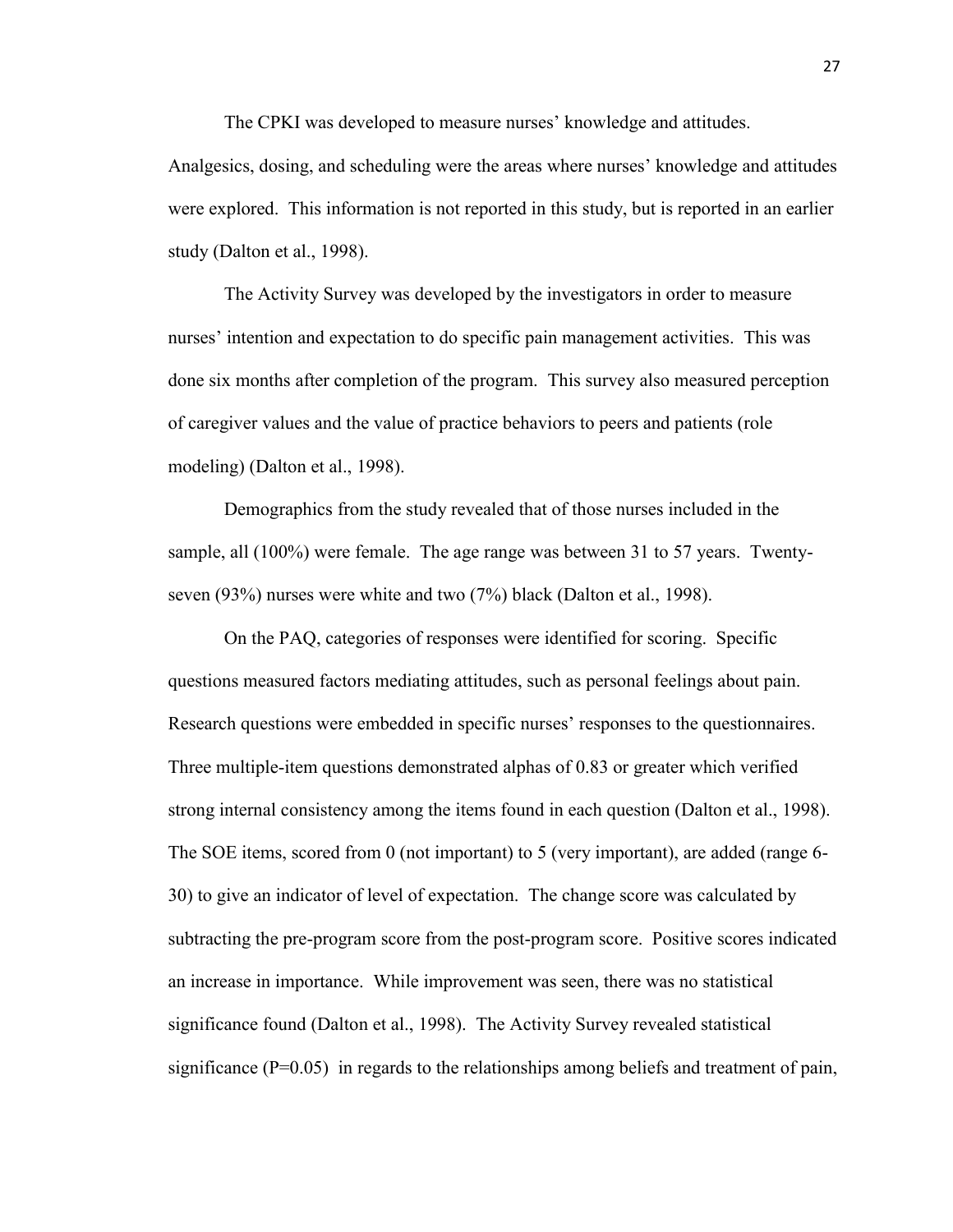number of activities performed, intention and expectancy to provide patient care and educational activities (Dalton et al., 1998).

This research study revealed patterns of attitudes, beliefs, expectancies, and intentions emerged through analysis which would indicate the value of further study. Participation in an educational program appears to influence nurses to believe that patients should be pain free. Analysis of change in attitude and behavior also required further testing of problem-solving skills in ways that would enhance understanding of the practice of pain management (e.g., peer attitudes that affect nurse performance).

Despite well established guidelines for pain management, attitudes and deficits in knowledge regarding opioids may partially explain poor pain management in patients with cancer. The purpose of Wells, Dryden, Guild, Levack, Farrer, & Mowat's (2001) study was to examine knowledge and attitudes of nursing and medical staff on a surgical unit regarding the use of opioids for cancer pain management both before and after working with a newly established Hospital Palliative Care Team. While no theoretical framework was cited for this study, the concepts of knowledge, attitudes, pain, and pain management were explored.

The population consisted of 158 nurses and doctors who worked in the surgical unit in a large Scottish teaching hospital where oncology patients were being treated. A sample of 145 participated in the baseline; however, the final sample at follow-up was 101 (Wells et al., 2001).

Two measurement tools used were as follows: Questionnaire 1 consisted of 25 questions, such as personal details, professional details, and demographics; and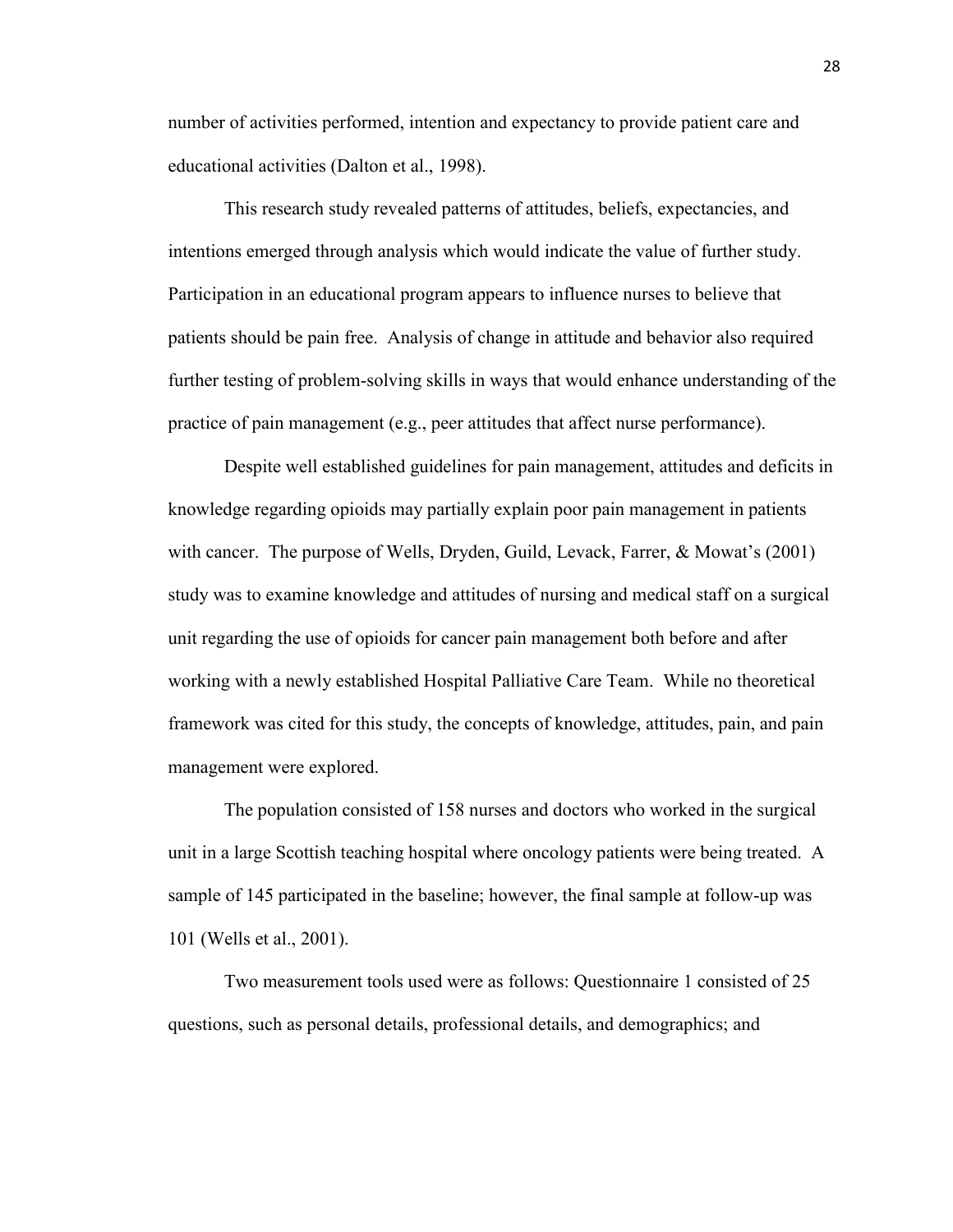Questionnaire 2 consisted of 27 Knowledge and Attitude Scale (KAS) developed by Elliott et at. (1995) (Wells et al., 2001).

Both questionnaires were completed in the presence of one of the researchers if possible; however, if not possible, internal mail was used to return the questionnaires. One year later, the original sample was contacted and asked to complete the questionnaires as a follow-up (Wells et al., 2001).

Demographics from the study revealed that of those in the baseline sample included 103 out of 117 (88%) nurses and 32 out of 41 (78%) doctors. In the follow-up sample, 79 (77%) nurses participated while 22 (69%) doctors participated. The doctors and nurses were combined when looking at sex and age. In the baseline sample, the 75% were female and that increased to 78% in the follow-up. The age range was 23 to 58 with the mean being 35 at baseline and 34 at follow-up (Wells et al., 2001).

Doctors tended to score better in regards to knowledge than did nurses. This occurred both initially and at the one year follow-up. Even though educational offerings were available throughout the year, very few staff members were able to attend. The attendance  $(n=19)$  as compared to those who did not attend  $(n=82)$  educational offering was too small to show significance; however, it was noted that among the 19, doctors in attendance was very low. The gains in knowledge and attitude were, therefore, interpreted to be due to the influence of the Palliative Care Team. Knowledge gains were demonstrated in the following areas: narcotics for pain relief are given at any time during the course of their disease  $(P=0.023)$ ; narcotic doses sufficient to relieve cancer pain inevitably decrease respiration to the point that it shortens the patient's life ( $P=0.01$ ); and patients who take narcotics early in their disease will have nothing to control their pain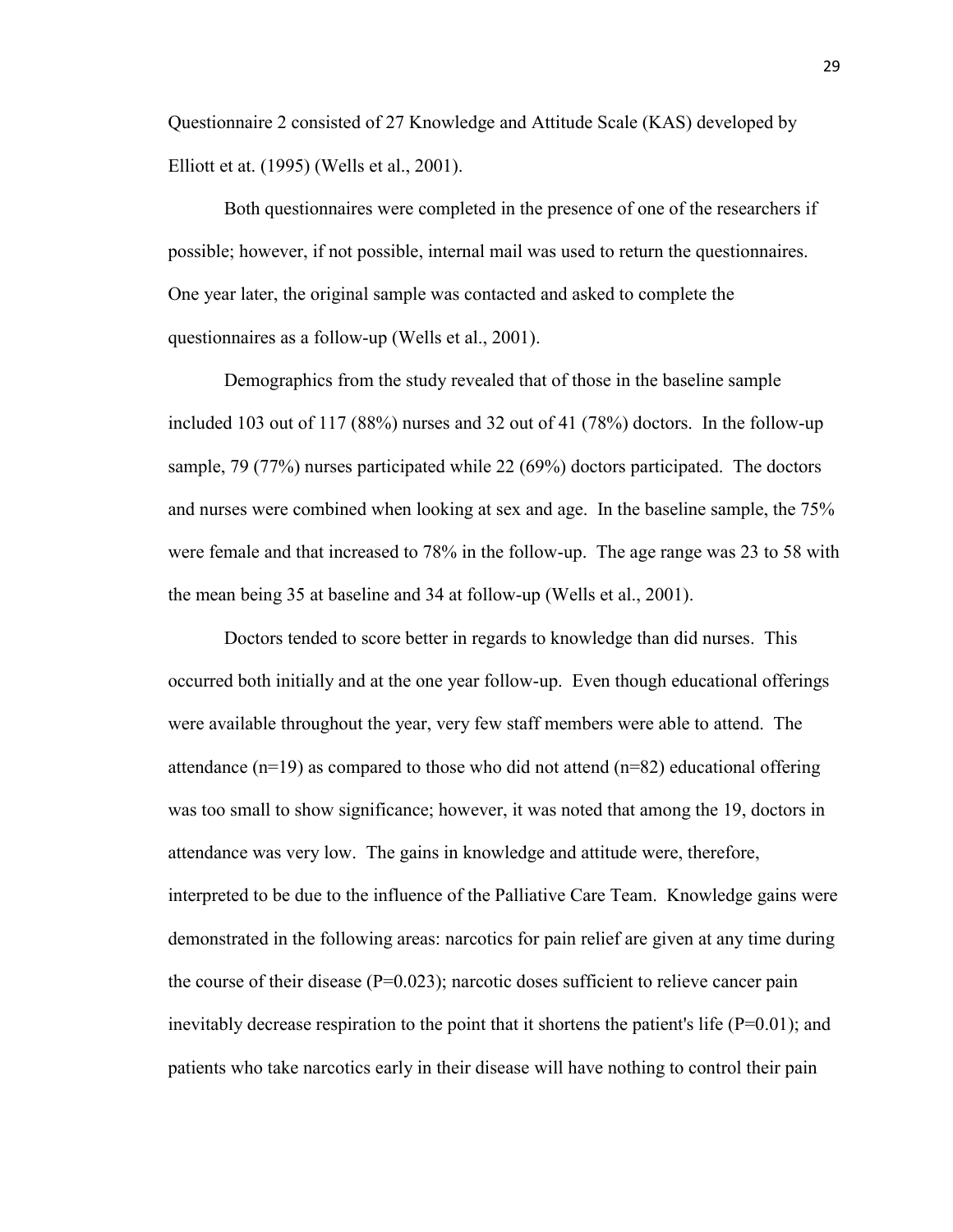later  $(P=0.009)$ . Raising awareness of issues relating to opioid use may help to improve both knowledge and attitudes, but clearly deficits still exist.

This research study revealed that if nurses are fearful of opioids, due to misconceptions, they may be more likely to undermedicate their patients. Likewise, physicians may also underprescribe; thus, the patient continues to suffer in pain. While it may be challenging to allow staff to attend continuing education offerings, it is imperative that management find a way to ensure that staff is current in pain management principles and practices.

Cancer pain remains undertreated but why such attitudes persist and how they may be addressed by medical and nursing curricula have not been determined. The purpose of Lasch et al. (2002) study was to determine beliefs and attitudes toward pain and cancer pain management held by medical and nursing students and faculty who participated in the Cancer Education Module for the Management of Pain (CEMMP) in order to address why such knowledge deficits and attitudes persist and how they can be addressed in medical and nursing curricula. The theoretical framework for this study was symbolic interactionism.

The population consisted of students, faculty, and administrators who were attending or working at any of the three nursing schools and two medical schools, including the residency program, involved in this study. The sample included interviewees and focus groups, also known as informants. The total sample size was 72 (Lasch et al, 2002).

Data analysis was accomplished by the use of Folio Views ®, a computer program. Interview, both individual and in focus groups, and observation were the tools

30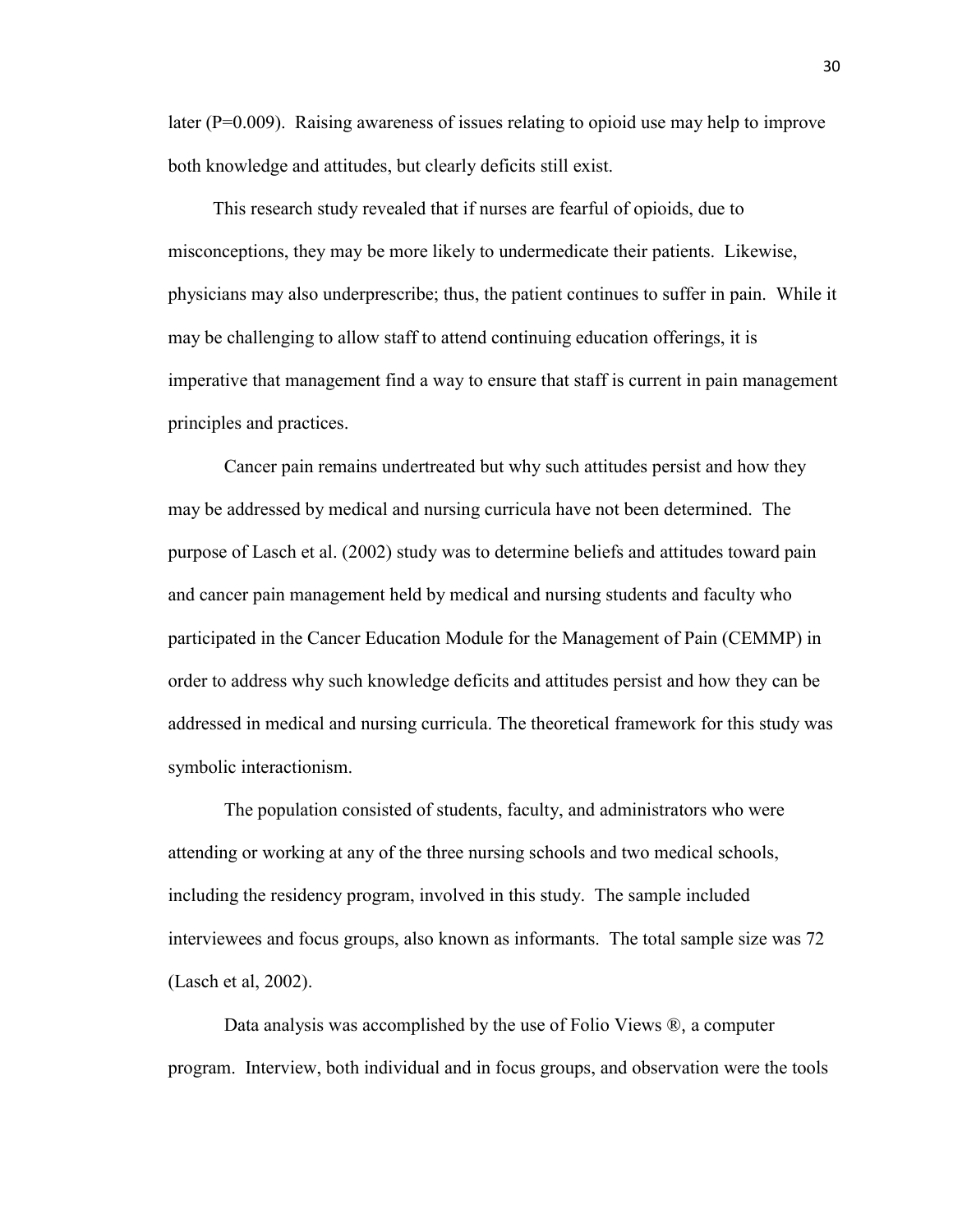utilized. Utilization of Folio Views ® enabled researchers to code data at different levels, including demographic information as well as thematic trends (Lasch et al, 2002).

Demographics from the study, while age and ethnicity were obtained, only revealed year in school or professional background. The sample was further studied by education or professional background, interviewee or focus group: Undergraduate medical student 22 (30%), Undergraduate nursing student 22 (30%), Residents (fellows) 11 (15%), Graduate nursing students 4 (6%), Medical faculty and administrators 9 (13%), Nursing faculty and administrators 4 (6%), and Residency directors 1 (1%) (Lasch et al, 2002).

The computer program Folio Views ® was used to store, code, and analyze the qualitative data. Thematic coding scheme underwent a total of 11 iterations as the research team coded the preliminary data. Interrater and intrarater reliability scores of the coded data were found to be in the excellent range  $(k=0.750$  and  $k=0.871$ , respectively) (Lasch et al, 2002). The themes identified were prioritization of pain, informant's knowledge of pain, and meaning(s) of pain. Several subthemes were also identified.

This research study revealed that with an aging population, the end-of-life issues are increasing. With this increase, quality-of-life issues, such as pain control, are a growing concern. Faculty and students will likely bring their misconceptions and biases about the meaning of pain and addiction into their interaction with patients unless they receive education. In order for pain and palliative care education to become standard and integral to medical and nursing curricula, educators and society will have to develop new concepts of the moral in medicine, overcome their own lack of knowledge, and deem dying and the alleviation of suffering to be as important as the prolongation of life.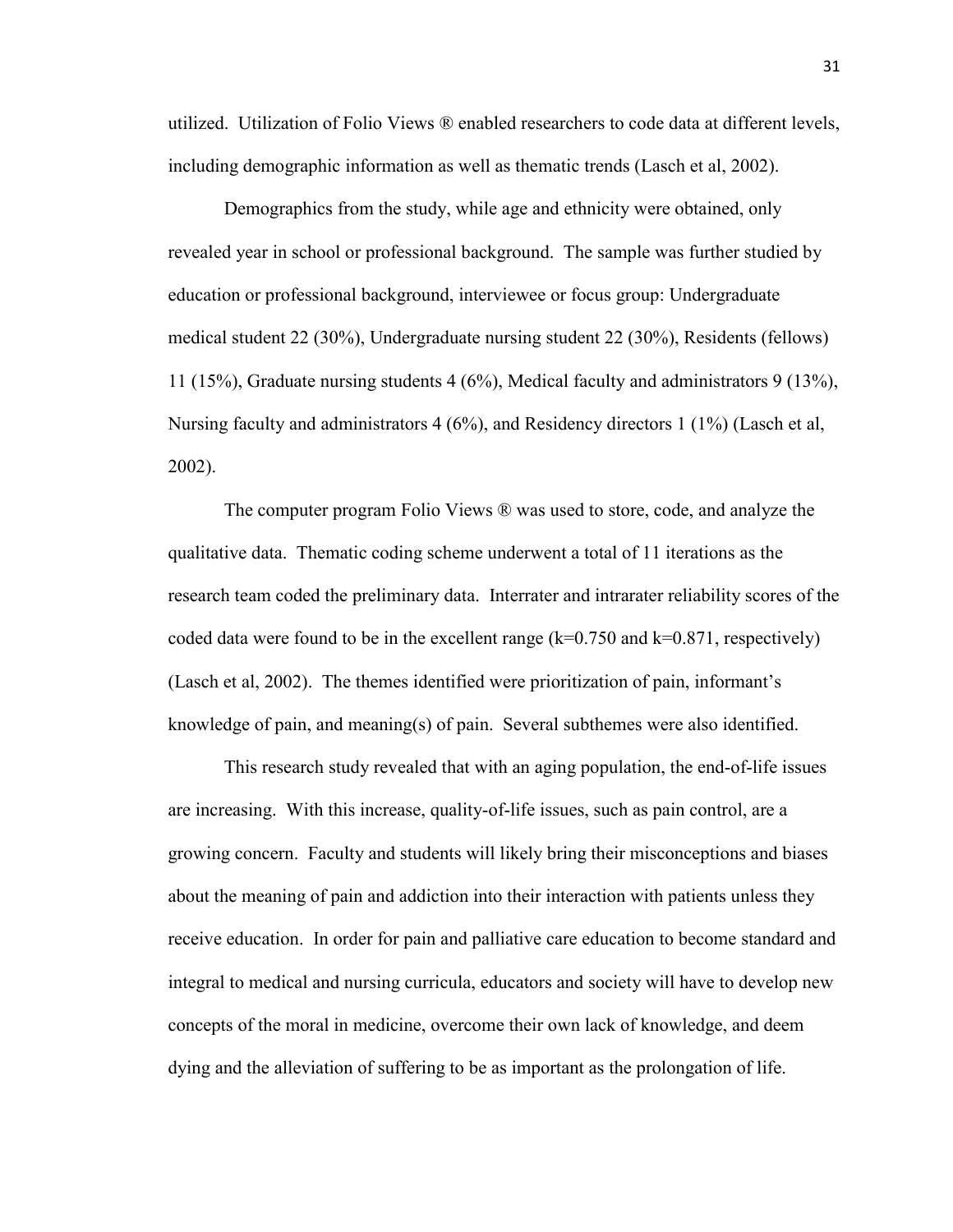Hospitalized patients with cancer continue to be the target of repeated studies in regards to uncontrolled pain even though pain management guidelines and regimens have been well-established. The purpose is to determine changes in knowledge and attitudes of pain resource nurses (PRNs) after completing an intensive course on pain management. The purpose of McMillan et al. (2005) study was to determine changes in knowledge and attitudes of pain resource nurses (PRNs) after completing an intensive course on pain management. While no theoretical framework was cited for this study, the concepts of knowledge, attitudes, pain, and pain management were explored.

The population consisted of nurses who worked on one of four units in one large Veterans Administration (VA) hospital in the southeastern United States where oncology patients were being treated. These nurses were registered nurses (RNs). The sample was obtained by identification by their unit manager and also invited to self-identify. Nurses were chosen based upon education also including education related to pain management, nurse manager recommendation, and interest (McMillan et al., 2005). Nurses who worked with the pain program were excluded. The sample consisted of 18 RNs. (McMillan et al., 2000).

Four measurement tools used were as follows: The Pain Management Principles Knowledge Test (PMPKT), the Nurses' Attitude Survey (NAS), the Pain Survey, and a demographic tool. The demographic tool described the sample. These tools were also used in the McMillan et al. (2000) study. The PMPKT, which was developed by the investigators, was used to measure nurses' knowledge. The PMPKT consisted of 31 multiple choice questions that covered areas such as physiology, goals and principles of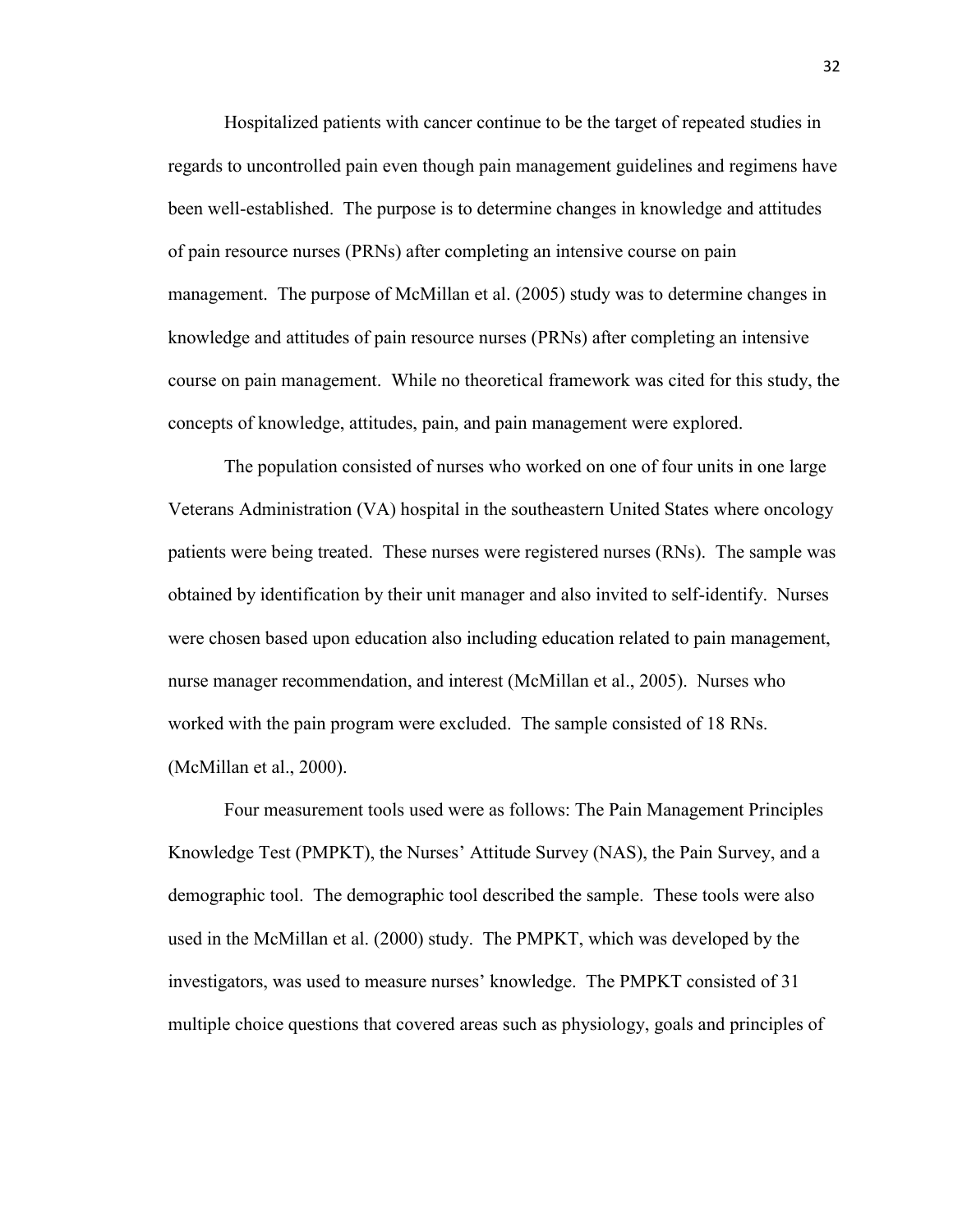pain management, addiction, and tolerance. The more questions answered correctly will result in a higher score (McMillan et al., 2005).

The NAS consisted of 25-items and was developed from the Nurses' Knowledge and Attitude Survey. Assessment of attitudes about pain, use of narcotics, use of nonpharmacological methods of pain control, and who is in control is the purpose of this tool. A higher score correlates to a more positive attitude (McMillan et al., 2005).

The Pain Survey is comprised of four case vignettes and assesses nurses' attitudes including age and gender bias and relevance of behavior and mood toward patients receiving narcotics. Nurses are asked to rate pain, select a dose, and identify concerns after each presentation. There are six additional multiple choice questions relating to gender bias. A high score relates to a positive attitude that would least likely reflect bias in pain management because of age, gender or patient behavior (McMillan et al., 2005).

The PMPKT, NAS, and Pain Survey each used the test-retest reliability. Each had a resulting correlation that supported the instrument. The NAS revised tool internal consistency reliability was also evaluated using Cronbach's alpha (McMillan et al., 2005).

Demographics from the study revealed that of those nurses included in the sample, 16 (89%), were female. The mean age was 43.1 years (SD=10.6). Nursing education level of the nurses included Diploma 5 (28%); Associate degree 3 (17%); and Baccalaureate degree 10 (56%). Highest degree earned moved one diploma nurse (22%) to the baccalaureate level (50%) and two baccalaureate level to the master's level (11%), though it should be noted that those were non-nursing degrees (McMillan et al., 2005).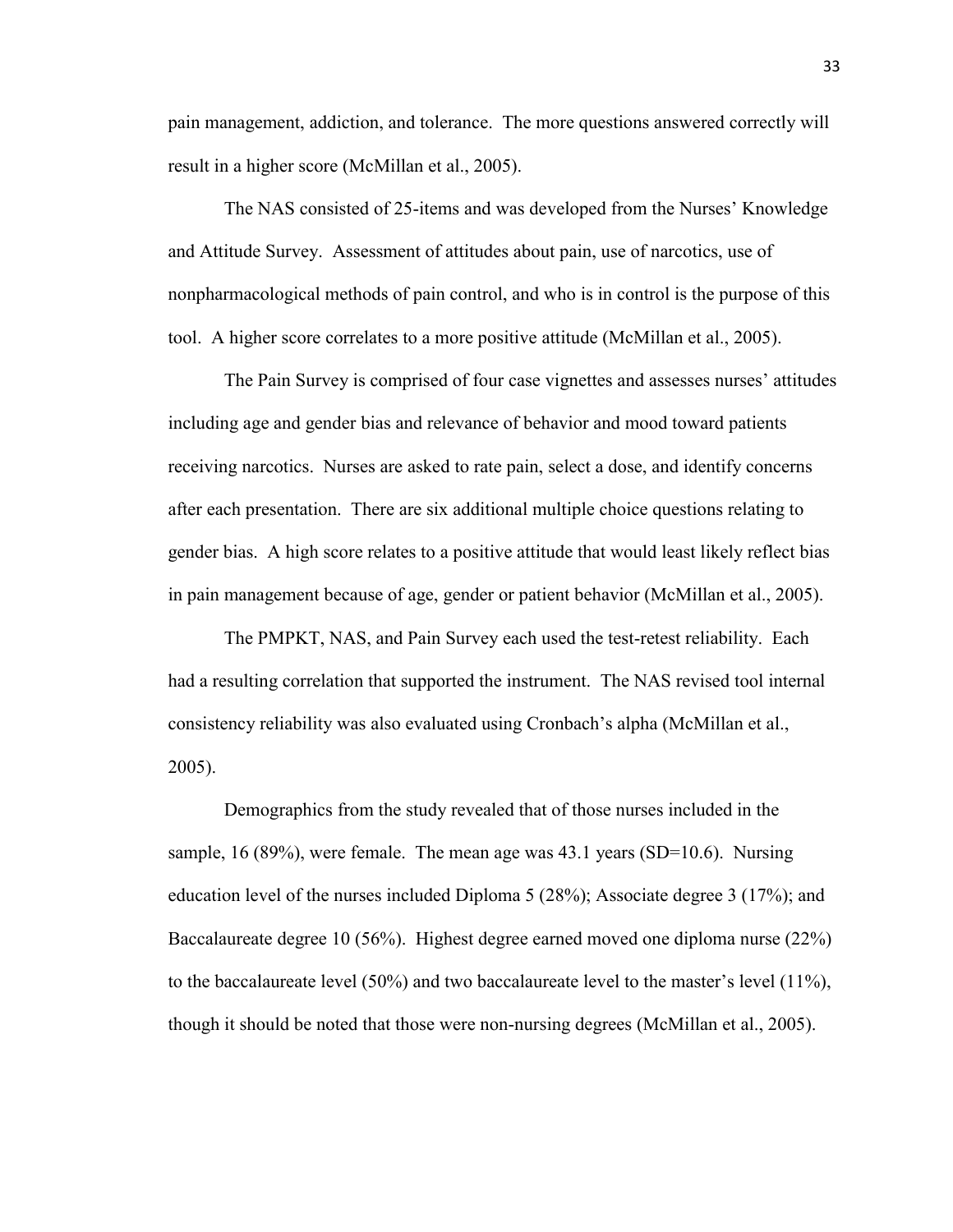Knowledge scores on the PMPKT on both the pre- and post-test showed 6-items at 100%. The areas of difficulty were in physiology and pharmacology. Attitude scores from the Pain Survey gave information on attitude in regards to patients in pain. Raw scores ranged from 0 to 18 with 0 being the most negative; however, percentages were also used for reporting this data. Sixteen to 18 (88%-100%), depending upon scenario, would record pain as the patient reported it. On the negative side, 16 (88%) would reduce the dose of opiate for a person who was laughing with visitors. The NAS scores from the McMillan et al. (2000) study had a mean of 71.8 and the nurses in this study had a pre-test mean of 66.6. Scores improved only three-points on post-test; therefore, the results on pain management were not encouraging (McMillan et al., 2005).

This research study revealed that even with a published set of pain guidelines, nurses continue to have a knowledge deficit and negative attitudes, both about the patient in pain and pain. The advanced course in pain management was successful in achieving the outcomes of changing the knowledge and attitudes of nurses who were to serve as PRNs. Due to shrinking budgets, role modeling expected behaviors may be one way to assist with the training budget.

Pain negatively impacts the patient with cancer. Knowledge deficits and attitudes, not only by nurses, but also by other members of the healthcare team, contribute to the under treatment of cancer pain. The purpose of Xue et al. (2007) study was to evaluate attitudes and knowledge of pain management of inpatient healthcare providers. Attitude theorist Rokeach provided the conceptual framework.

The population consisted of healthcare providers (registered nurses (RNs), pharmacists, and physicians) who worked on or were associated with the medical or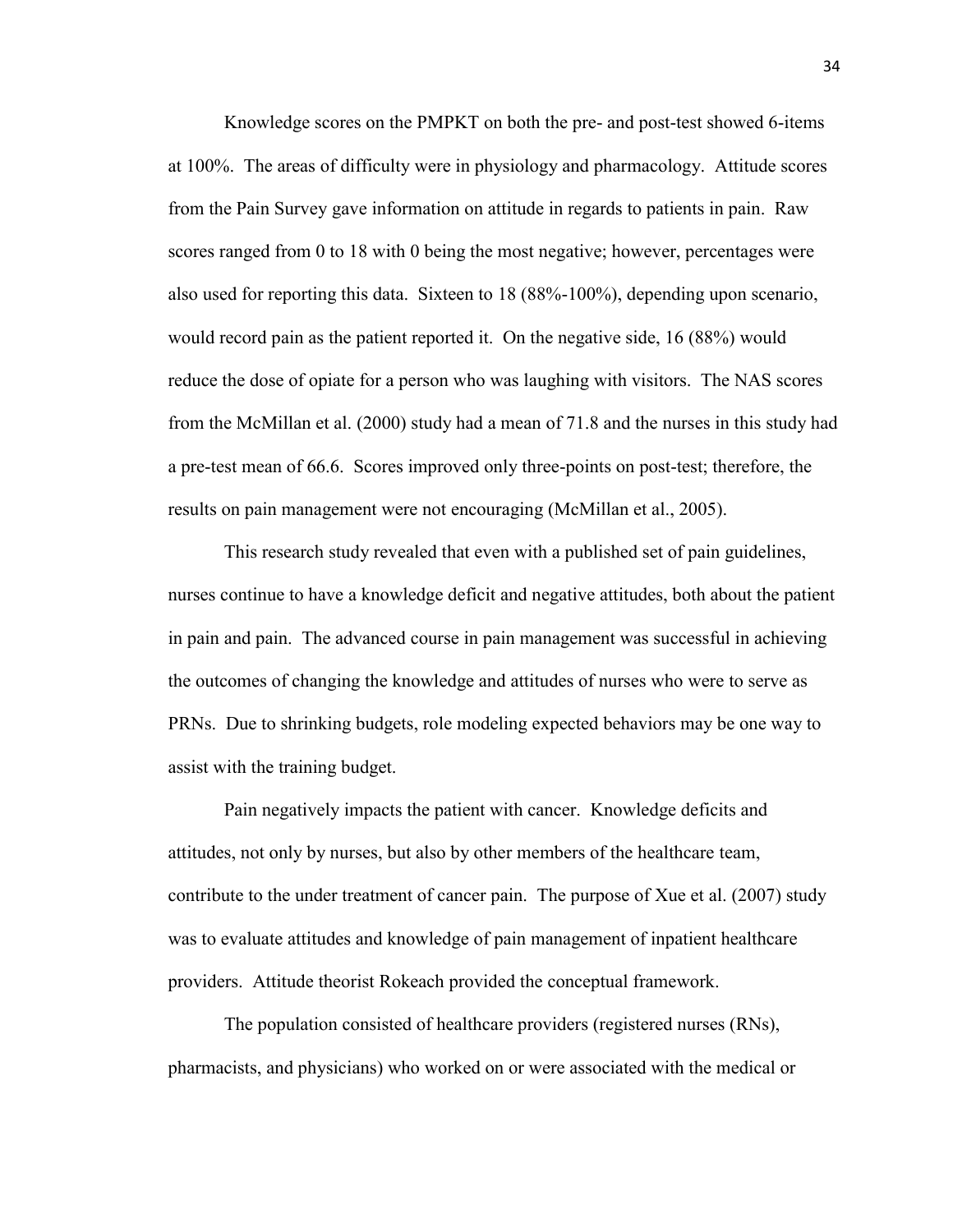gynecologic oncology units of a large teaching hospital an urban area in the northeastern United States. From this population, 96 healthcare providers returned the survey. The 96 healthcare providers included 50 RNs (24 gynecologic oncology  $\&$  26 medical oncology), 18 pharmacists, and 28 physicians (Xue et al., 2007).

Two measurement tools used were as follows: The Wisconsin Pain Initiative (WPI) and a demographic tool. The demographic tool described the sample. The WPI, a well-used test with established validity and reliability, was used to measure nurses' knowledge and attitudes. The WPI consisted of 36 test items that covered aspects of pain assessment, attitudes, and knowledge of pain management (Xue et al., 2007).

Demographics from the study revealed that medical oncology nurses included in the sample age mean of 36.1 years (SD=9.7), gynecologic oncology mean of 34.9 years (SD=9.6), pharmacists mean 31.3 years (SD=6.6), and physician mean 27.7 years (SD=2.3). The years in profession were 12.9, 10.3, 8.5, and 1.7, respectively. Educational levels were also evaluated. It is worth noting that the 14 (54%) medical oncology nurses were oncology certified as opposed to only 3 (13%) of the gynecologic oncology nurses holding certification (Xue et al., 2007).

The WPI is a closed answer format questionnaire. After scoring all returned surveys, data for the nurses was analyzed separately according to medical oncology or gynecologic oncology. The pharmacists and physicians worked both units; therefore, this data could not be separated for these groups. While this study did have limitations due in part to the small sample, the use of only one hospital in one geographical location, and the population of physicians were only represented by residents and interns, lessons can be gleaned. Analysis of the data when comparing groups did show significant difference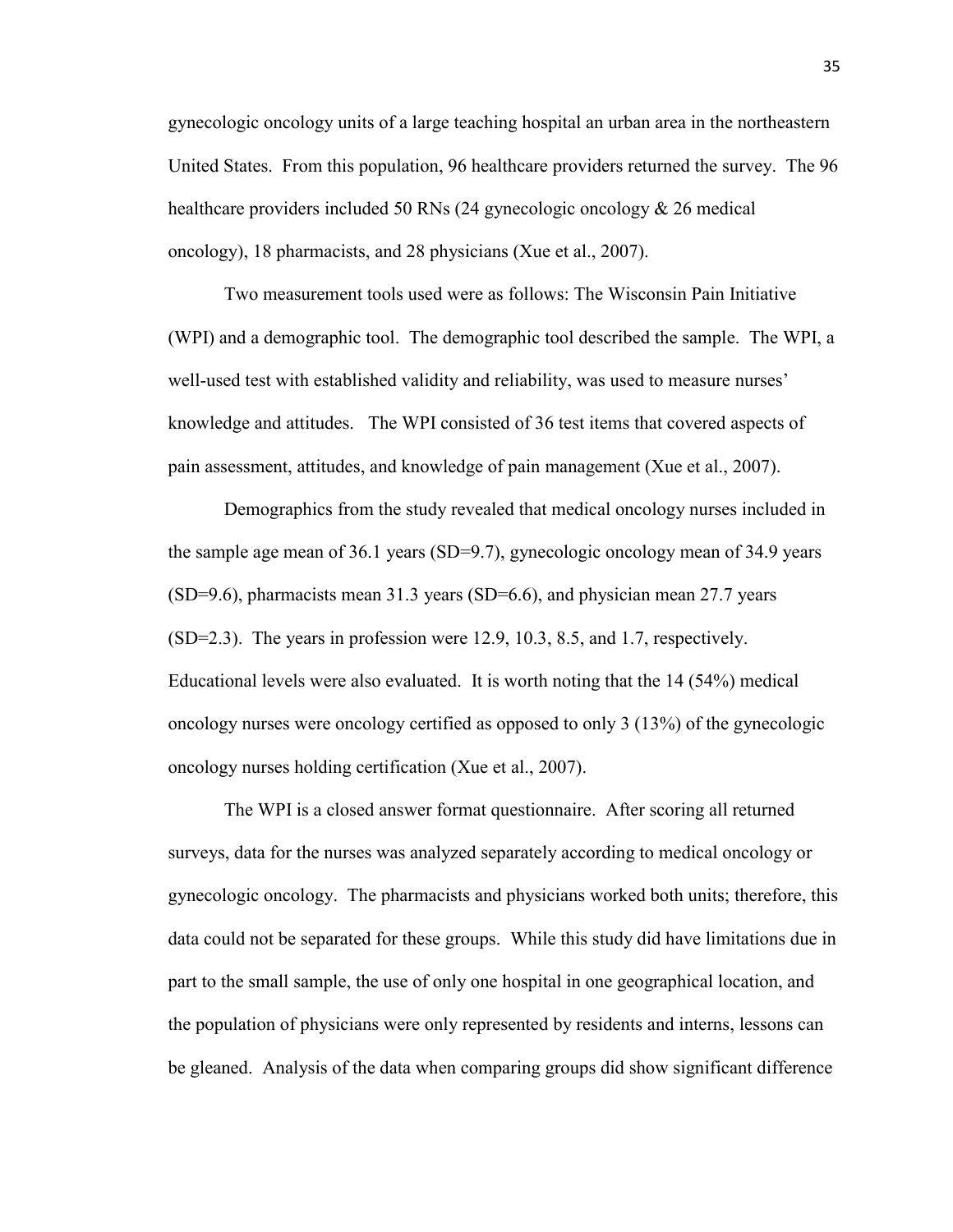among groups. In post-hoc analysis, overall knowledge comparison post-hoc demonstrated significant difference among groups (p=0.00007) with medical oncology nurses and pharmacists scoring better than physicians and gynecologic oncology nurses. Additionally, analysis of the data in regards to patients who over report pain also showed significant difference ( $p = 0.00007$ ). Physicians are more likely to believe patients over report pain than are nurses or pharmacists.

If attitude theorist Rokeach is correct that attitude influences behavior, then physicians who believe patients are over reporting pain are probably under treating pain. Moreover, when analyzing the findings of this study, the importance of a team approach surfaces. The nurse has skills of assessment, the pharmacist possesses pharmacological expertise, and the physician is the clinician. Utilizing a team approach, the patient stands to benefit from the expertise of each and pain should be treated adequately. *Summary*

The undertreatment of pain in patients with cancer continues to be a problem even though there are well-established clinical guidelines. The literature review provided evidence that nurses' have misconceptions, specific attitudes, and knowledge deficits that contribute to this problem. Rokeach's theory of making one conscious of dissonance in values would move one to change is supported. The literature review revealed that nursing attitudes and knowledge deficits could be corrected and maintained over time; thus, patient's treatment of pain could be improved.

Nurses, and other healthcare professionals, are concerned with competence. When competence is challenged making one aware of deficits in knowledge or attitudes that serve as a barrier to effective pain management techniques, Rokeach's theory can be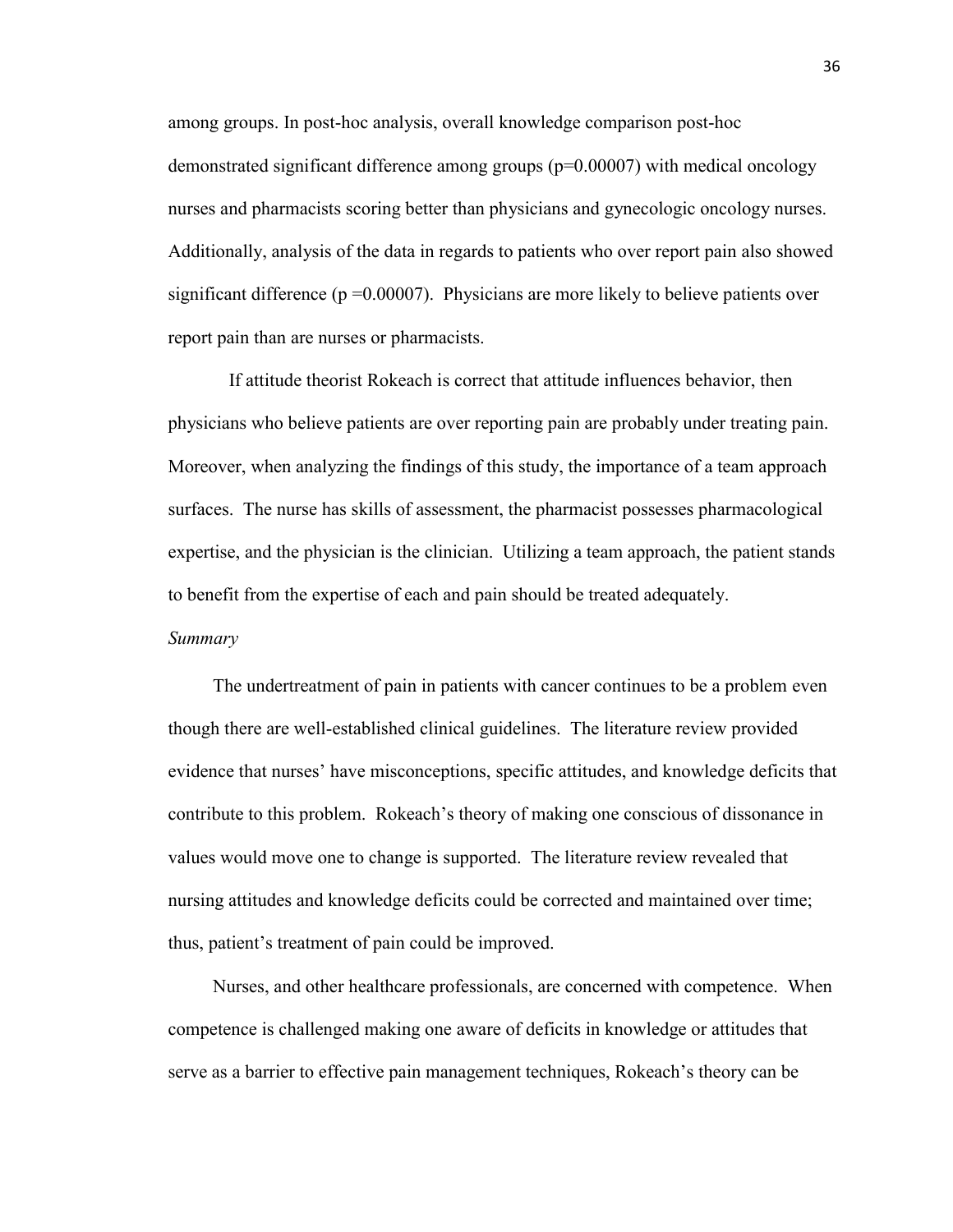applied. McMillan et al. (2000) clearly identified the areas where knowledge was deficient as well as attitudes that served to block appropriate pain management techniques. The clear indication was a need for further education. McMillan et al. (2005) not only identified deficits in knowledge and attitudinal barriers, educational interventions were also incorporated. Clearly the outcome showed significant improvement in knowledge and attitude scores. Dissonance or dissatisfaction and the desire for satisfying values, if one believes in Rokeach, would move the professional to seek knowledge in order to feel competent.

Another facet of Rokeach is the influence of behavior. For instance, Xue et al. (2007) discussed how a physician who believes a patient over-reports pain would be more likely to undertreat that pain. Findings point to education being key to overcoming these barriers.

The literature review included use of nurses, physicians, pharmacists, other healthcare professionals, small group interviews, interview guides, and several general and self-reported questionnaires or surveys. Additionally, while many of the studies utilized the same or similar tools, there were still over 10 tools were utilized to examine knowledge and attitudes of those participating in the study. Study frameworks included those of Rokeach (1970), Benner's Model of Skill Acquisition, Conduct and Utilization of Research in Nursing Model, Symbolic Interactionist, Change Theory and Adult Learning Theory. This diverse collection of evidence pointed to knowledge deficits and attitudes affecting pain management practices. Patients with cancer who are experiencing pain depend on the healthcare profession to be knowledgeable and seek educational programs. The challenge lies in applying research so as to offer the most effective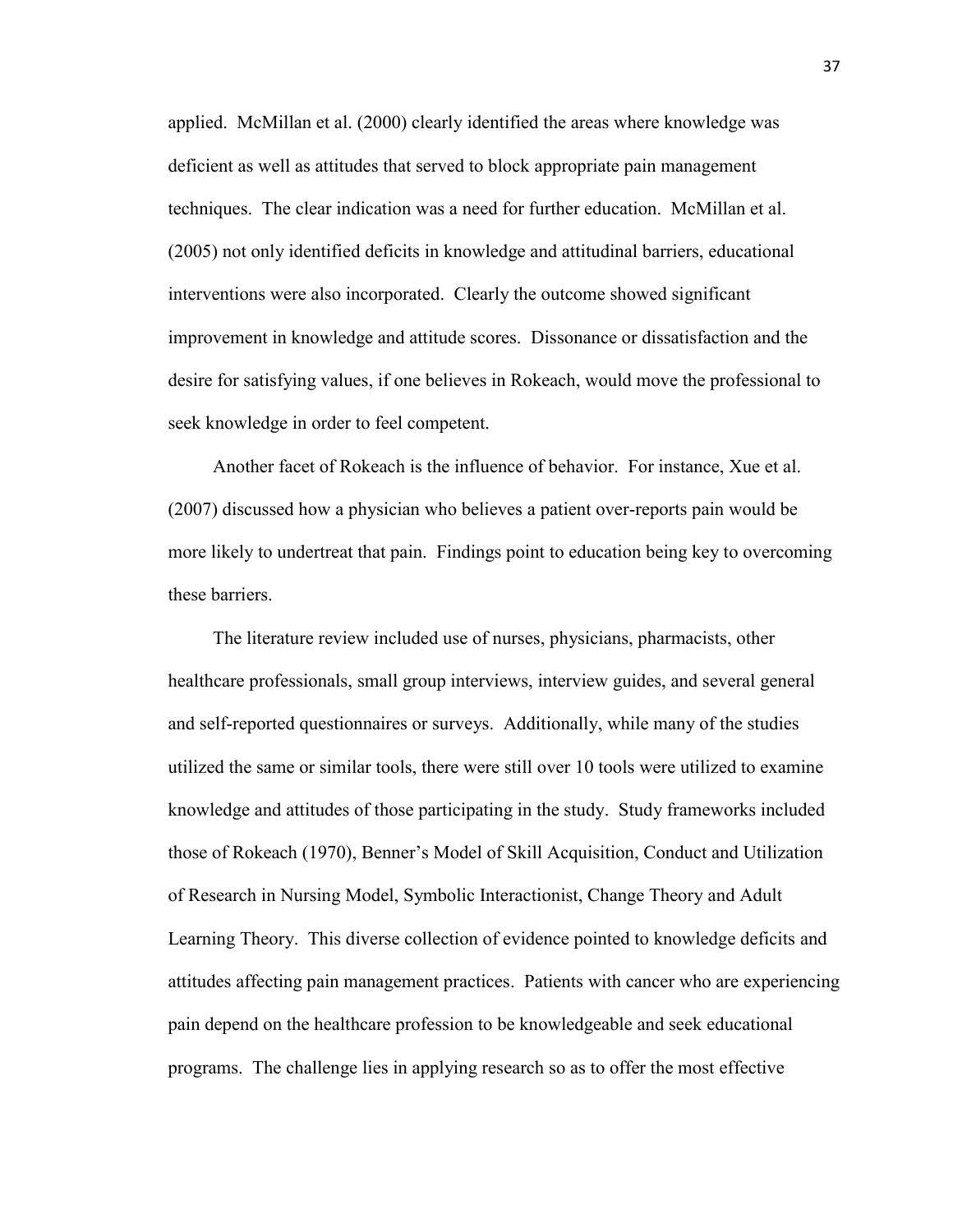interventions to expand knowledge in a time of tight budgets and yet improve outcomes for cancer patients so they will not have to endure unnecessary pain.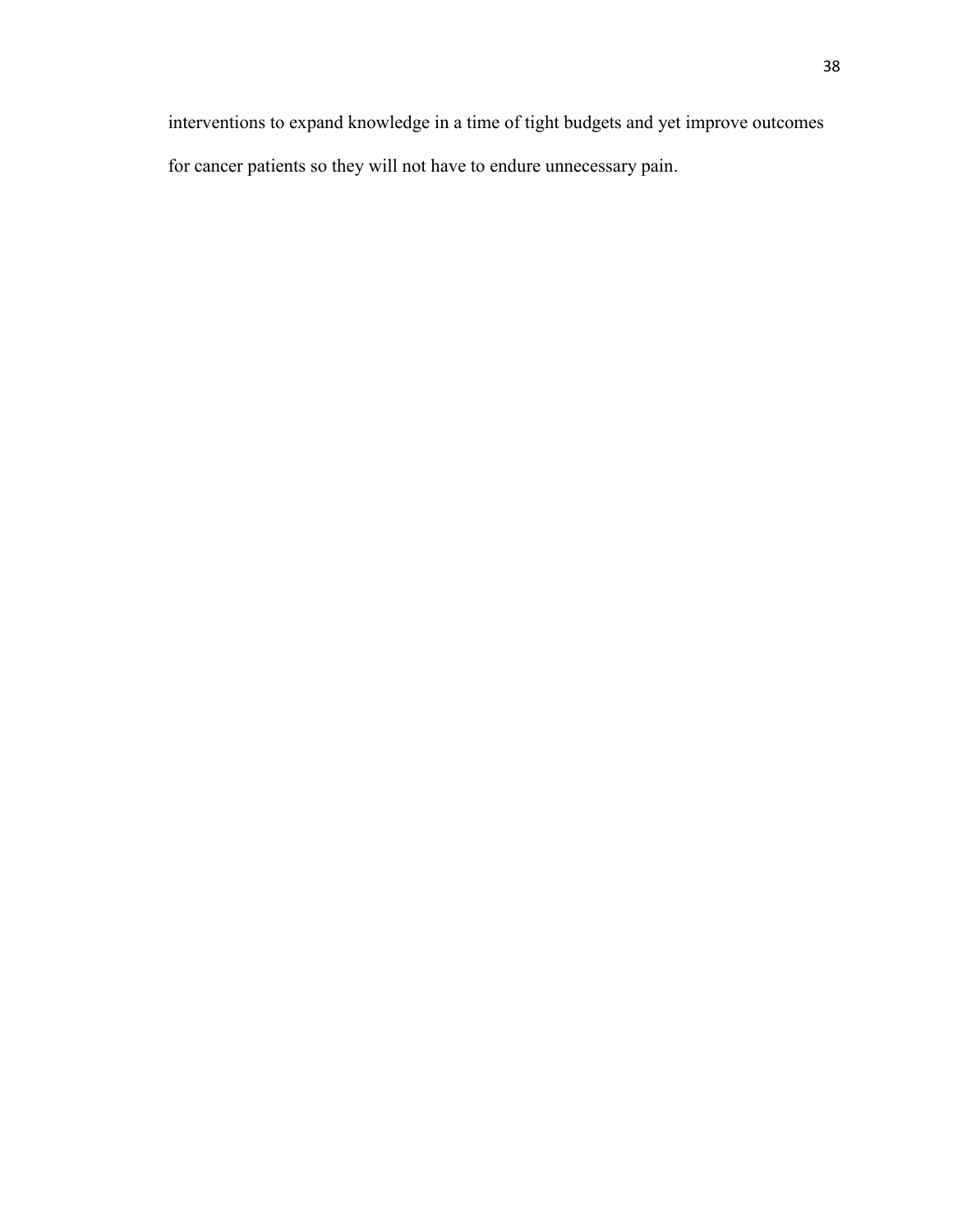# Chapter III

## *Methodology*

## *Introduction*

The pain that cancer patients experience is affecting the lives of millions worldwide. Literature has shown that education of healthcare professionals regarding pain management is an essential element in order to improve outcomes. Knowledge deficits and specific attitudes that act as barriers to appropriate pain management practices have been identified. This study is a partial replication of McMillan et al.'s (2000) study. The purpose of this exploratory, descriptive study is to assess the nurses' knowledge and attitudes about pain management and patients in pain based on attitude theorist Rokeach (1970). This chapter includes information about the population, sample, procedure, measurement, methodology, and design used to guide this study.

#### *Research Questions*

- 1. What specific areas of knowledge deficit among nurses contribute to inadequate pain management practices for patients with cancer?
- 2. What attitudes held by nurses interfere with appropriate pain management for patients with cancer?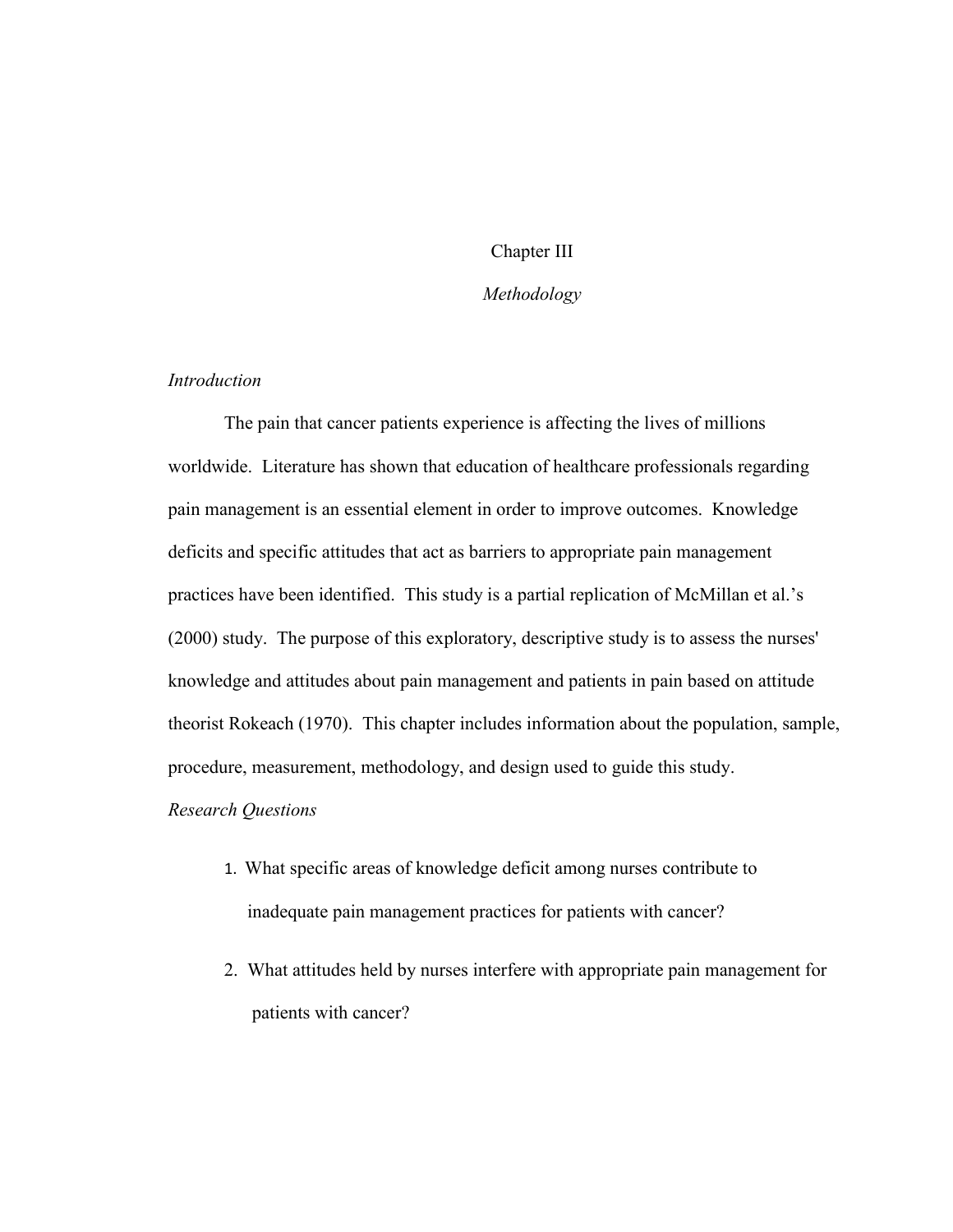### *Population, Sample and Setting*

The population will include nurses from two Veterans Administration hospitals in the Midwest. Nurses will be recruited from the two medical-surgical units that admit approximately 200 patients with a diagnosis of cancer in a one year period. The anticipated sample is 35 nurses conveniently selected who meet inclusion criteria and who can meet the information needs of the study replication. Inclusion criteria will include licensed practical nurses or registered nurses working on the two medicalsurgical units in the two facilities. Exclusion criteria would be nurses who are members of the pain resource team or who have previous experience in another facility as a pain resource nurse. Demographic data to be collected will include age, sex, educational level, assigned shift, and certification as an oncology nurse.

#### *Protection of Human Subjects*

The study will be submitted to the Ball State Institutional Review Board and the Veterans Administration Hospitals, which consists of two participating hospitals, for approval. In order to protect the human rights of the participating nurses, this study will be voluntary. All names will be anonymous and negative consequences will not occur due to participation or non-participation; moreover, administration at the hospitals would not be allowed to see the scores of individuals. The study will be presented by one of two trained research assistants (RAs). Consent of participation will be obtained prior to administration of the surveys. No risks have been identified with this study. The benefit of this study is to provide information about the nurses' knowledge level and attitudes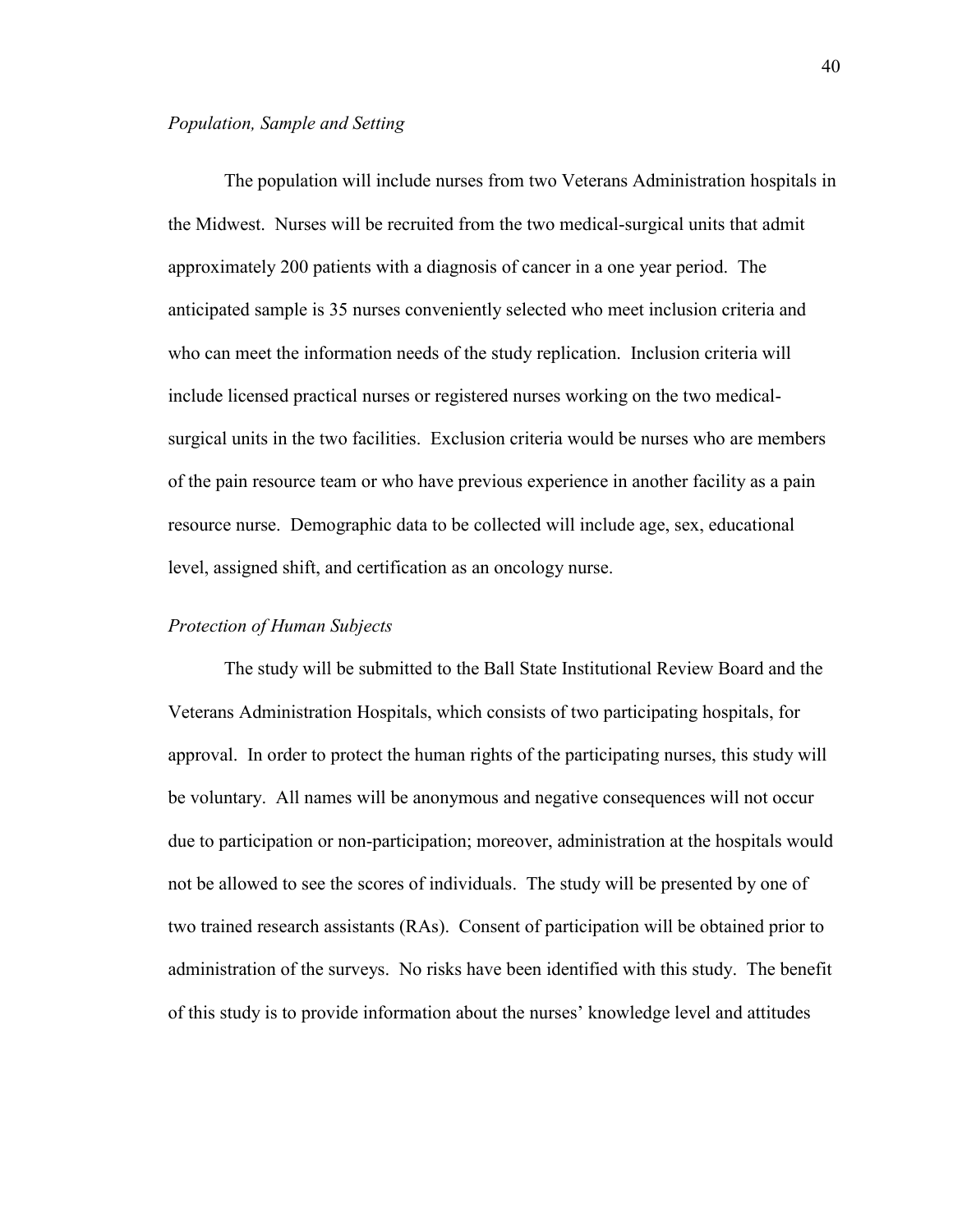about pain and pain management that may interfere with delivering care to oncology patients who are in pain.

#### *Procedure*

After approval from the Ball State Institutional Review Board and the participating hospitals, a letter of introduction to the research project will be sent to each participating hospitals Associate Director of Patient Care Services explaining the purpose of the study, criteria for inclusion, and anticipated sample and instruments. A meeting will then be arranged to further explain in details of the study, how the study will be conducted, and to obtain approval. A list of all VA managers and nurses assigned to the two medical-surgical units (4 East and 8 North) will be provided once the approval of the Associate Director of Patient Care Services for each hospital is obtained. After approval, a meeting will be scheduled with the inpatient nurse managers from participating hospitals to introduce the research project and seek support. The meeting agenda will include explanation of the purpose of the study, instructions, time commitment required, and study instruments. The trained RAs will then approach nurses individually in the workplace during their shift and explain the study. Assurance of confidentiality in regards to individual scores will be given and consent obtained prior to administration of the three study tools. Data collection will occur over a two month period. Responses will be collated into a common file. Only the researcher and statistician will have access to the files.

#### *Research Design*

This study will use an exploratory descriptive design. The purpose of descriptive research is to describe concepts and identify relationships among variables (Burns &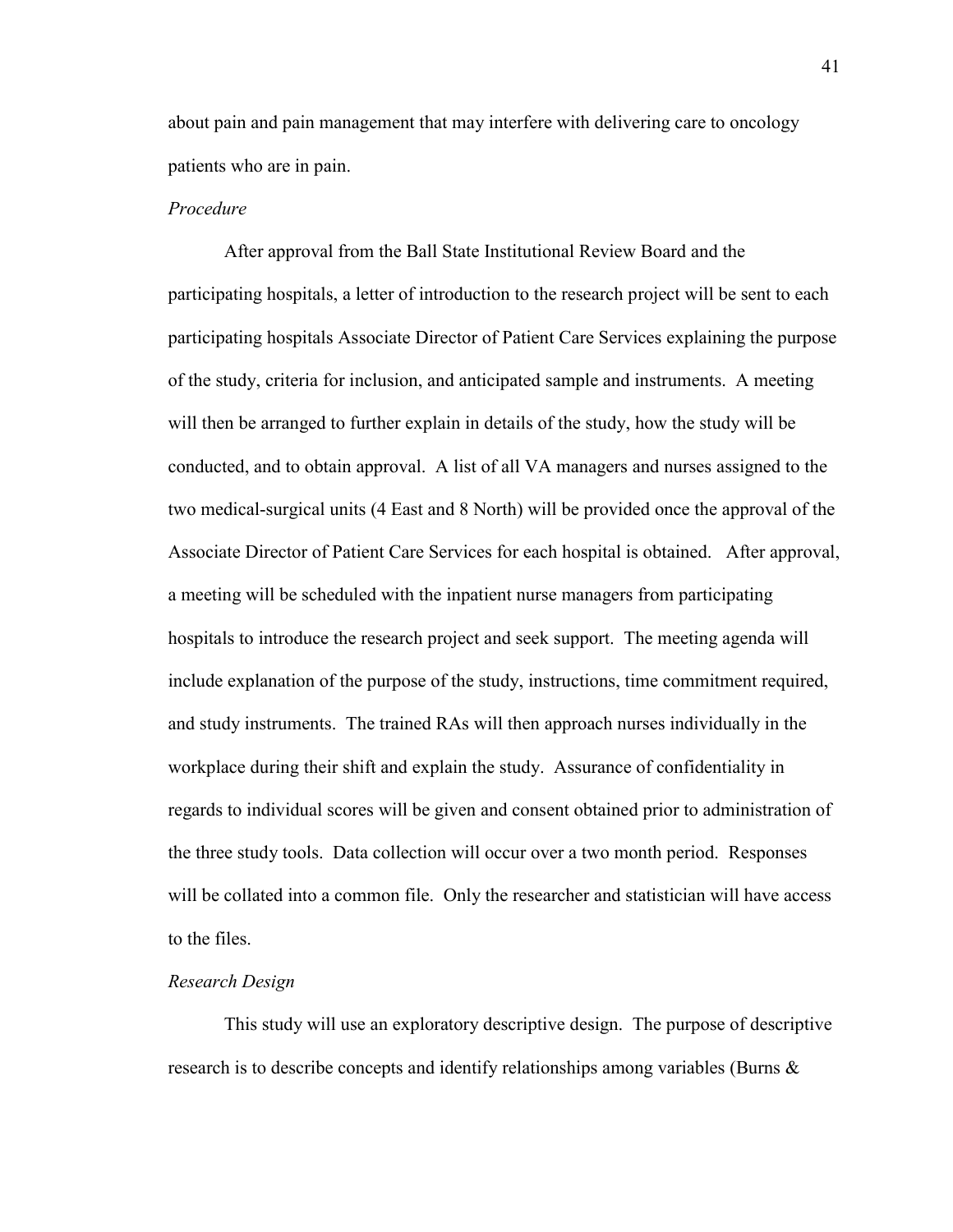Grove, 2005). A non-experimental design is appropriate because the intent of this study is to describe relationships among clearly defined, identified variables. This study will assess nurses' knowledge and attitudes and describe relationships between knowledge deficits and specific attitudes and pain management in patients with cancer. There will be no attempt to control or manipulate the study situation; furthermore, there will be no exploration of casual connection.

#### *Instrumentation, reliability and validity*

The Pain Management Knowledge Test (PMKT), developed by McMillan et al., measures nurses' knowledge in eight areas. Thirty-one multiple choice items raw score range from 0 to 31 is then calculated to a percentage score from 0 to 100. If all questions are answered correctly, the score would be 100%. According to McMillan et al. (2000), "validity was studied by comparing scores of 28 senior nursing students before and after a three-hour pain management course. The significant increase from pre- to posttest scores ( $t=6.76$ ,  $p<0.00$ ) supports the validity of the PMKT" (p. 1417). According to Burns and Grove (2005), the t test is commonly used to test for significant differences between two samples; however, it can only be used once to examine data from the two samples as multiple t tests increases the risk of a Type I error.

The Nurses' Attitude Survey, developed from the Nurses' Knowledge and Attitude Survey, contains knowledge and attitude items about pain and other areas that affect nurses' pain management; however, for the purpose of this study, only the 25 attitude items will be utilized. A higher score reflects a more positive attitude. Validity of the tool was accomplished by comparison of scores of nurses at various levels of expertise which included students, new graduates, oncology nurses, graduate students,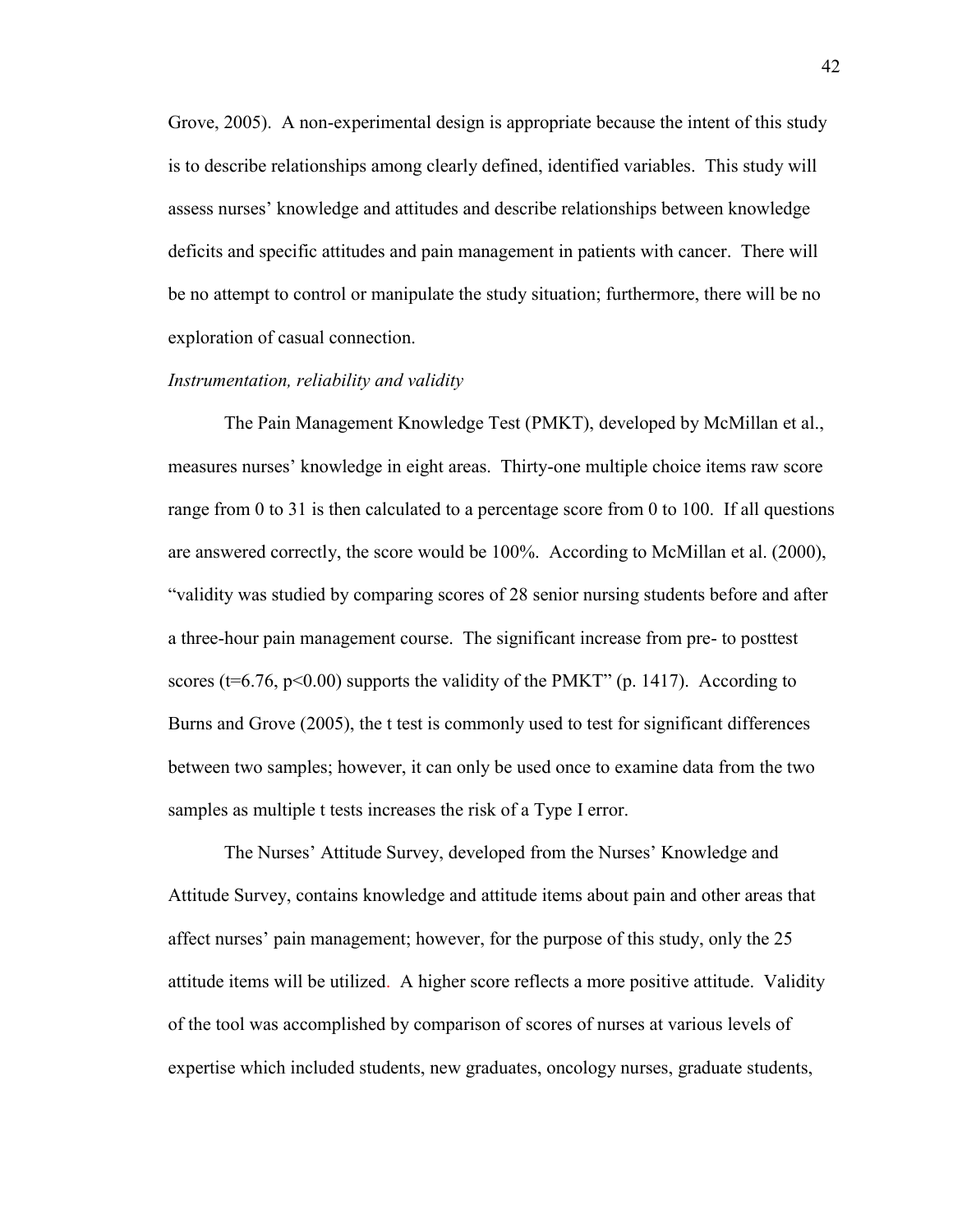and senior pain experts. Reliability was studied by two methods. Test-retest reliability was evaluated by using a group of 60 staff nurses. The resulting correlation  $(r=0.80)$  was definitely acceptable (McMillan et al., 2000). According to Burns and Grove (2005), .80 is the lowest acceptable level for a well-developed instrument; however, .70 is considered acceptable for newly developed instruments. Additionally, estimates of reliability are specific to the sample being tested. In order to assure internal consistency, Cronbach's alpha will be determined with the study sample prior to any other statistical analysis.

The Pain Survey was developed from "literature review and items from other tools used by McCaffery and Ferrell" (as cited by McMillan et al., 2000, p. 1418). Nurses' attitudes regarding gender and age bias and other factors such as relevance of behavior and mood toward the patient receiving narcotics were examined. Validity and reliability testing using 26 senior nursing students surveys before and after a three-hour pain management session. Validity was supported ( $t=2.01$ ,  $p<0.05$ ). Additionally, posttest scores test-retest with a one-week delay also supported validity and stability of the instrument with a correlation coefficient ( $r=0.73$ ,  $p<0.00$ ) (McMillan et al., 2000). *Data Analysis*

Descriptive statistics will be used to analyze study variables and to determine which areas of knowledge regarding pain management were deficient and likewise, which were adequate. Additionally, attitudes regarding pain and patients in pain which ultimately results in pain management practices will also be determined. Percentages, mean scores, and standard deviations will be calculated for each knowledge item. Attitude scores will be calculated in the same manner.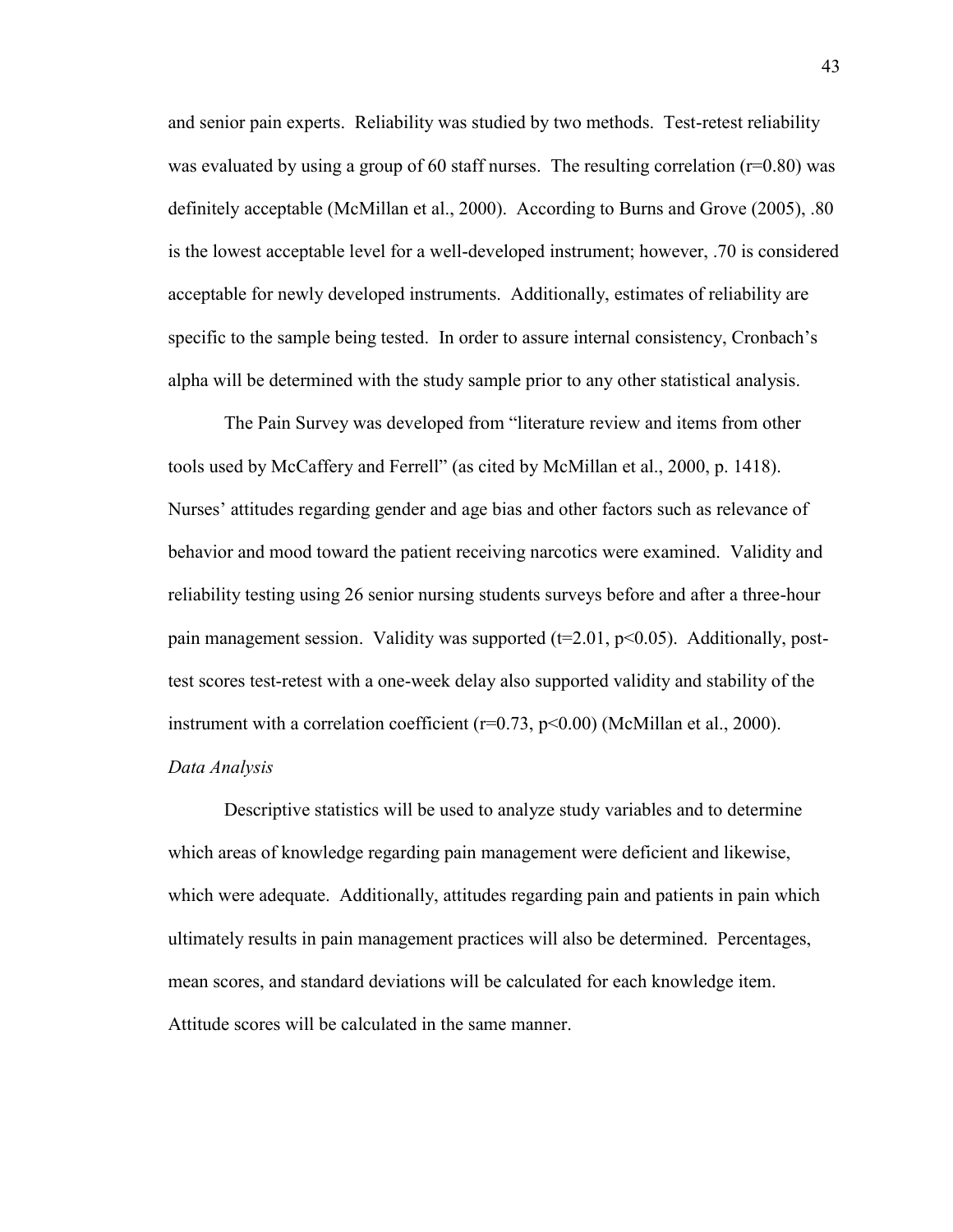## *Summary*

In this chapter, the methods and procedures to be used for this study are described. The specific variables examined will be nurses' knowledge and attitudes about pain management in patients with cancer. An exploratory descriptive study design will be used with the anticipated sample numbering minimum of 35 participants. Data will be collected via the Pain Management Knowledge Test, the Nurses' Attitude Survey, and the Pain Survey (McMillan et al., 2000). Data will be analyzed with descriptive statistics including means, standard deviations, frequencies, and percentages. This study will replicate a previous study by McMillan et al. (2000) and attempt to validate previous findings while providing further information which may lead to valuable interventions that may improve pain management in patients with cancer.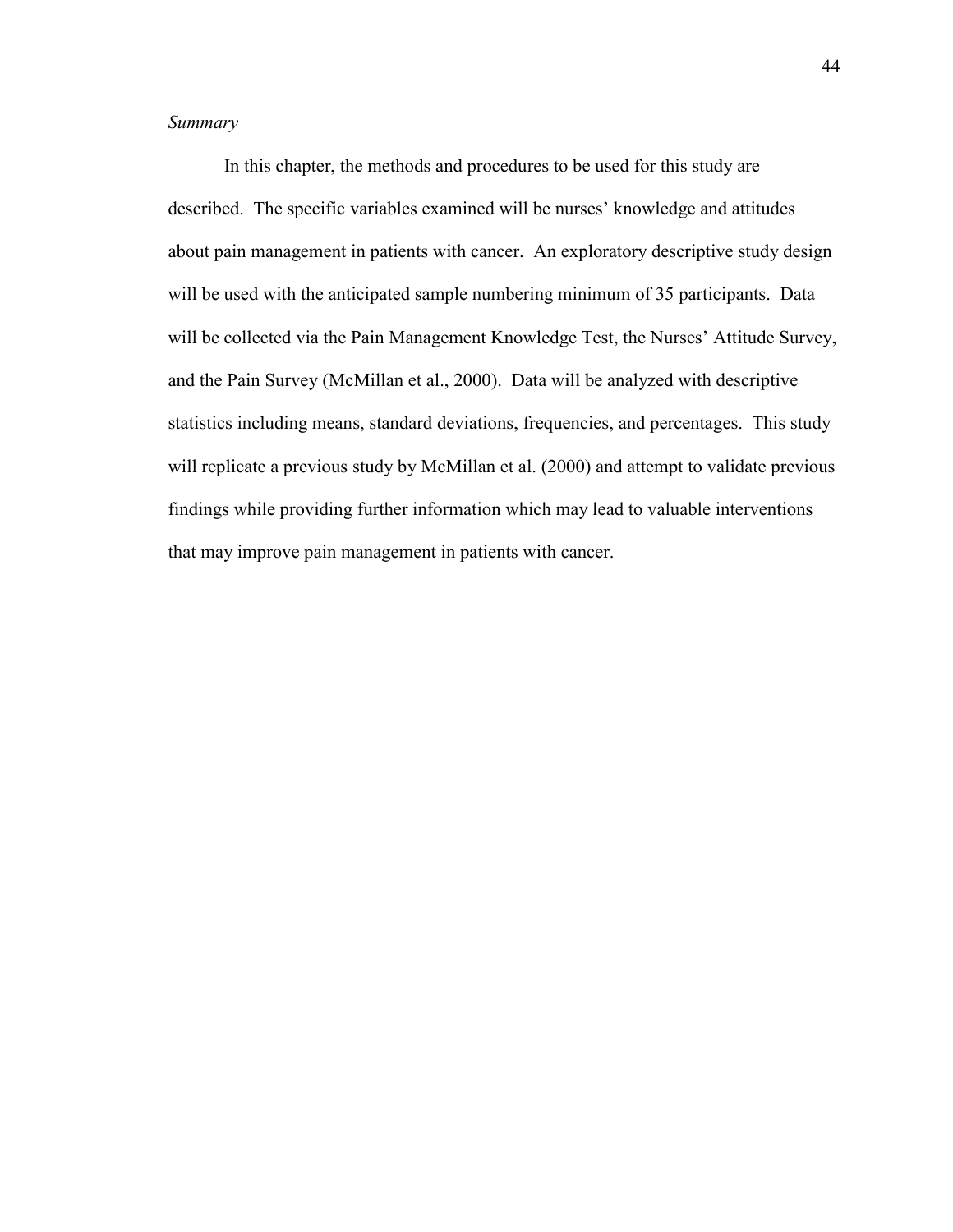#### References

- American Cancer Society (2009). *Cancer statistics 2009 presentation*. Retrieved from http://www.cancer.org/docroot/PRO/content/PRO 1 1 Cancer Statistics 2009 P resentation.asp.
- Bauwens, S., Distelmans, W., Storme, G., & Kaufman, L. (2001). Attitudes and knowledge about cancer pain in Flanders. The educational effect of workshops regarding pain and symptom control. *Palliative Medicine, 15*(3), 181-190. Retrieved September 10, 2009, from Academic Search Premier database.
- Benner, P. (1982). From novice to expert. *American Journal of Nursing, 82*(3), 402-407. Retrieved September 30, 2009, from Medline database.
- Burns, N., & Grove, S.K. (2005). The practice of nursing research conduct, critique, and utilization  $(5^{th}$  ed.). Saunders: Missouri.
- Dalton, J. A., Carlson, J., Mann, J. D., Blau, W., Bernard, S., & Youngblood, R. (1998). An examination of nursing attitudes and pain management practices. *Cancer Practice, 6*(2), 115-124. Retrieved August 28, 2009, from Academic Search Premier database.
- Hollen, C. J., Hollen, C. W., & Stolte, K. (2000). Hospice and hospital oncology unit nurses: A comparative survey of knowledge and attitudes about cancer pain. *Oncology Nursing Forum, 27*(10), 1593-1599. Retrieved September 1, 2009, from Retrieved August 10, 2009, from Academic Search Premier database.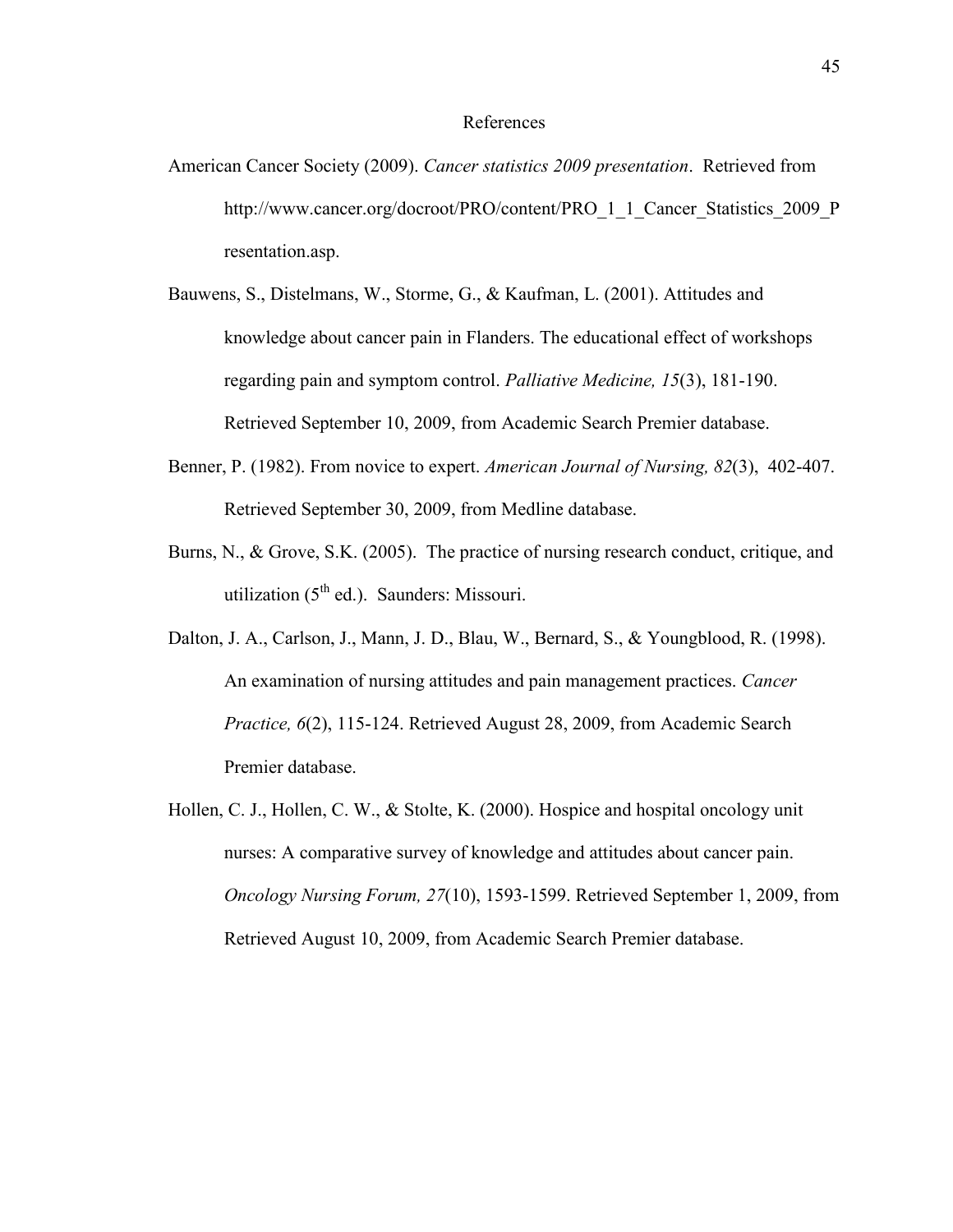Idell, C. S., Grant, M., & Kirk, C. (2007). Alignment of pain reassessment practices and national comprehensive cancer network guidelines. *Oncology Nursing Forum, 34*(3), 661-671. Retrieved August 30, 2009, from Academic Search Premier database.

International Association for the Study of Pain (2009). *IASP pain terminology.* Retrieved October 3, 2009, from http://www.iasppain.org/AM/template.cfm?Section=Pain\_Definitions&Template=CM/HTMLDis play.cfm&ContentID=1728.

- Lasch, K., Greenhill, A., Wilkes, G., Carr, D., Lee, M., & Blanchard, R. (2002). Why study pain? A qualitative analysis of medical and nursing faculty and students' knowledge of and attitudes to cancer pain management. *Journal of Palliative Medicine, 5*(1), 57-73. Retrieved September 10, 2009, from Academic Search Premier database.
- McMillan, S. C., Tittle, M., Hagan, S., Laughlin, J., & Tabler, R. E. (2000). Knowledge and attitudes of nurses in veterans hospitals about pain management in patients with cancer. *Oncology Nursing Forum, 27*(9), 1415-1423. Retrieved August 10, 2009, from Academic Search Premier database.
- McMillan, S. C., Tittle, M., Hagan, S., Small, B. (2005). Training pain resource nurses: Changes in their knowledge and attitudes. *Oncology Nursing Forum, 32*(4), 835- 842. Retrieved August 30, 2009, from Academic Search Premier database.
- National Comprehensive Cancer Network (2009). NCCN clinical practice guidelines in oncology: Adult cancer pain. Retrieved November 8, 2009, from http://www.nccn.org/professionals/physician\_gls/PDF/pain.pdf.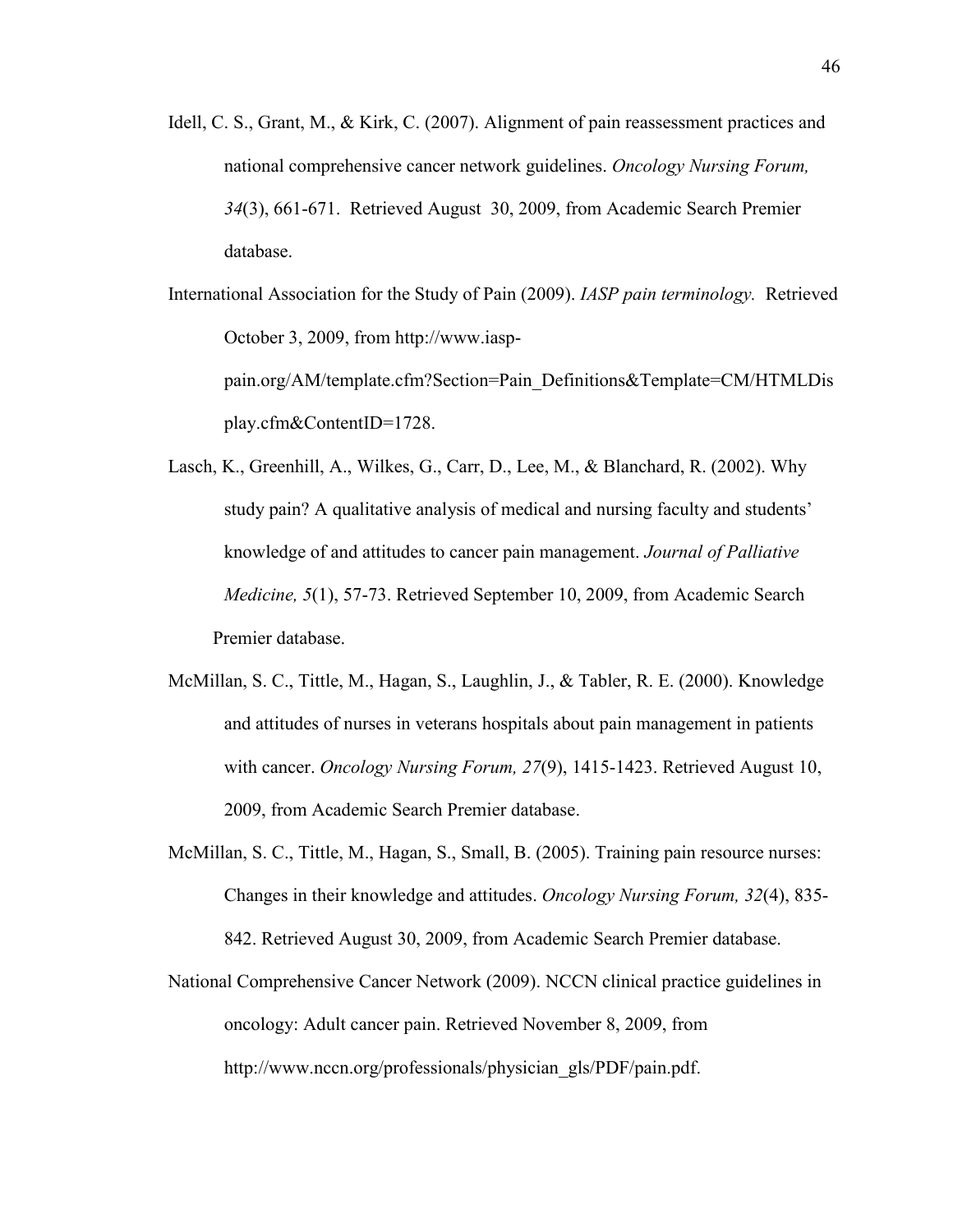- National Pain Foundation (2009). What is it? Retrieved November 8, 2009, from http://www.nationalpainfoundation.org/articles/122/what-isit?&PHPSEESID=f51e0ca74a
- Negley, K, & Luna, L. (2006). Comparison of patient-reported barriers to cancer pain management versus their oncology nurses' perceptions in 18 hospitalized patients. *Oncology Nursing Forum, 33*(2), 460. Retrieved September 17, 2009, from Academic Search Premier database.
- Pud, D. (2004). Personal past experience with opioid consumption affects attitudes and knowledge related to pain management. *Pain Management Nursing, 5*(4), 153- 159. Retrieved September 30, 2009, from Mosby's Nursing Consult database.
- Rokeach, M. (1968). *Beliefs, attitudes, & values: A theory of organization & change*. San Francisco: Jossey-Bass.
- Rokeach, M. (1970). Faith, hope, and bigotry. *Psychology Today, 3*(11), 33-37, 58. Retrieved September 30, 2009, from [http://www.religion](http://www.religion-online.org/showarticle.asp?title=2526)[online.org/showarticle.asp?title=2526.](http://www.religion-online.org/showarticle.asp?title=2526)
- Rokeach, M. (1971). Long-range experimental modification of values, attitudes, and behavior. *American Psychologist, 26*(5), 453-459. Retrieved September 15, 2009, from Academic Search Premier database.
- Rushton, P., Eggett, D., & Sutherland, C. (2003). Knowledge and attitudes about cancer pain management: A comparison of oncology and nononcology nurses. *Oncology Nursing Forum, 30*(5), 849-855. Retrieved September 30, 2009, from Academic Search Premier database.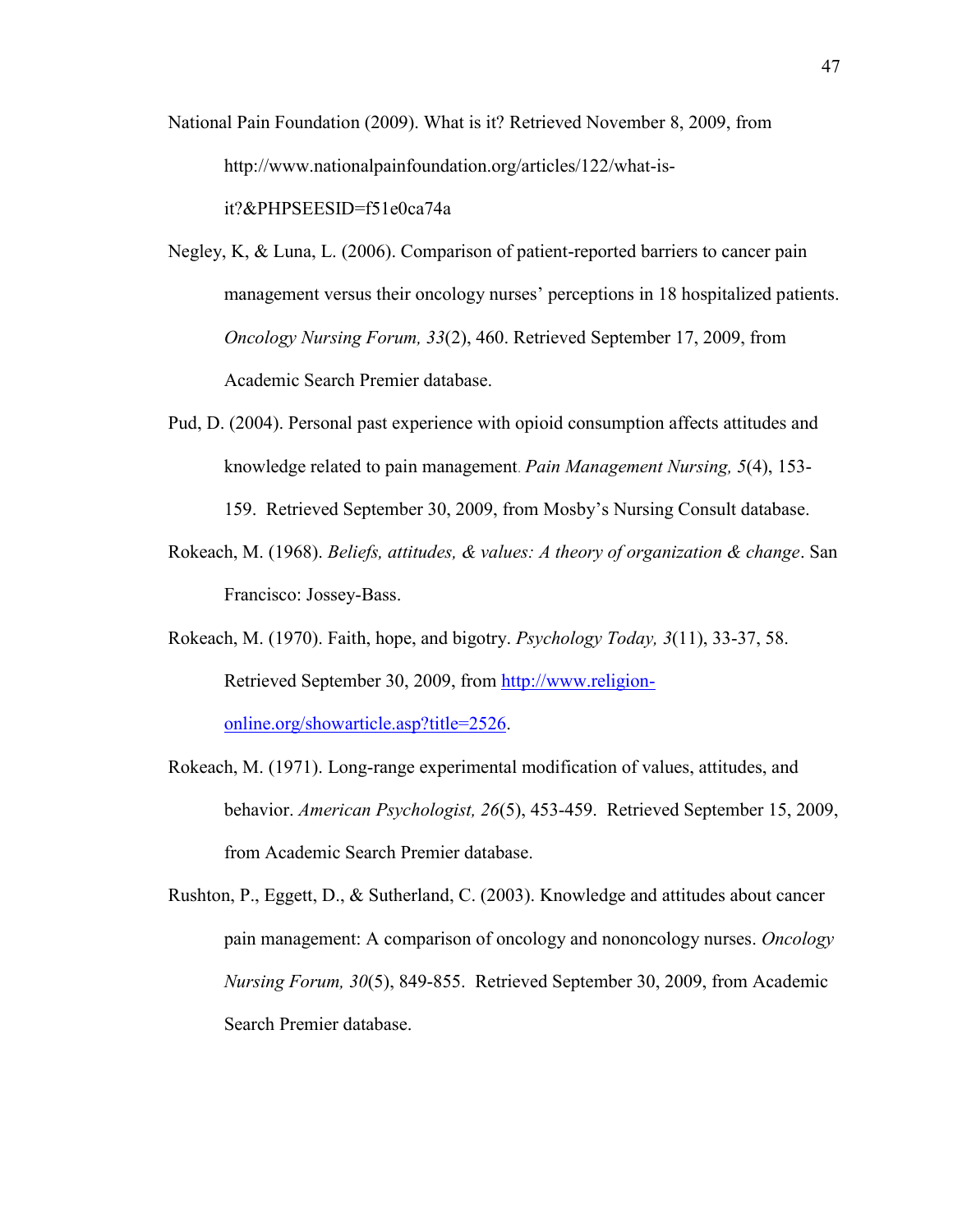- Rustoen, T., Gaardsrud, T., Leegaard, M, & Wahl, A. (2009). Nursing pain management-A qualitative interview study of patients with pain, hospitalized for cancer treatment. *Pain Management Nursing, (10)*1, 48-55. Retrieved September 30, 2009, from Mosby's Nursing Consult database.
- Simonsen-Rehn N, Sarvimaki A, & Benko S. (2000). Cancer patients' experiences of care related to pain. *Nordic Journal of Nursing Research & Clinical Studies / Vård i Norden*, *20*(3), 4-9. Retrieved September 30, 2009, from CINAHL database.
- Simpson, K., Kautzman, L, & Dodd, S. (2002). The effects of a pain management education program on the knowledge level and attitudes of clinical staff. *Pain Management Nursing, (3)*3, 87-93. Retrieved September 30, 2009, from Mosby's Nursing Consult database.
- Szalavitz, M, & Foley, K. (2006). Why not a national institute on pain research? Retrieved November 8, 2009, from

http://www.dana.org/news/cerebrum/detail.aspx?id=628.

United States Department of Veterans Affairs (2007). World Health Organization ladder. Retrieved November 8, 2009, from http://www1.va.gov?Pain\_Management/page.cfm?pg=22.

Vallerand, A. H., Riley-Doucet, C., Hasenau, S. M., & Templin, T. (2004). Improving cancer pain management by homecare nurses. *Oncology Nursing Forum, 31*(4), 809-816. Retrieved September 17, 2009 from Academic Search Premier database.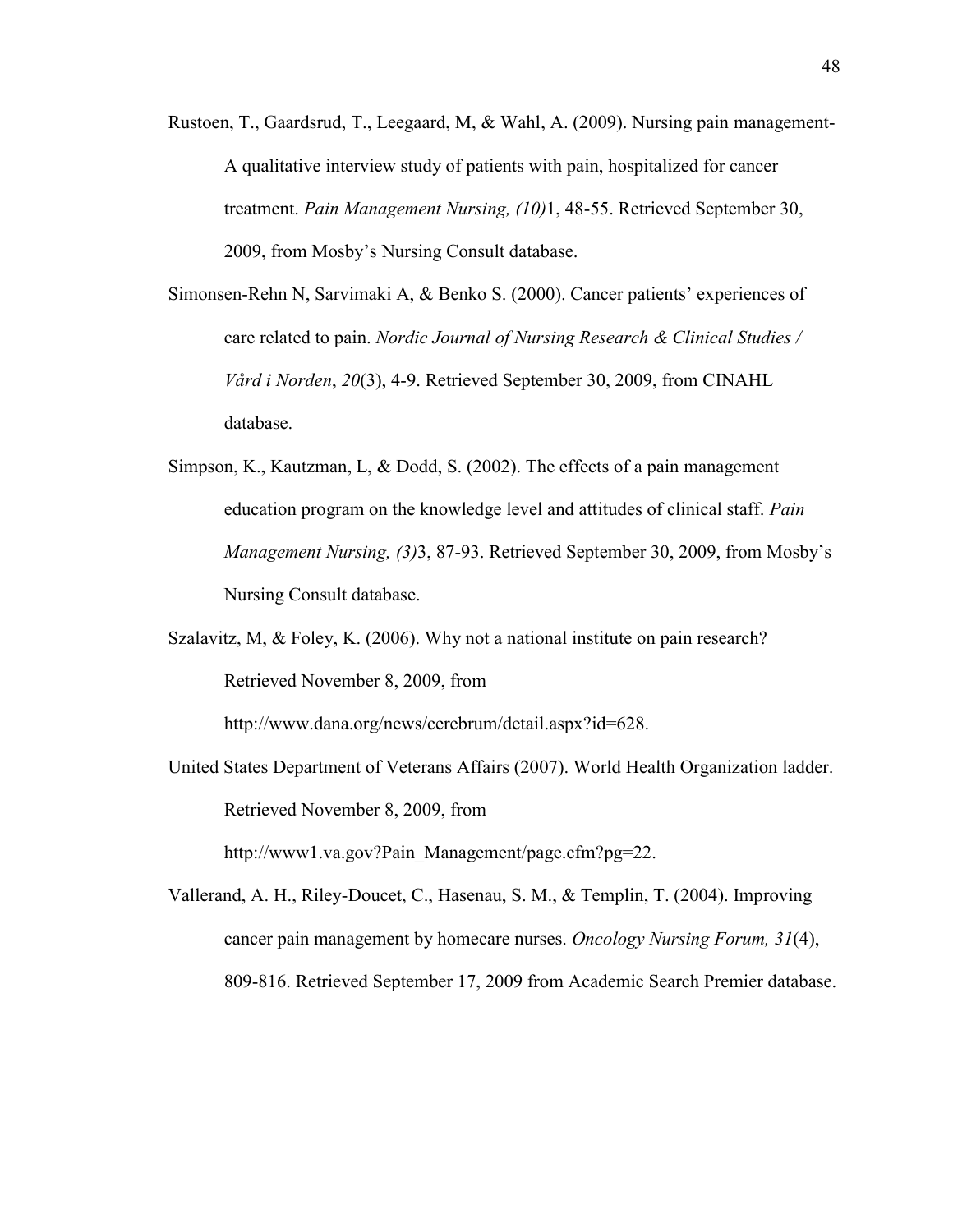- Wells, M., Dryden, H., Guild, P., Levack, P., Farrer, K., & Mowat, P. (2001). The knowledge and attitudes of surgical staff towards the use of opioids in cancer pain management: Can the Hospital Palliative Care Team make a difference? *European Journal of Cancer Care, 10*(3), 201-211. Retrieved August 30, 2009, from Academic Search Premier database.
- Wilkes, G., Lasch, K., Lee, J., Greenhill, A., & Giuseppina, C. (2003). Evaluation of a cancer pain education module. *Oncology Nursing Forum, 30*(6), 1037-1043. Retrieved August 30, 2009, from Academic Search Premier database.
- Xue, Y., Schulman-Green, D., Czaplinski, C., Harris, D., & McCorkle, R. (2007). Pain attitudes and knowledge among RNs, pharmacists, and physicians on an inpatient oncology service. *Clinical Journal of Oncology Nursing, 11*(5), 687-695. Retrieved September 15, 2009, from Academic Search Premier database.
- Yildirim, Y., Cicek, F., & Uyar, M. (2008). Knowledge and attitudes of Turkish oncology nurses about cancer pain management. *Pain Management Nursing, 9*(1), 17-25. Retrieved September 10, 2009, from Mosby Nursing Consult database.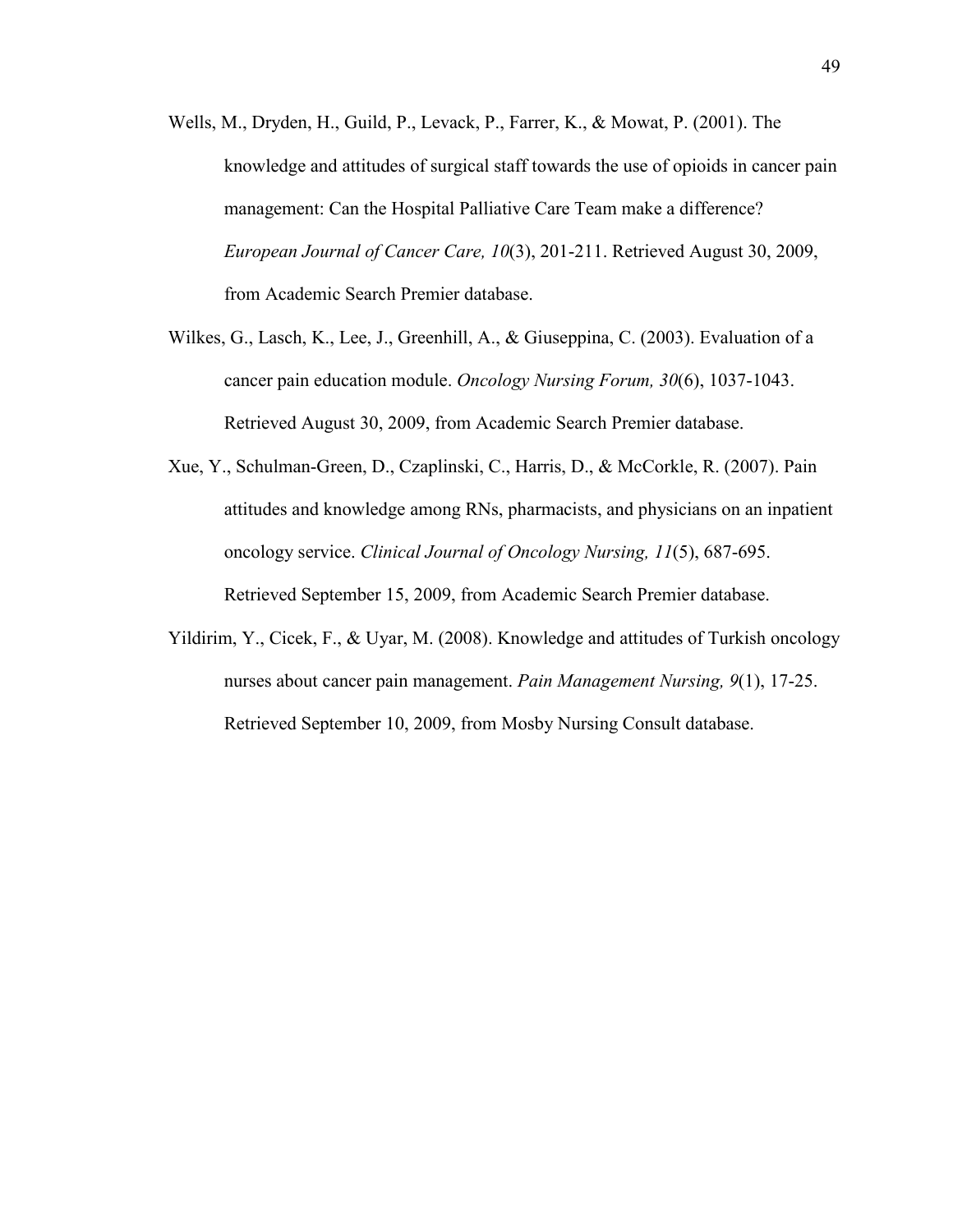|  | RES 697 Literature Table |  |
|--|--------------------------|--|
|--|--------------------------|--|

| Source      | Purpose/             | Framework/Concepts      | Sample           | Design       | Instrument(s)    | Results/Implications  |
|-------------|----------------------|-------------------------|------------------|--------------|------------------|-----------------------|
|             | Problem/Research     |                         |                  |              |                  |                       |
|             | Questions            |                         |                  |              |                  |                       |
| Hollen, C., | According to the     | Framework: Not cited.   | $\mathbf{A}$     | Comparative, | North Carolina   | Only 64 of the        |
| Hollen, C., | World Health         | Concepts: Knowledge     | convenience      | descriptive  | Cancer Pain      | original 140 surveys  |
| & Stolte,   | Organization         | about pain management   | sample of 140    |              | Initiative       | were returned.        |
| K. (2000)   | (WHO), an            | comparing hospice and   | RNs who          |              | survey--         | Hospice nurses        |
|             | estimated one-third  | hospital oncology       | worked a         |              | modified from    | returned 53% of the   |
|             | of patients in       | nurses; attitudes about | minimum of       |              | Wisconsin        | surveys while         |
|             | advanced stages of   | pain comparing hospice  | 20 hours per     |              | Pain Initiative  | hospital oncology     |
|             | cancer experience    | and hospital oncology   | week             |              | survey--experts  | nurses returned only  |
|             | pain. This pain can  | nurses; attitudes about | exclusively      |              | verified         | 41%. Hospice          |
|             | interfere with       | patients in pain        | within a         |              | validity and     | nurses scored         |
|             | activities of daily  | comparing hospice and   | hospice or       |              | reliability;     | significantly higher  |
|             | living, quality of   | hospital oncology       | hospital         |              | however, for     | on the total          |
|             | life, and exacerbate | nurses.                 | oncology unit    |              | this study,      | knowledge test than   |
|             | fear among           |                         | for at least the |              | internal         | did hospital nurses   |
|             | patients with        |                         | preceding six    |              | consistency of   | $(p=0.0001)$ .        |
|             | cancer.              |                         | months from      |              | the overall      | Regarding attitudes,  |
|             | Furthermore,         |                         | 7 adult          |              | knowledge test   | hospice nurses had a  |
|             | inadequate           |                         | hospital         |              | was $0.71$ and   | significantly higher  |
|             | treatment of pain    |                         | oncology         |              | the attitudes    | liberalness score as  |
|             | has serious ethical  |                         | units and 11     |              | subscale may     | well ( $p=0.0122$ ).  |
|             | implications. The    |                         | hospices.        |              | lack sensitivity | The tenets of ethical |
|             | purpose of the       |                         |                  |              | because of the   | care MUST pervade     |
|             | study was to         |                         |                  |              | small number     | all healthcare        |
|             | identify             |                         |                  |              | of questions;    | delivery systems,     |
|             |                      |                         |                  |              | Demographic      |                       |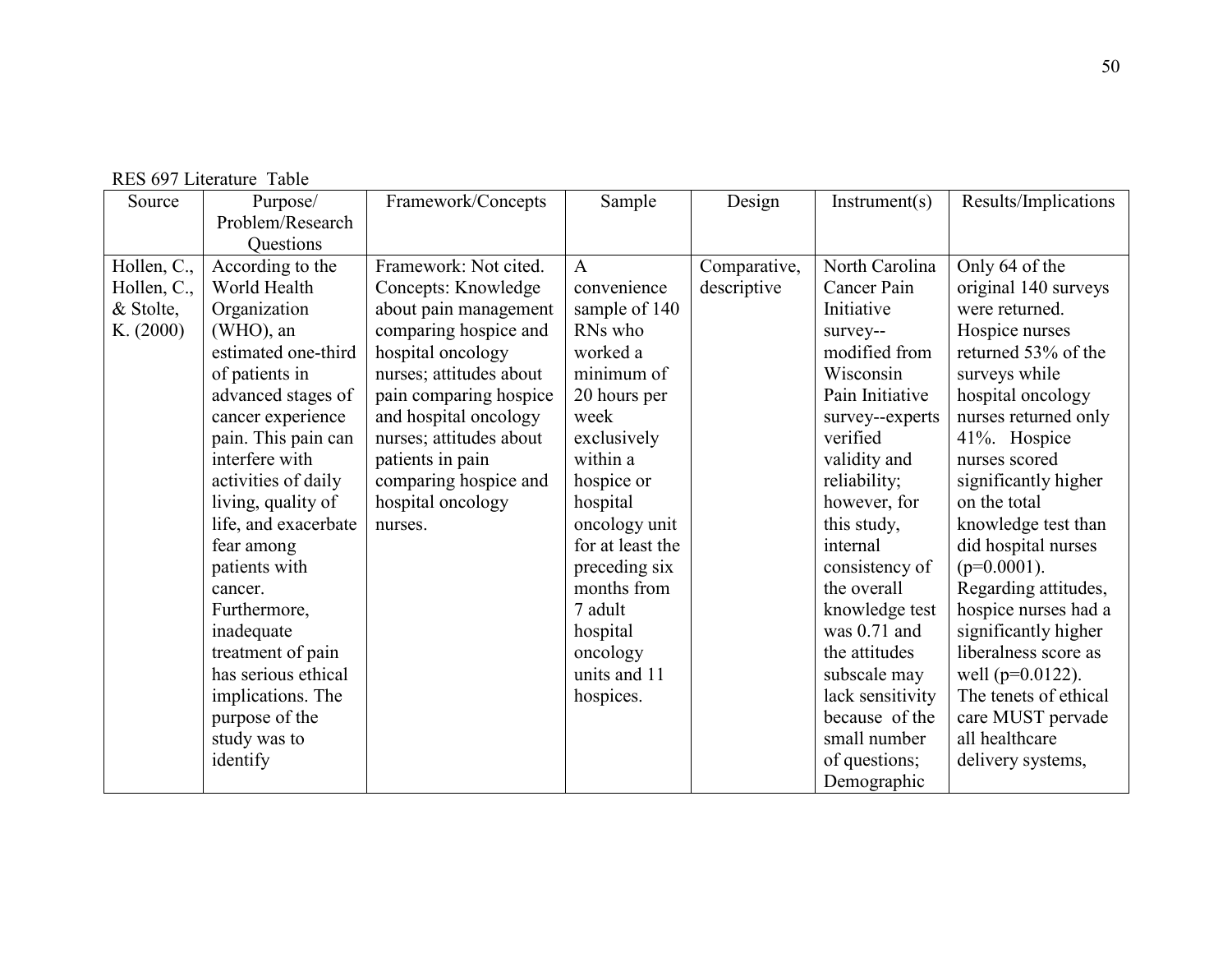| Source          | Purpose/             | Framework/Concepts     | Sample       | Design       | Instrument(s)   | Results/Implications   |
|-----------------|----------------------|------------------------|--------------|--------------|-----------------|------------------------|
|                 | Problem/Research     |                        |              |              |                 |                        |
|                 | <b>Ouestions</b>     |                        |              |              |                 |                        |
|                 | knowledge            |                        |              |              | survey          | and the leaders        |
|                 | strengths and        |                        |              |              | developed by    | within, to facilitate  |
|                 | weaknesses and       |                        |              |              | investigators.  | the acquisition and    |
|                 | misperceptions       |                        |              |              |                 | application of         |
|                 | about cancer pain    |                        |              |              |                 | appropriate pain       |
|                 | management           |                        |              |              |                 | management beliefs.    |
|                 | between two          |                        |              |              |                 |                        |
|                 | groups of            |                        |              |              |                 |                        |
|                 | registered nurses in |                        |              |              |                 |                        |
|                 | different settings.  |                        |              |              |                 |                        |
| McMillan,       | As high as 73% of    | Framework: Rokeach     | Convenience  | Exploratory, | Pain            | The question of        |
| S., Tittle,     | the hospitalized     | (Attitude Theorist)    | self-select  | descriptive  | Management      | knowledge and          |
| M., Hagan,      | patients with        | Concepts: Knowledge    | sample of 85 |              | Knowledge       | attitudes about        |
| S.,             | cancer experience    | about pain             | nurses (RNs  |              | Test (PMKT)     | patients in pain and   |
| Laughlin,       | pain. Nurses are     | management; attitudes  | and LPNs)    |              | was developed   | pain management of     |
| $J_{\cdot}, \&$ | central to the       | about pain; attitudes  | working on   |              | by              | both RN and LPN        |
| Tabler, R.      | assessment and       | about patients in pain | one of seven |              | investigators-- | showed no              |
| (2000)          | management of        |                        | selected     |              | reliability was | significant difference |
|                 | pain. The purpose    |                        | med-surg     |              | confirmed with  | when a post-hoc        |
|                 | was to assess the    |                        | units in one |              | a test-retest   | comparison was         |
|                 | nurses' knowledge    |                        | of two large |              | with one-week   | done; therefore, the   |
|                 | and attitudes about  |                        | <b>VA</b>    |              | delay on a      | nurses were            |
|                 | pain management      |                        | Hospitals in |              | group of 28     | combined into a        |
|                 | and patients in      |                        | Florida.     |              | students;       | single group. As       |
|                 | pain.                |                        |              |              | Nurses'         |                        |
|                 |                      |                        |              |              |                 |                        |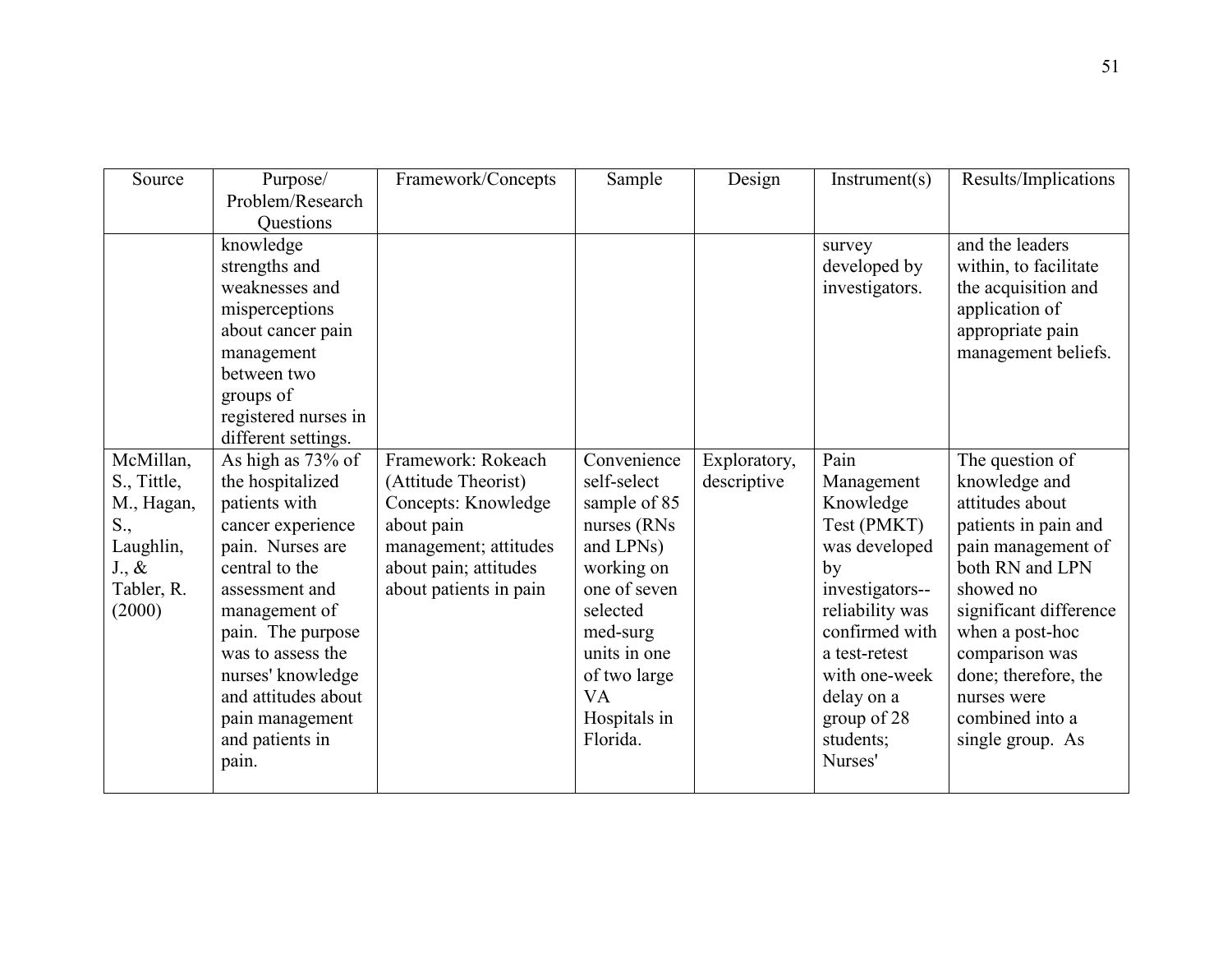| Source | Purpose/<br>Problem/Research | Framework/Concepts | Sample | Design | Instrument(s)   | Results/Implications   |
|--------|------------------------------|--------------------|--------|--------|-----------------|------------------------|
|        | Questions                    |                    |        |        |                 |                        |
|        |                              |                    |        |        | Attitude        | a group, the nurses    |
|        |                              |                    |        |        | Survey was      | essentially failed the |
|        |                              |                    |        |        | developed       | knowledge test         |
|        |                              |                    |        |        | from Nurses'    | $(X=61\%)$ . The       |
|        |                              |                    |        |        | Knowledge       | most positive          |
|        |                              |                    |        |        | and Attitude    | finding was 100%       |
|        |                              |                    |        |        | Survey with     | of the nurses felt     |
|        |                              |                    |        |        | only 25 items   | that the lack-of pain  |
|        |                              |                    |        |        | used--          | expression does not    |
|        |                              |                    |        |        | reliability was | mean lack of pain.     |
|        |                              |                    |        |        | studied by      | Regarding attitudes    |
|        |                              |                    |        |        | test-retest and | of pain,               |
|        |                              |                    |        |        | internal        | approximately 22%      |
|        |                              |                    |        |        | consistency     | of the nurses          |
|        |                              |                    |        |        | reliability     | admitted that they     |
|        |                              |                    |        |        | using           | would chart a lower    |
|        |                              |                    |        |        | Cronbach's      | pain rating if the     |
|        |                              |                    |        |        | alpha; Pain     | patient was            |
|        |                              |                    |        |        | Survey--        | laughing with          |
|        |                              |                    |        |        | reliability     | visitors; moreover,    |
|        |                              |                    |        |        | using test-     | for older patients,    |
|        |                              |                    |        |        | retest;         | 63% of the nurses      |
|        |                              |                    |        |        | Demographic     | would lower the        |
|        |                              |                    |        |        | data            | pain rating.           |
|        |                              |                    |        |        |                 | Attitudes about pain   |
|        |                              |                    |        |        |                 | management held        |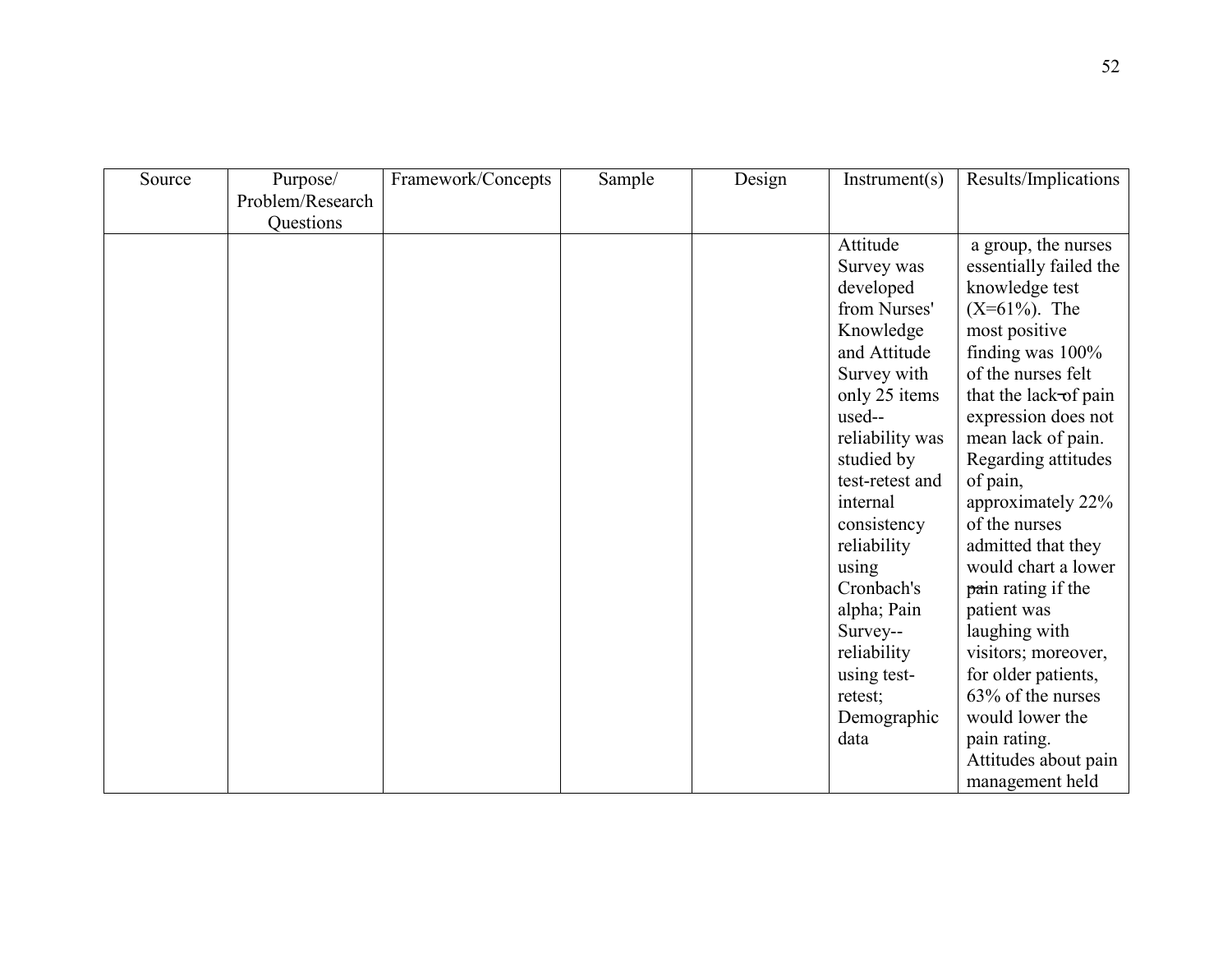| Source | Purpose/         | Framework/Concepts | Sample | Design | Instrument(s) | Results/Implications                    |
|--------|------------------|--------------------|--------|--------|---------------|-----------------------------------------|
|        | Problem/Research |                    |        |        |               |                                         |
|        | Questions        |                    |        |        |               |                                         |
|        |                  |                    |        |        |               | the most negative<br>attitude about who |
|        |                  |                    |        |        |               | should control the                      |
|        |                  |                    |        |        |               | scheduling of                           |
|        |                  |                    |        |        |               | analgesics. Nine                        |
|        |                  |                    |        |        |               | out of every ten                        |
|        |                  |                    |        |        |               | $(90\%)$ believe the                    |
|        |                  |                    |        |        |               | healthcare provider,                    |
|        |                  |                    |        |        |               | not the patient or                      |
|        |                  |                    |        |        |               | family, should                          |
|        |                  |                    |        |        |               | control the                             |
|        |                  |                    |        |        |               | schedule.                               |
|        |                  |                    |        |        |               | Even with a                             |
|        |                  |                    |        |        |               | published set of                        |
|        |                  |                    |        |        |               | pain guidelines,                        |
|        |                  |                    |        |        |               | nurses continue to                      |
|        |                  |                    |        |        |               | have a knowledge                        |
|        |                  |                    |        |        |               | deficit and negative                    |
|        |                  |                    |        |        |               | attitudes, both about                   |
|        |                  |                    |        |        |               | the patient in pain                     |
|        |                  |                    |        |        |               | and pain.                               |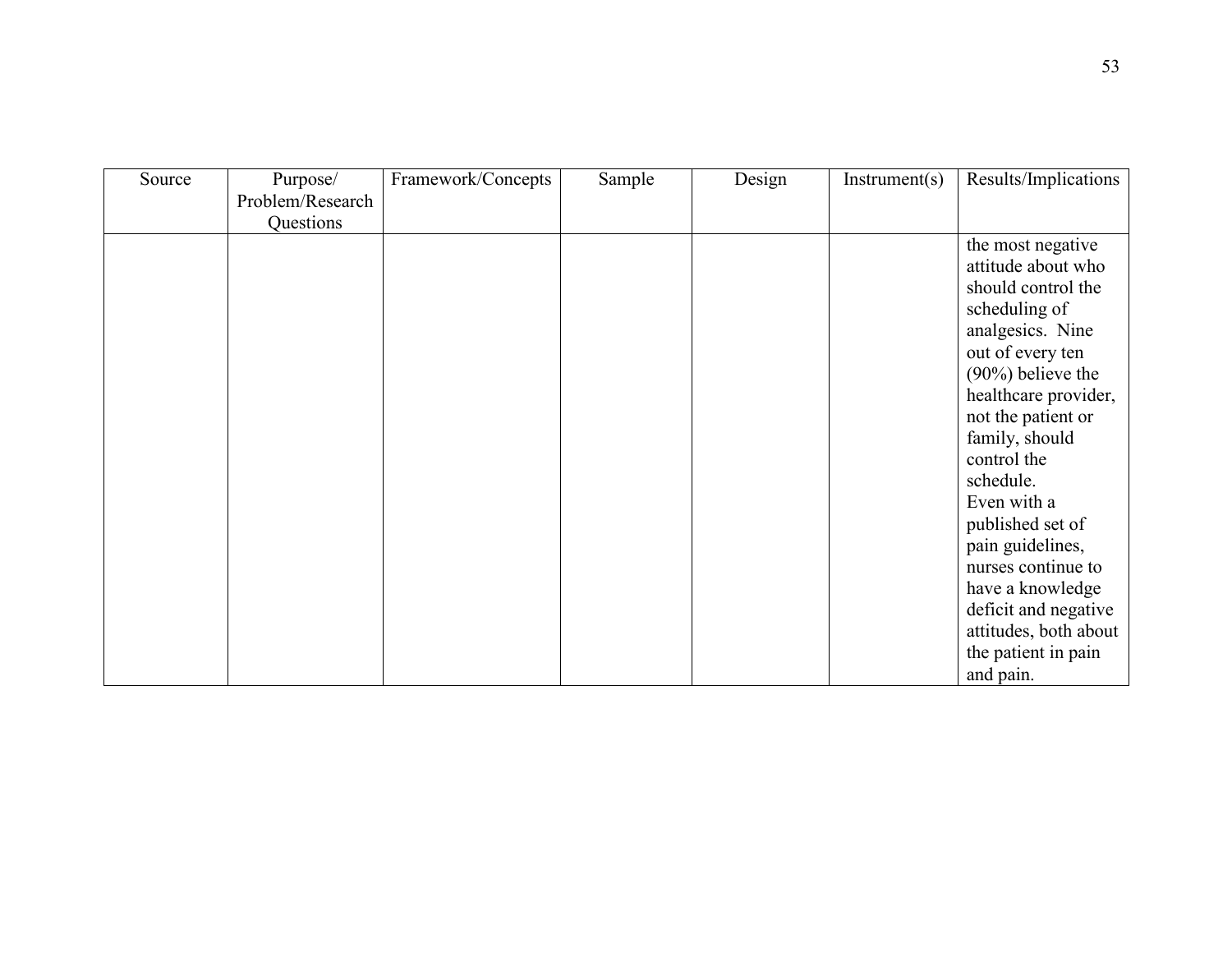| Source       | Purpose/            | Framework/Concepts   | Sample          | Design         | Instrument(s)     | Results/Implications  |
|--------------|---------------------|----------------------|-----------------|----------------|-------------------|-----------------------|
|              | Problem/Research    |                      |                 |                |                   |                       |
|              | Questions           |                      |                 |                |                   |                       |
| Bauwens, S., | Effective cancer    | Framework: none      | A convenience   | Descriptive,   | Pain and          | All 197 participants  |
| Distelmans,  | pain treatment      | cited                | sample of 197   | pretest, post- | Symptom           | answered the          |
| W., Storme,  | remains a concern   |                      | participants    | test, and      | Control           | questionnaire before  |
| G., Kaufman, | in Western          | Concepts: cancer     | (included 163   | follow-up      | questionnaire-    | attending the three-  |
| & L. (2001)  | countries even      | pain knowledge;      | nurses, 7       | design.        | consisted of 21   | day course.           |
|              | though              | attitudes about pain | physicians, 11  |                | multiple choice   | Following the         |
|              | recommendations     |                      | social          |                | items, 9 of       | course173             |
|              | and guidelines for  |                      | workers, 3      |                | which were        | participants (89%)    |
|              | treatment have      |                      | psychologist,   |                | taken from a      | completed the         |
|              | been well-          |                      | 13 others)      |                | questionnaire     | questionnaire. The    |
|              | established.        |                      | working         |                | developed by      | questionnaire was     |
|              | Nurses and          |                      | within home     |                | Weismann          | completed by only     |
|              | physicians lack     |                      | care, hospital, |                | $(1990)$ , 1 from | 76 (39%) of the       |
|              | knowledge and       |                      | hospice,        |                | Fife (1993) and   | participants at the 3 |
|              | hold attitudes that |                      | nursing home    |                | 11 new items      | month follow-up;      |
|              | serve as barriers   |                      | and non-        |                | developed by      | however, it should    |
|              | to effective pain   |                      | specified in    |                | investigators.    | be noted that the     |
|              | relief. The         |                      | Flanders.       |                |                   | first two groups      |
|              | purpose of this     |                      |                 |                |                   | were not offered      |
|              | study was to        |                      |                 |                |                   | this follow-up.       |
|              | determine the       |                      |                 |                |                   | Pretest results       |
|              | knowledge and       |                      |                 |                |                   | indicated             |
|              | attitudes of        |                      |                 |                |                   | knowledge deficits;   |
|              | Flemish nurses      |                      |                 |                |                   | however post-test     |
|              | and physicians      |                      |                 |                |                   | results showed        |
|              | regarding cancer    |                      |                 |                |                   | improvement in the    |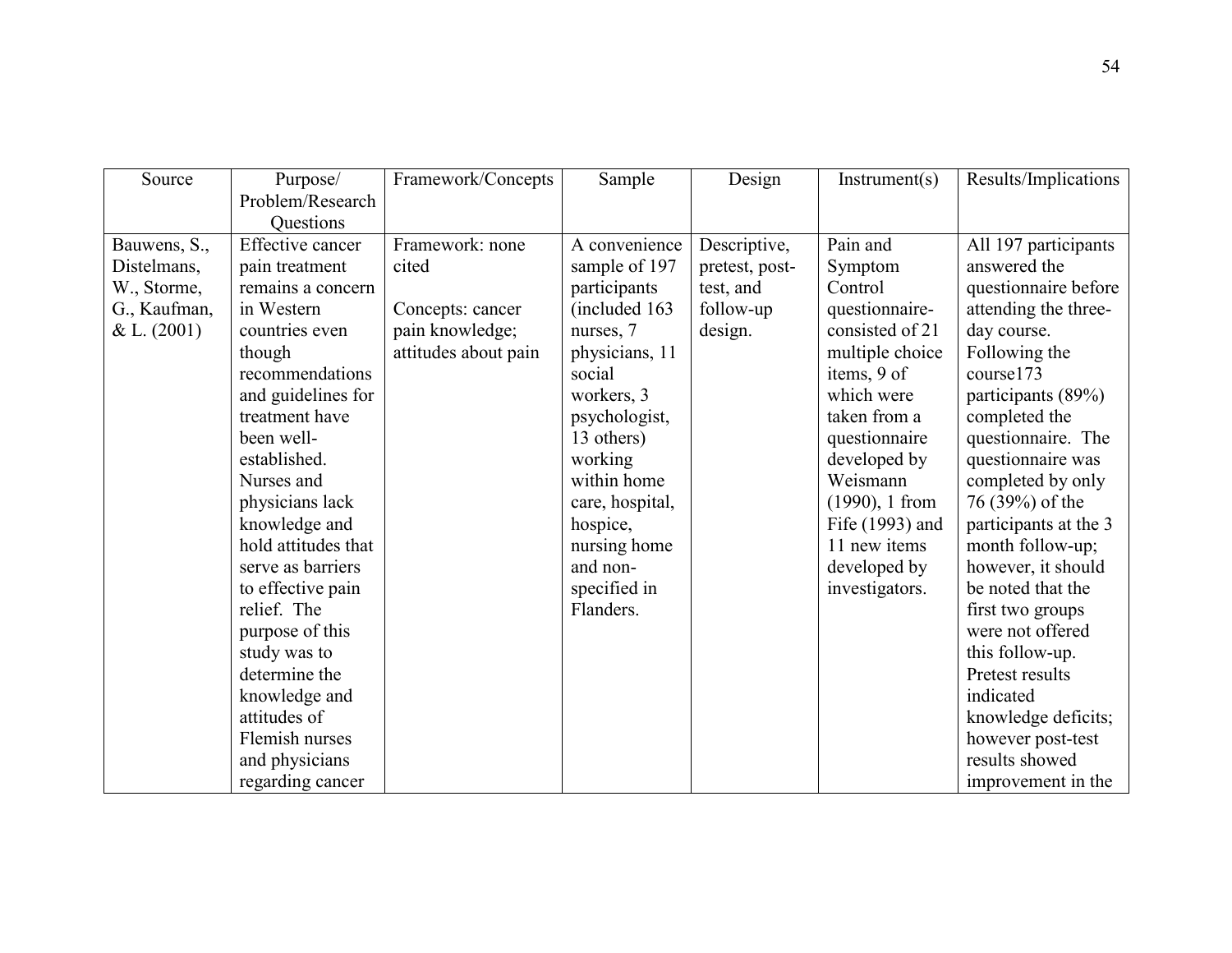| Source | Purpose/         | Framework/Concepts | Sample | Design | Instrument(s) | Results/Implications  |
|--------|------------------|--------------------|--------|--------|---------------|-----------------------|
|        | Problem/Research |                    |        |        |               |                       |
|        | Questions        |                    |        |        |               |                       |
|        | pain management. |                    |        |        |               | areas of opioid       |
|        |                  |                    |        |        |               | therapy $(P<0.01)$ ,  |
|        |                  |                    |        |        |               | use of morphine       |
|        |                  |                    |        |        |               | $(P<0.001)$ , and     |
|        |                  |                    |        |        |               | symptom control       |
|        |                  |                    |        |        |               | and treatment         |
|        |                  |                    |        |        |               | possibilities         |
|        |                  |                    |        |        |               | $(P<0.001)$ with the  |
|        |                  |                    |        |        |               | exception of          |
|        |                  |                    |        |        |               | curative              |
|        |                  |                    |        |        |               | possibilities. The 3- |
|        |                  |                    |        |        |               | month follow-up       |
|        |                  |                    |        |        |               | scores were           |
|        |                  |                    |        |        |               | generally the same    |
|        |                  |                    |        |        |               | or better than the    |
|        |                  |                    |        |        |               | post-test scores      |
|        |                  |                    |        |        |               | which would           |
|        |                  |                    |        |        |               | indicate the material |
|        |                  |                    |        |        |               | was being retained.   |
|        |                  |                    |        |        |               | The importance of     |
|        |                  |                    |        |        |               | education on pain     |
|        |                  |                    |        |        |               | management is         |
|        |                  |                    |        |        |               | again highlighted.    |
|        |                  |                    |        |        |               | The education         |
|        |                  |                    |        |        |               | within the nursing    |
|        |                  |                    |        |        |               | curricula of nursing  |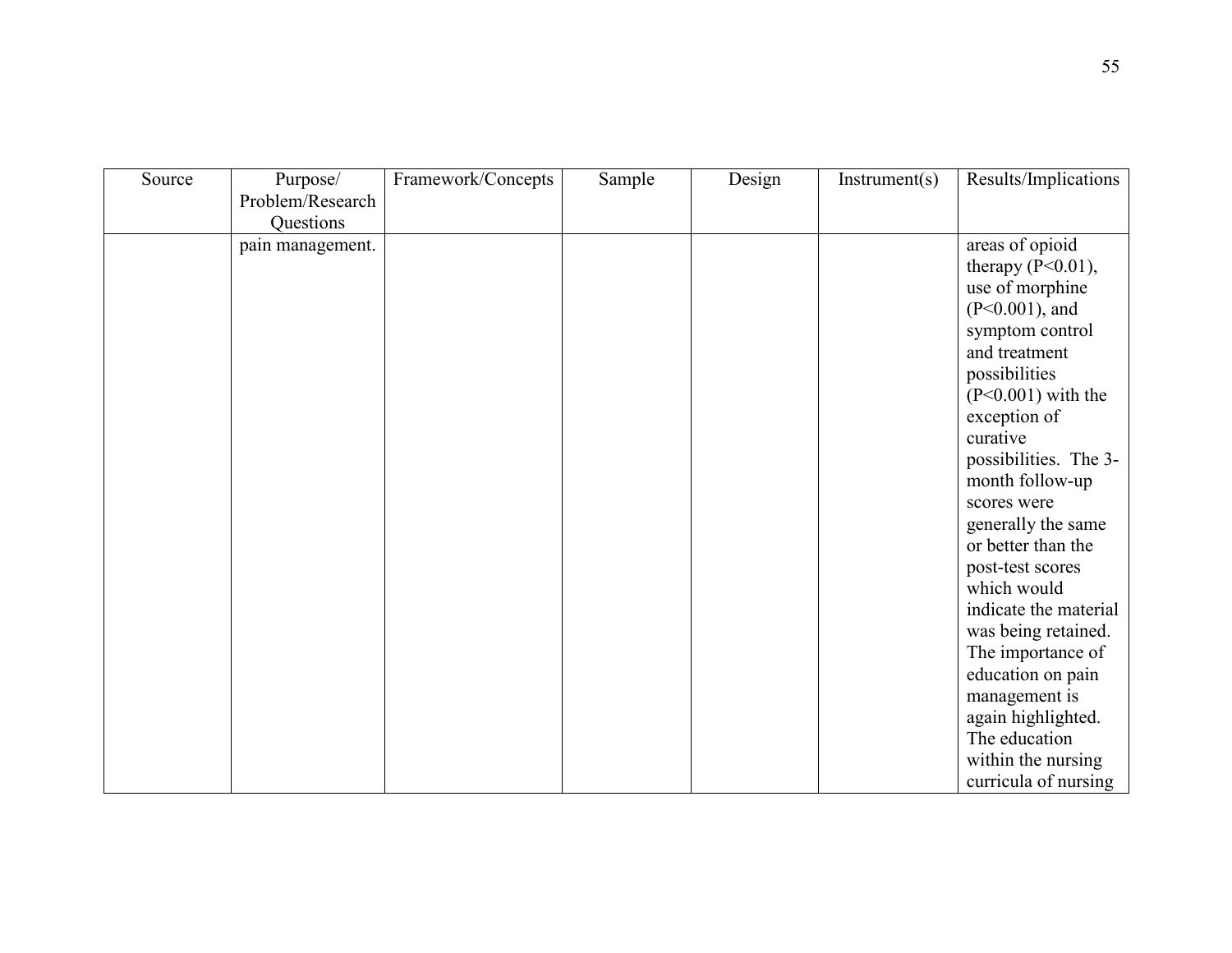| Source           | Purpose/<br>Problem/Research          | Framework/Concepts | Sample                       | Design       | Instrument(s)    | Results/Implications  |
|------------------|---------------------------------------|--------------------|------------------------------|--------------|------------------|-----------------------|
|                  | Questions                             |                    |                              |              |                  |                       |
|                  |                                       |                    |                              |              |                  | schools still is not  |
|                  |                                       |                    |                              |              |                  | standardized, nor is  |
|                  |                                       |                    |                              |              |                  | there mandated        |
|                  |                                       |                    |                              |              |                  | continuing            |
|                  |                                       |                    |                              |              |                  | education             |
|                  |                                       |                    |                              |              |                  | requirements.         |
|                  |                                       |                    |                              |              |                  | Patients with cancer  |
|                  |                                       |                    |                              |              |                  | could die free from   |
|                  |                                       |                    |                              |              |                  | pain if nurses and    |
|                  |                                       |                    |                              |              |                  | other members of      |
|                  |                                       |                    |                              |              |                  | the healthcare team   |
|                  |                                       |                    |                              |              |                  | were properly         |
|                  |                                       |                    |                              |              |                  | educated on pain      |
|                  |                                       |                    |                              |              |                  | management.           |
| Rushton, P.,     | Policies and                          | Framework: Not     | Two samples                  | Comparative, | Nurses'          | Limitations in this   |
| Eggett, D., $\&$ | guidelines                            | cited. Concepts:   | were used in                 | descriptive  | Knowledge and    | study were the        |
| Sutherland,      | regarding pain                        | Knowledge about    | this study. A                |              | Attitudes        | small sample size of  |
| C. (2003)        | management were<br>published as early | pain management    | random                       |              | Survey           | oncology RNs.         |
|                  | as the 1980s;                         | comparing oncology | sample of 303<br>nurses from |              | Regarding Pain   | Additionally, this    |
|                  | however, patients                     | and non-oncology   | the RN                       |              | (NKASRP)--       | study was done in     |
|                  | are still                             | nurses; attitudes  |                              |              | well used test   | one geographical      |
|                  |                                       | about pain         | licensure                    |              | with established | location and while it |
|                  | experiencing pain                     | comparing oncology | listing for the              |              | validity and     | may serve to          |
|                  | as a symptom,                         | and                | state of Utah                |              | reliability.     | identify the needs    |
|                  |                                       |                    | was one                      |              | Internal         | for supportive        |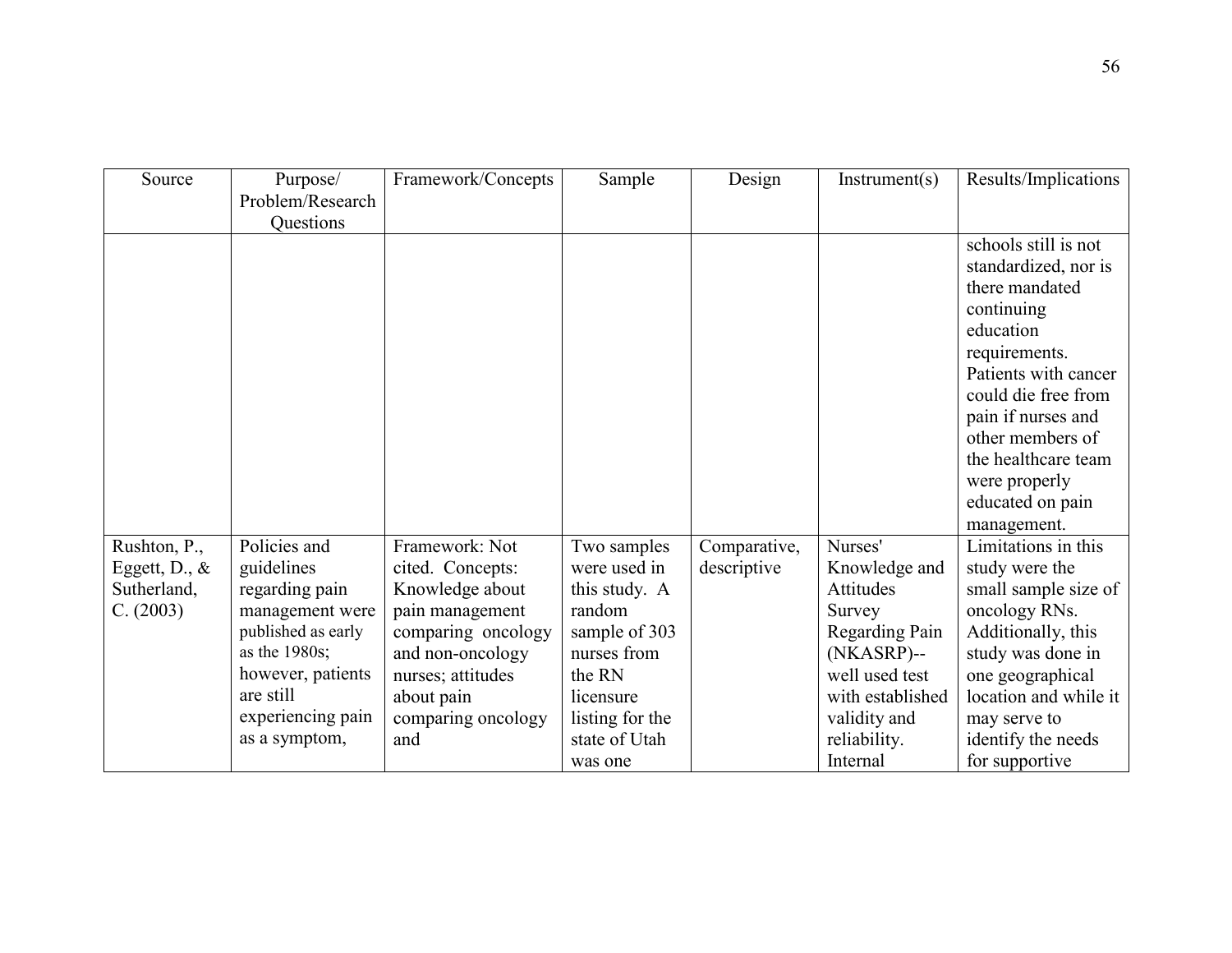| Source | Purpose/           | Framework/Concepts     | Sample          | Design | Instrument(s)        | Results/Implications |
|--------|--------------------|------------------------|-----------------|--------|----------------------|----------------------|
|        | Problem/Research   |                        |                 |        |                      |                      |
|        | <b>Ouestions</b>   |                        |                 |        |                      |                      |
|        | especially with a  | non-oncology           | sample. The     |        | consistency (alpha   | intervention, such   |
|        | disease such as    | nurses; attitudes      | second sample   |        | $>0,70$ ) with items | as continuing        |
|        | cancer. The        | about patients in pain | was a           |        | reflecting           | education            |
|        | purpose of this    | comparing oncology     | purposive       |        | knowledge/attitude   | opportunities in     |
|        | study is to obtain | and non-oncology       | sample of 44    |        | domains,             | Utah, that may not   |
|        | baseline data      | nurses.                | oncology        |        | demographic tool     | be generalizable.    |
|        | about the          |                        | nurses from the |        | developed by the     | The comparison of    |
|        | knowledge and      |                        | Intermountain   |        | study's principal    | oncology and non-    |
|        | attitudes held by  |                        | Chapter of the  |        | investigators.       | oncology RNs in      |
|        | Utah registered    |                        | Oncology        |        |                      | Utah demonstrated    |
|        | nurses (RNs) in    |                        | <b>Nursing</b>  |        |                      | a difference in      |
|        | regards to cancer  |                        | Society.        |        |                      | knowledge level      |
|        | pain.              |                        |                 |        |                      | and pain             |
|        |                    |                        |                 |        |                      | management           |
|        |                    |                        |                 |        |                      | principles with      |
|        |                    |                        |                 |        |                      | oncology nurses      |
|        |                    |                        |                 |        |                      | generally scoring    |
|        |                    |                        |                 |        |                      | better.              |
|        |                    |                        |                 |        |                      | Nurses must          |
|        |                    |                        |                 |        |                      | understand pain      |
|        |                    |                        |                 |        |                      | management           |
|        |                    |                        |                 |        |                      | principles because   |
|        |                    |                        |                 |        |                      | they are the experts |
|        |                    |                        |                 |        |                      | upon whom the        |
|        |                    |                        |                 |        |                      | family relies to     |
|        |                    |                        |                 |        |                      | receive              |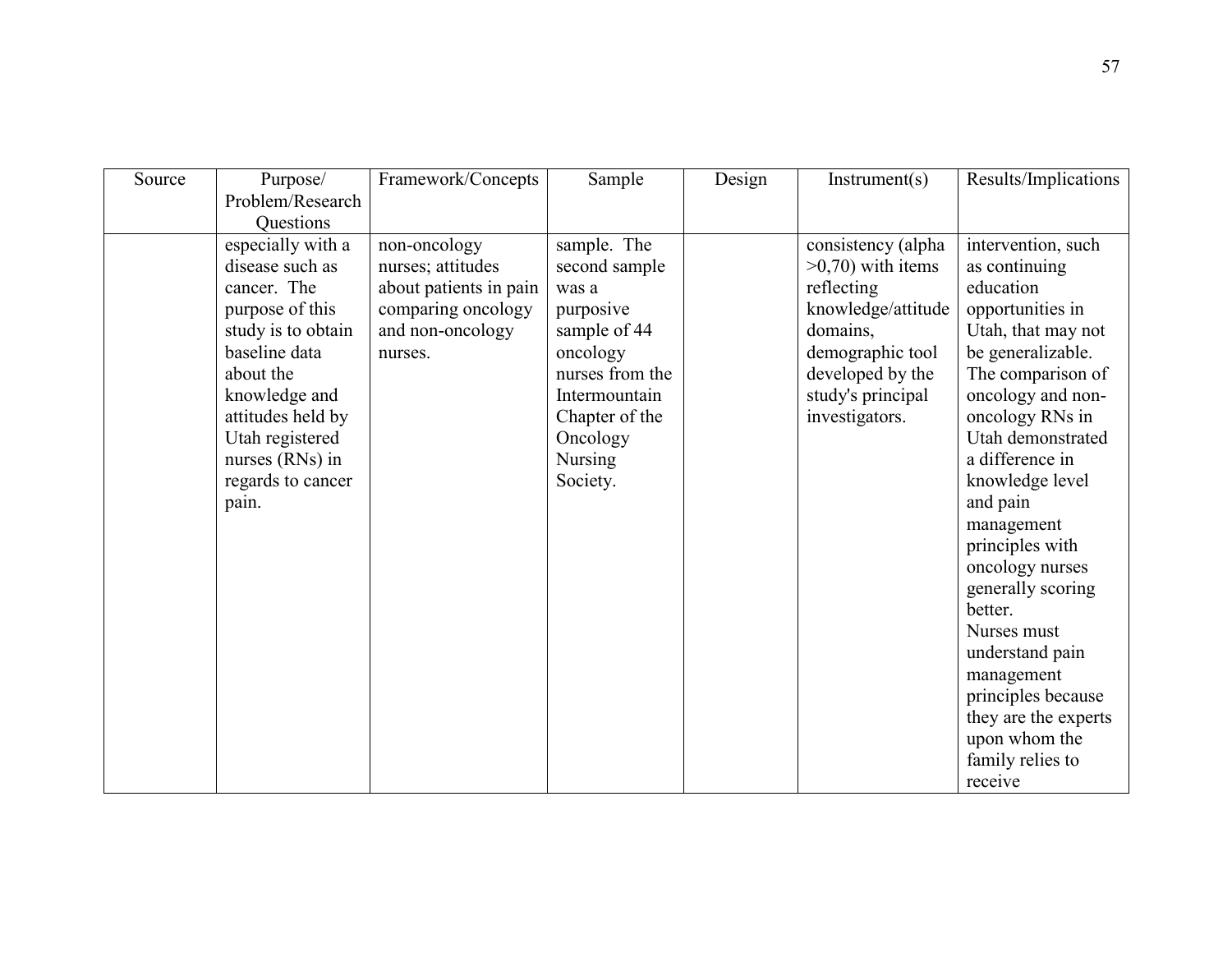| Source             | Purpose/           | Framework/Concepts   | Sample         | Design         | Instrument(s)           | Results/Implications |
|--------------------|--------------------|----------------------|----------------|----------------|-------------------------|----------------------|
|                    | Problem/Research   |                      |                |                |                         |                      |
|                    | Questions          |                      |                |                |                         |                      |
|                    |                    |                      |                |                |                         | proper information.  |
|                    |                    |                      |                |                |                         | Continuing           |
|                    |                    |                      |                |                |                         | education is crucial |
|                    |                    |                      |                |                |                         | in this area as      |
|                    |                    |                      |                |                |                         | evidenced by not     |
|                    |                    |                      |                |                |                         | only this study, but |
|                    |                    |                      |                |                |                         | many other studies   |
|                    |                    |                      |                |                |                         | that have similar    |
|                    |                    |                      |                |                |                         | findings.            |
| Wilkes, G.,        | Clinical practice  | Framework: None      | A convenience  | A quasi-       | Paper and pencil        | The results of this  |
| Lasch, K.,         | guidelines have    | cited.               | sample of 92   | experimental   | test developed and      | study indicated that |
| Lee, $J_{\cdot}$ , | been developed     | Concepts: Cancer     | graduate       | pretest, post- | refined by the          | overall pain         |
| Greenhill,         | by organizations   | pain knowledge;      | nursing        | test, and      | <b>Cancer Education</b> | knowledge score      |
| $A_{\cdot}, \&$    | such as the World  | attitudes about pain | students from  | follow-up      | Module for the          | was significantly    |
| Giuseppina,        | Health             |                      | three nursing  | design.        | Management of           | lower on the pretest |
| C. (2003)          | Organization       |                      | schools in the |                | Pain (CEMMP)            | than on the post-    |
|                    | (WHO); however,    |                      | New England    |                | multidisciplinary       | test, pain           |
|                    | the                |                      | area.          |                | team. The internal      | management           |
|                    | undertreatment of  |                      |                |                | reliability             | knowledge was        |
|                    | cancer pain still  |                      |                |                | Cronbach alpha          | improved $(p=0.000)$ |
|                    | persists. The      |                      |                |                | was 0.66;               | for post-test as     |
|                    | purpose of this    |                      |                |                | however, it must        | opposed to pretest   |
|                    | study is to assess |                      |                |                | be noted that the       | results, and         |
|                    | whether a case-    |                      |                |                | data in this study      | knowledge was also   |
|                    | based              |                      |                |                | has a                   | retained             |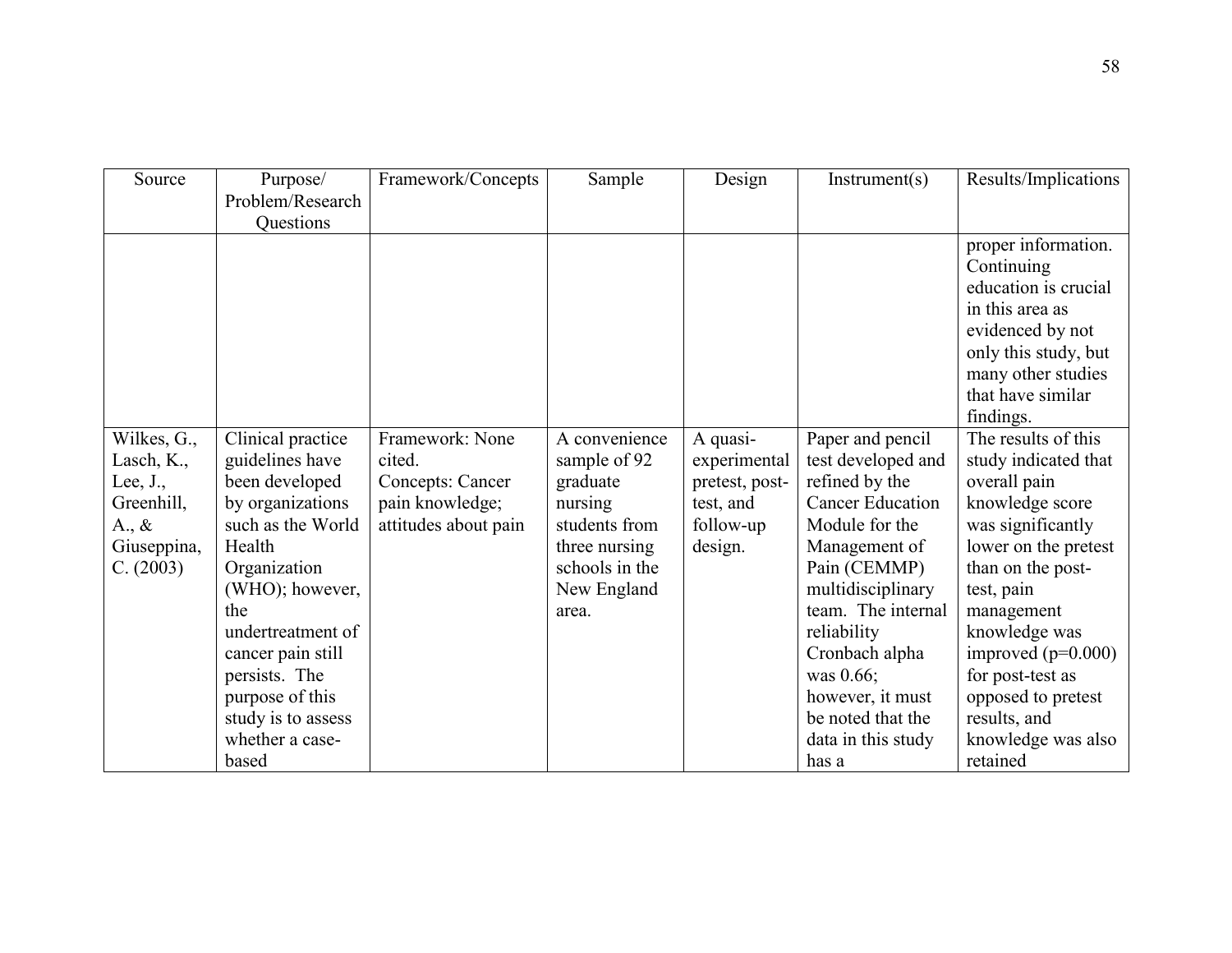| Source | Purpose/           | Framework/Concepts | Sample | Design | Instrument(s)    | Results/Implications  |
|--------|--------------------|--------------------|--------|--------|------------------|-----------------------|
|        | Problem/Research   |                    |        |        |                  |                       |
|        | Questions          |                    |        |        |                  |                       |
|        | education          |                    |        |        | multidimensional | on follow-up at 6     |
|        | program would      |                    |        |        | structure.       | months ( $p=0.000$ )  |
|        | ultimately steer   |                    |        |        |                  | and 24 months         |
|        | graduate nursing   |                    |        |        |                  | $(p=0.0024)$ . First  |
|        | students to        |                    |        |        |                  | year graduate         |
|        | acquire and retain |                    |        |        |                  | students benefited    |
|        | knowledge and      |                    |        |        |                  | equally as much       |
|        | attitudes          |                    |        |        |                  | from the program as   |
|        | regarding cancer   |                    |        |        |                  | did advanced          |
|        | pain.              |                    |        |        |                  | nursing students.     |
|        |                    |                    |        |        |                  | Limitations           |
|        |                    |                    |        |        |                  | included possible     |
|        |                    |                    |        |        |                  | bias in that students |
|        |                    |                    |        |        |                  | who were more         |
|        |                    |                    |        |        |                  | knowledgeable or      |
|        |                    |                    |        |        |                  | had more interest in  |
|        |                    |                    |        |        |                  | pain management       |
|        |                    |                    |        |        |                  | returned the          |
|        |                    |                    |        |        |                  | questionnaires at 6   |
|        |                    |                    |        |        |                  | and 24 months         |
|        |                    |                    |        |        |                  | following the         |
|        |                    |                    |        |        |                  | program as the        |
|        |                    |                    |        |        |                  | return rate was low.  |
|        |                    |                    |        |        |                  | Additionally,         |
|        |                    |                    |        |        |                  | generalizability may  |
|        |                    |                    |        |        |                  |                       |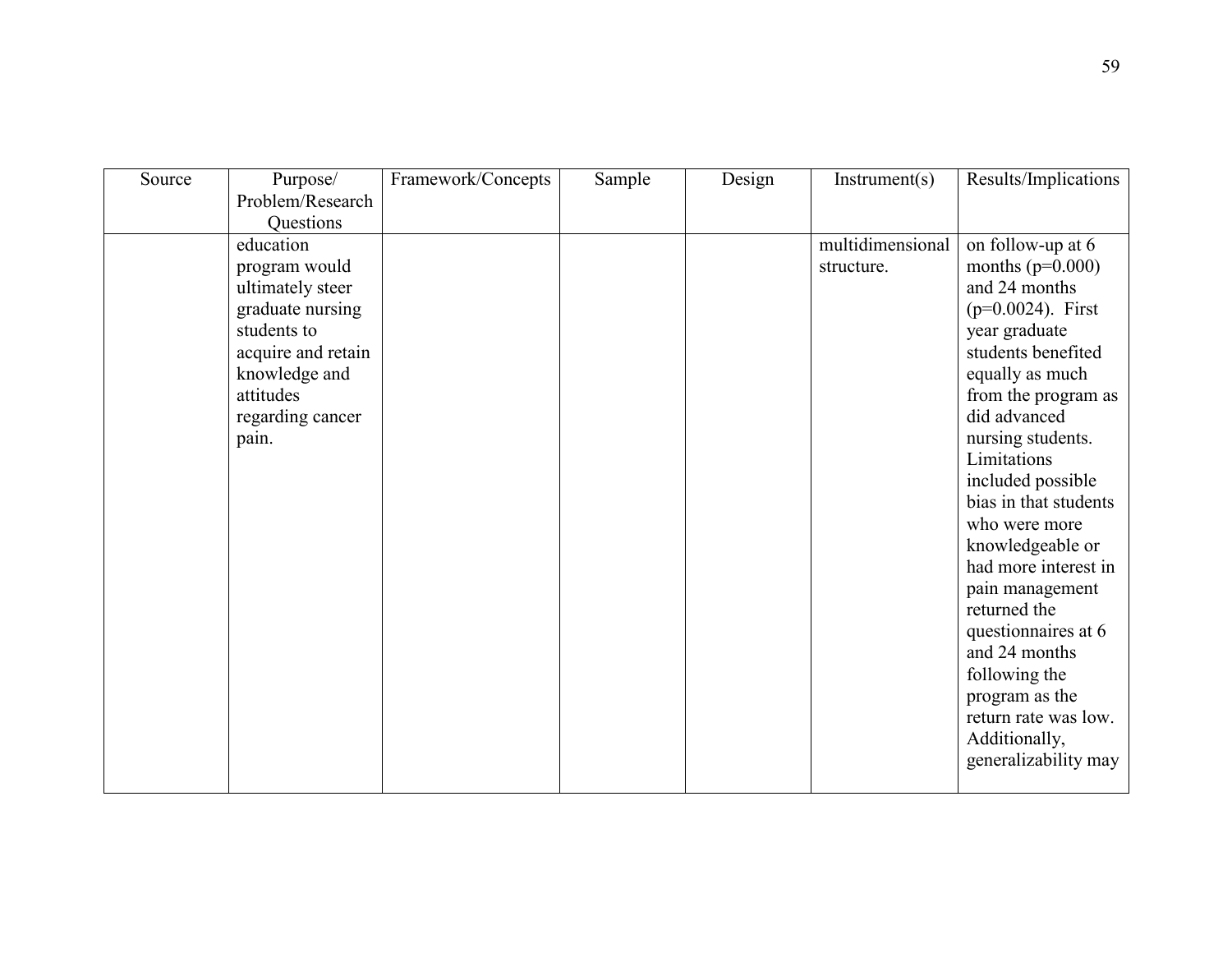| Source | Purpose/         | Framework/Concepts | Sample | Design | Instrument(s) | Results/Implications  |
|--------|------------------|--------------------|--------|--------|---------------|-----------------------|
|        | Problem/Research |                    |        |        |               |                       |
|        | Questions        |                    |        |        |               |                       |
|        |                  |                    |        |        |               | be limited due to the |
|        |                  |                    |        |        |               | characteristics and   |
|        |                  |                    |        |        |               | the single            |
|        |                  |                    |        |        |               | geographical          |
|        |                  |                    |        |        |               | location of the       |
|        |                  |                    |        |        |               | schools utilized in   |
|        |                  |                    |        |        |               | this study.           |
|        |                  |                    |        |        |               | Once again, the       |
|        |                  |                    |        |        |               | importance of pain    |
|        |                  |                    |        |        |               | management            |
|        |                  |                    |        |        |               | education is          |
|        |                  |                    |        |        |               | documented.           |
|        |                  |                    |        |        |               | Nurses are in a       |
|        |                  |                    |        |        |               | position to relieve   |
|        |                  |                    |        |        |               | the suffering that    |
|        |                  |                    |        |        |               | uncontrolled or       |
|        |                  |                    |        |        |               | inadequately          |
|        |                  |                    |        |        |               | controlled cancer     |
|        |                  |                    |        |        |               | pain causes to        |
|        |                  |                    |        |        |               | patients and their    |
|        |                  |                    |        |        |               | families.             |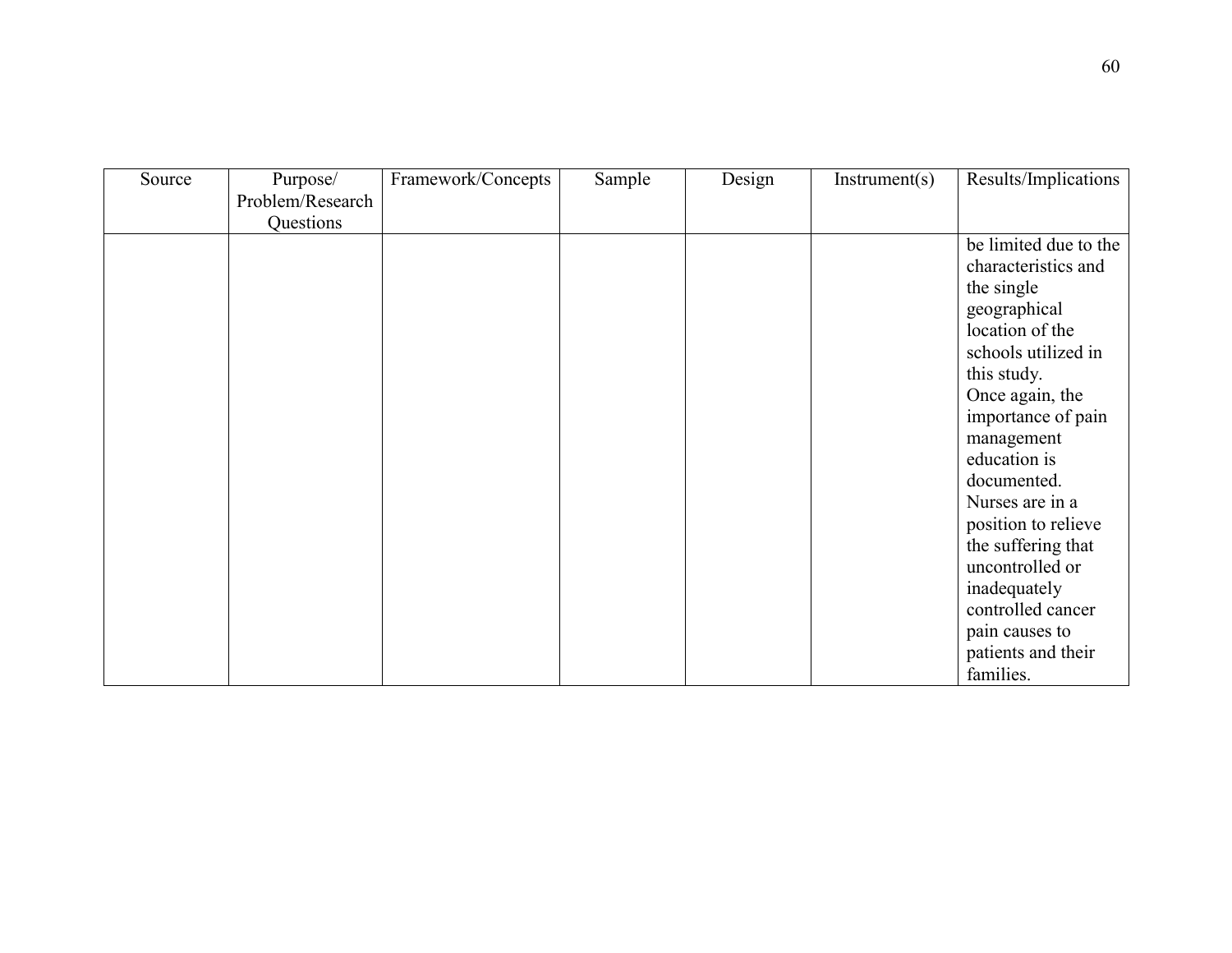| Source          | Purpose/           | Framework/Concepts         | Sample        | Design       | Instrument(s)       | Results/Implications  |
|-----------------|--------------------|----------------------------|---------------|--------------|---------------------|-----------------------|
|                 | Problem/Research   |                            |               |              |                     |                       |
|                 | Questions          |                            |               |              |                     |                       |
| Vallerand, A.,  | Cancer pain        | Framework: Benner's        | A convenience | A clustered, | <b>Barriers</b>     | The study was         |
| Riley-Doucet,   | remains            | Model of Skill             | sample of 202 | randomized,  | Questionnaire       | limited by the lack   |
| C., Hasenau,    | undertreated. The  | <b>Acquisition</b> (Novice | homecare      | experimental | (BQ)--modified      | of direct measures    |
| $S_{\cdot}, \&$ | number of          | to Expert).                | nurses caring | design.      | existing            | for advanced          |
| Templin, T.     | patients with      | Concepts:                  | for cancer    |              | questionnaire       | intervention          |
| (2004)          | cancer pain is     | Knowledge about            | patients from |              | with reliability    | content; most         |
|                 | being treated      | pain; attitudes about      | 11 homecare   |              | Cronbach alpha      | measures were for     |
|                 | more frequently    | pain; pain                 | agencies.     |              | of $0.75$ ; Nurses' | basic skills.         |
|                 | at home by family  | management;                |               |              | Knowledge and       | However,              |
|                 | members. The       | barriers to pain           |               |              | <b>Attitudes</b>    | implementation of     |
|                 | need for the home  | management; control        |               |              | Survey              | POP interventions     |
|                 | care nurse to      | over pain.                 |               |              | Regarding Pain      | improved              |
|                 | become experts in  |                            |               |              | $(KAS)$ --used      | knowledge and         |
|                 | pain and pain      |                            |               |              | extensively         | attitudes, decreased  |
|                 | management is      |                            |               |              | since 1987 with     | perceived barriers to |
|                 | essential due to   |                            |               |              | content validity    | pain management,      |
|                 | the role of        |                            |               |              | being               | and improved the      |
|                 | advocate and case  |                            |               |              | established by a    | nurses' perception    |
|                 | manager. The       |                            |               |              | group of pain       | of control over pain. |
|                 | purpose of the     |                            |               |              | experts--Test-      | $(P<.05)$ .           |
|                 | study was to       |                            |               |              | retest reliability  | Furthermore, the      |
|                 | demonstrate the    |                            |               |              | and internal        | BQ instrument was     |
|                 | effects of a two-  |                            |               |              | consistency was     | able to help          |
|                 | tiered educational |                            |               |              | a Cronbach          | determine barriers    |
|                 | program, Power     |                            |               |              | alpha of $0.74$ ;   | that were specific to |
|                 | Over Pain (POP),   |                            |               |              | Perception of       | nurses.               |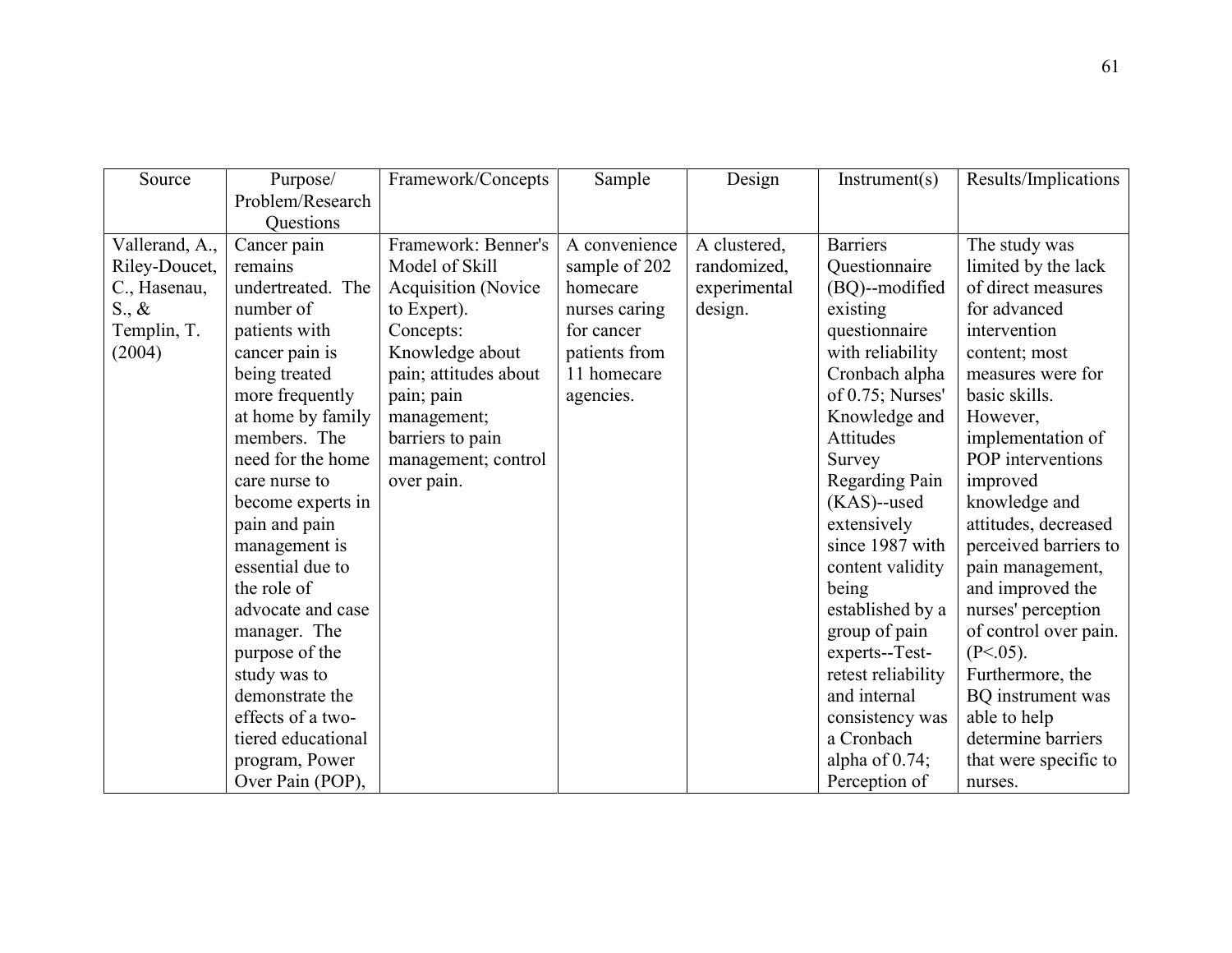| Source          | Purpose/             | Framework/Concepts    | Sample           | Design         | Instrument(s)     | Results/Implications |
|-----------------|----------------------|-----------------------|------------------|----------------|-------------------|----------------------|
|                 | Problem/Research     |                       |                  |                |                   |                      |
|                 | Questions            |                       |                  |                |                   |                      |
|                 | for homecare         |                       |                  |                | Control Over      | Pain management      |
|                 | nurses in regards    |                       |                  |                | Pain $(PC)$ --    | education is         |
|                 | to cancer pain       |                       |                  |                | determined by a   | necessary for nurses |
|                 | management and       |                       |                  |                | single item, "I   | to be more effective |
|                 | opioid-related       |                       |                  |                | am in control of  | and also to serve as |
|                 | side effects.        |                       |                  |                | my patient's      | an effective         |
|                 |                      |                       |                  |                | pain;"            | advocate for the     |
|                 |                      |                       |                  |                | Demographic       | patient. Barriers    |
|                 |                      |                       |                  |                | questionnaires--  | can also be          |
|                 |                      |                       |                  |                | developed by      | decreased with       |
|                 |                      |                       |                  |                | investigators.    | education.           |
| Idell, C.,      | Despite numerous     | Framework: Conduct    | A convenience    | A pre and post | Nurses'           | Analysis revealed    |
| Grant, M., $\&$ | clinical practice    | and Utilization of    | sample           | intervention   | Knowledge and     | successful           |
| Kirk, C.        | guidelines for       | Research in Nursing   | consisting of 42 | one-group      | Attitudes         | improvement in the   |
| (2007)          | pain, ineffective    | (CURN) model was      | oncology RNs     | design.        | Survey            | practice of pain     |
|                 | pain management      | the conceptual        | from the         |                | Regarding Pain    | management and       |
|                 | still persists.      | framework, and the    | inpatient staff  |                | (NKASRP)--        | pain reassessment.   |
|                 | Research shows       | NCCN pain             | of medical or    |                | well used test    | There was a          |
|                 | that pain relief for | guidelines provided   | surgical         |                | with established  | statistically        |
|                 | patients is          | the plan for pain re- | oncology units   |                | validity and      | significant increase |
|                 | impeded by poor      | assessment.           | working at       |                | reliability, Pain | in PCE scores        |
|                 | staff reassessment   | Concepts: Pain        | least 24 hours   |                | Reassessment      | $(p=0.000)$ , in     |
|                 | practices, and       | reassessment          | per week.        |                | Data Tool--11     | <b>NKASRP</b> scores |
|                 | lack of              | practices; Nurses'    |                  |                | items selected    | $(p=0.001)$ , and an |
|                 | documentation.       |                       |                  |                | from an existing  | improved             |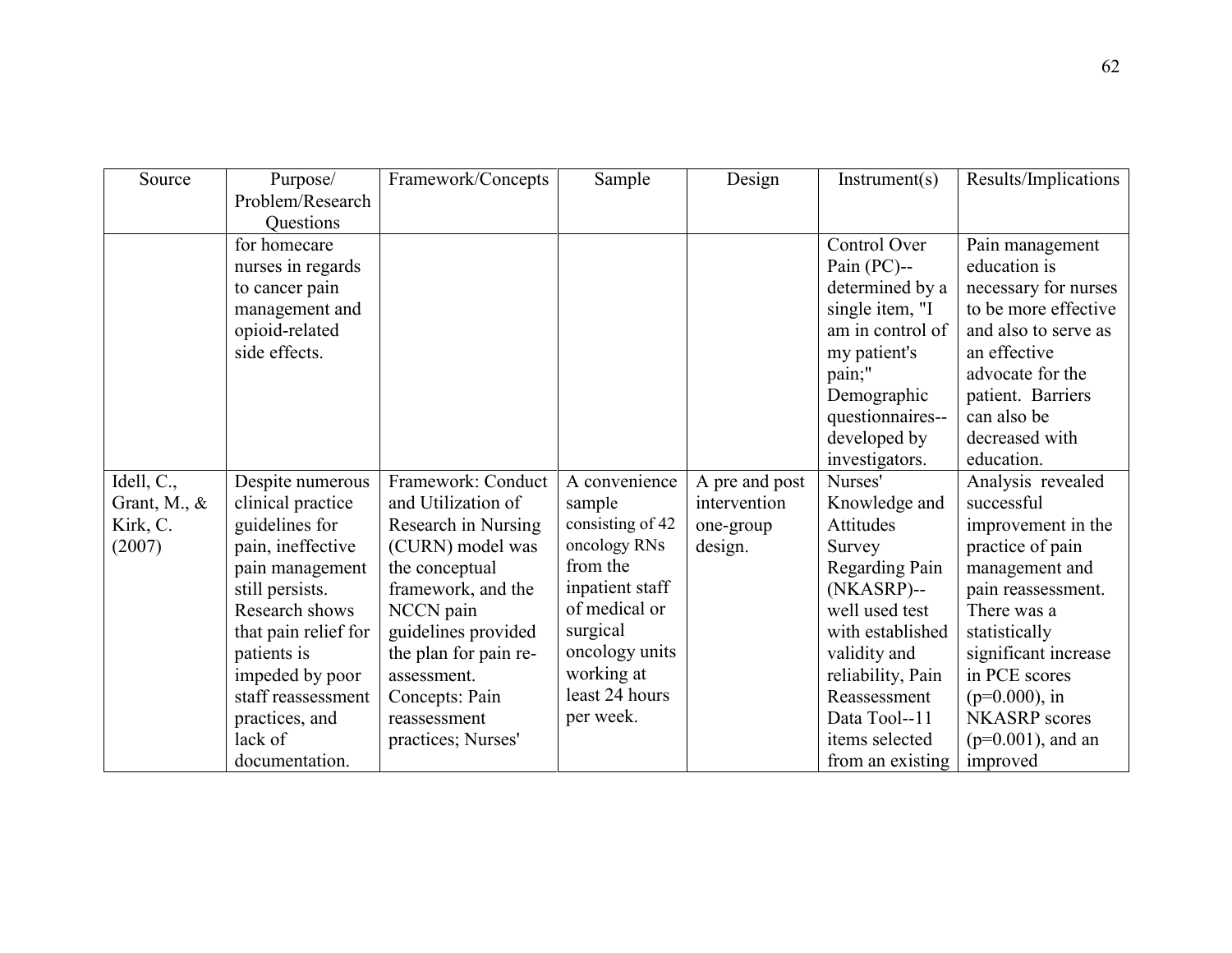| Source                 | Purpose/             | Framework/Concepts    | Sample       | Design       | Instrument(s)      | Results/Implications  |
|------------------------|----------------------|-----------------------|--------------|--------------|--------------------|-----------------------|
|                        | Problem/Research     |                       |              |              |                    |                       |
|                        | Questions            |                       |              |              |                    |                       |
|                        | The purpose of       | knowledge and         |              |              | documentation      | percent               |
|                        | this study was to    | attitudes regarding   |              |              | audit tool used    | reassessment          |
|                        | improve nursing      | pain; research        |              |              | at the institution | charting $(p=0.004)$  |
|                        | pain reassessment    | utilization modes;    |              |              | for quality        | post intervention.    |
|                        | practices by using   | clinical pain         |              |              | assurance          | <b>Under APN</b>      |
|                        | a research           | guidelines.           |              |              | studies on pain    | leadership, using     |
|                        | utilization model    |                       |              |              | management,        | research utilization  |
|                        | and advanced         |                       |              |              | and Pain           | models can bring      |
|                        | practice nurses      |                       |              |              | Competency         | about desired         |
|                        | (APNs).              |                       |              |              | Evaluation         | practice changes.     |
|                        |                      |                       |              |              | $(PCE)$ --         | Utilizing pain        |
|                        |                      |                       |              |              | consisted of one   | reassessment          |
|                        |                      |                       |              |              | item on pain       | practices with        |
|                        |                      |                       |              |              | reassessment       | clinical pain         |
|                        |                      |                       |              |              | that was a part    | guideline             |
|                        |                      |                       |              |              | of an annual       | recommendations       |
|                        |                      |                       |              |              | performance        | promotes better pain  |
|                        |                      |                       |              |              | evaluation used    | management by         |
|                        |                      |                       |              |              | at the institution | better reassessment   |
|                        |                      |                       |              |              | for all nurses.    | documentation.        |
| Yildirim, Y.,          | Cancer-related       | Framework: Not        | Convenience  | Descriptive, | Nurses'            | Limitations in this   |
| Cicek, $F_{\cdot}$ , & | pain not only        | cited. Concepts:      | sample of 68 | qualitative  | Knowledge and      | study were the        |
| Uyar, M.               | greatly impacts      | Knowledge about       | oncology RNs |              | Attitudes          | small sample size     |
| (2008)                 | one's daily life, it | pain & pain           | working on   |              | Survey             | and the fact that the |
|                        | is also one of the   | management;           | oncology and |              | Regarding Pain     | sample was taken      |
|                        | most feared          | attitudes about pain; | hematology   |              | (NKASRP)--         | from an oncology      |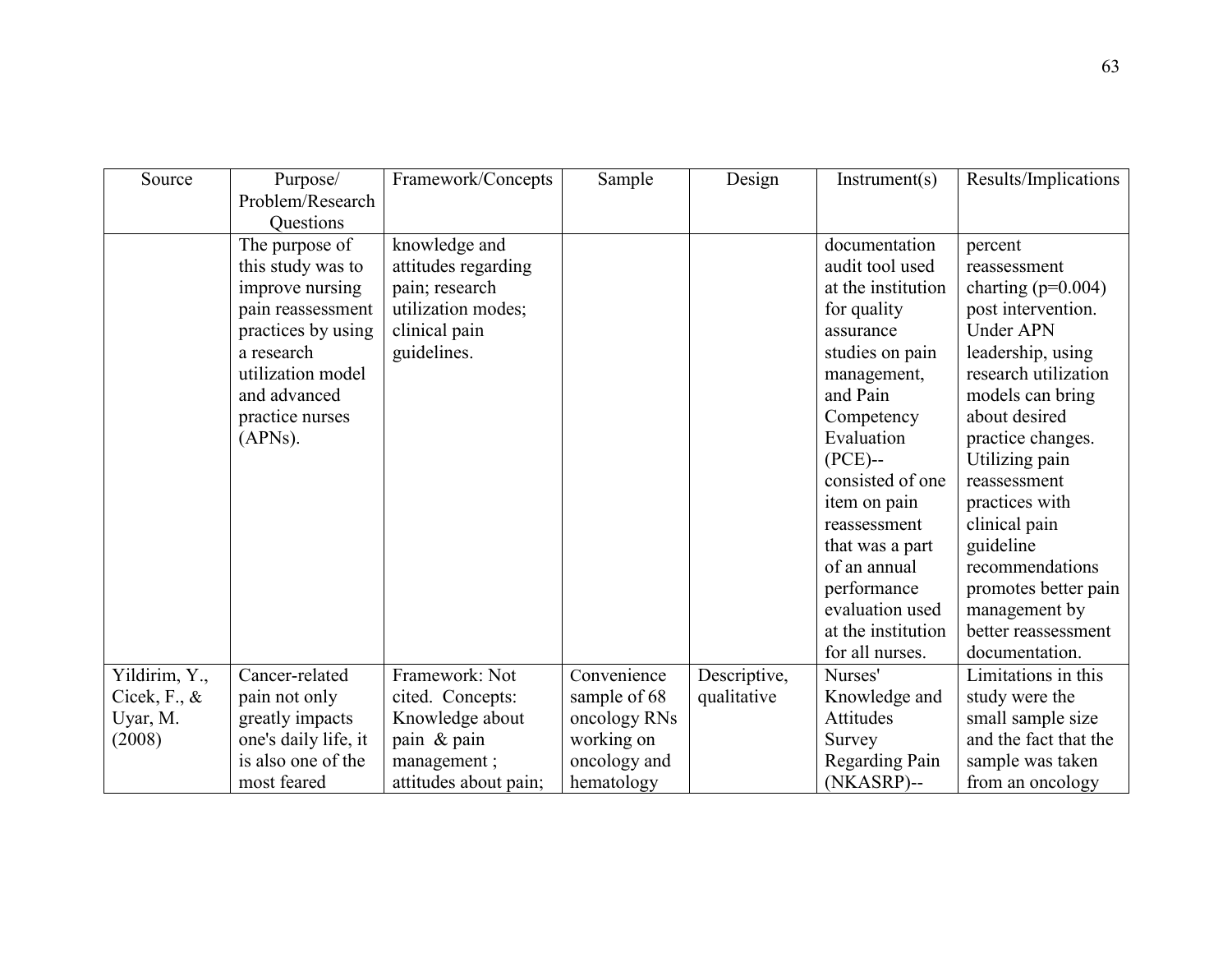| Source | Purpose/          | Framework/Concepts | Sample        | Design | Instrument(s)    | Results/Implications  |
|--------|-------------------|--------------------|---------------|--------|------------------|-----------------------|
|        | Problem/Research  |                    |               |        |                  |                       |
|        | Questions         |                    |               |        |                  |                       |
|        | consequences of   | attitudes about    | units in two  |        | well used test   | unit; therefore, the  |
|        | the disease. The  | patients in pain   | university    |        | with established | results cannot be     |
|        | purpose of this   |                    | hospitals in  |        | validity and     | generalized to        |
|        | study was to      |                    | Izmir, Turkey |        | reliability.     | represent all         |
|        | examine Turkish   |                    |               |        |                  | Turkish oncology      |
|        | oncology nurses   |                    |               |        |                  | nurses nor can it be  |
|        | knowledge and     |                    |               |        |                  | generalized to staff  |
|        | attitudes in      |                    |               |        |                  | nurses in Turkey.     |
|        | regards to cancer |                    |               |        |                  | Analysis of the data  |
|        | pain management.  |                    |               |        |                  | did reveal that out   |
|        |                   |                    |               |        |                  | of the 39 questions   |
|        |                   |                    |               |        |                  | answered, the mean    |
|        |                   |                    |               |        |                  | score was 13.81       |
|        |                   |                    |               |        |                  | correct answers       |
|        |                   |                    |               |        |                  | $(35.41\%)$ . Further |
|        |                   |                    |               |        |                  | analysis of           |
|        |                   |                    |               |        |                  | knowledge scores      |
|        |                   |                    |               |        |                  | found positive        |
|        |                   |                    |               |        |                  | correlation between   |
|        |                   |                    |               |        |                  | pain knowledge and    |
|        |                   |                    |               |        |                  | years of oncology     |
|        |                   |                    |               |        |                  | nursing experience    |
|        |                   |                    |               |        |                  | $(r=0.263; p<.05)$ ,  |
|        |                   |                    |               |        |                  | but not other         |
|        |                   |                    |               |        |                  | significant           |
|        |                   |                    |               |        |                  | differences were      |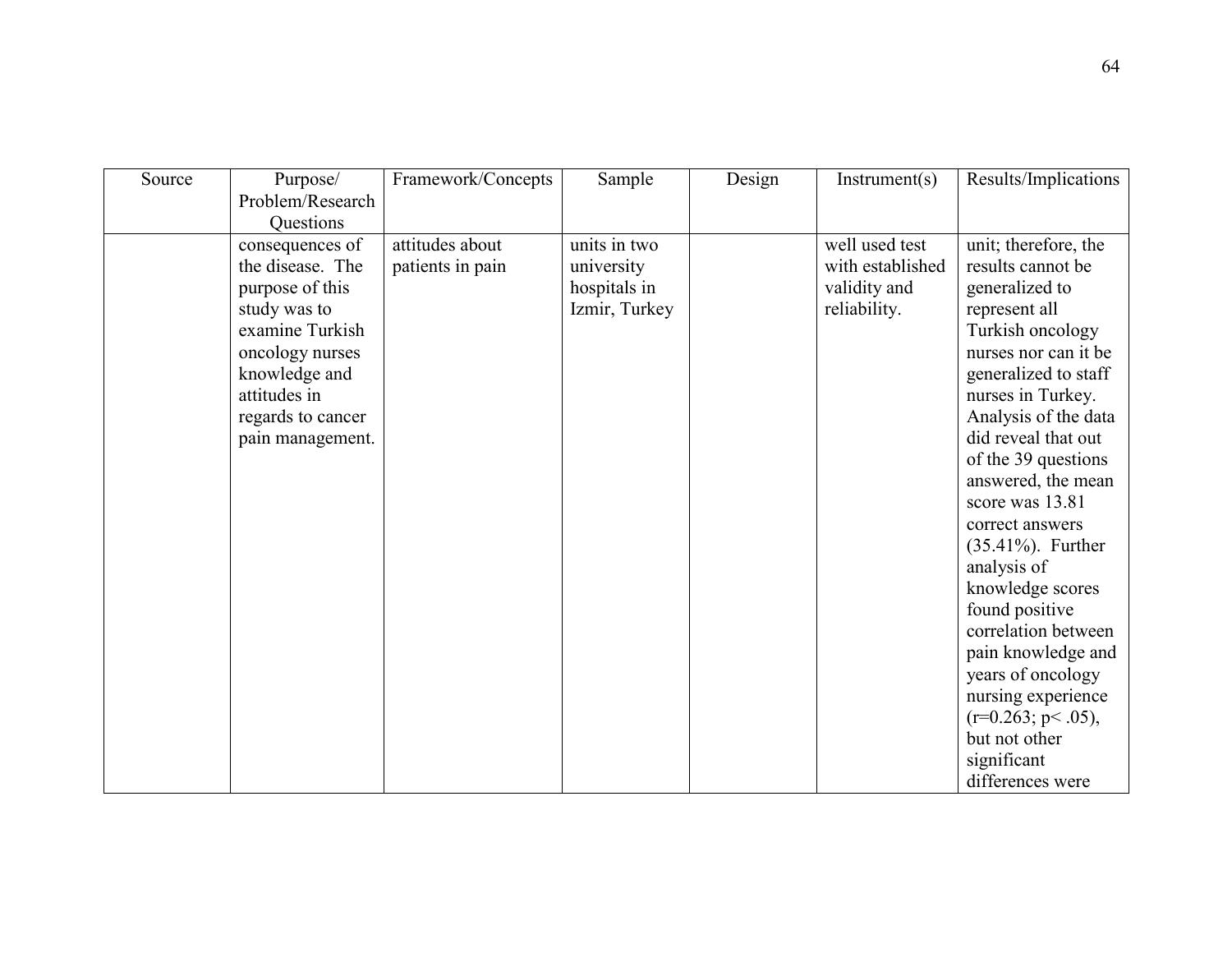| Source | Purpose/         | Framework/Concepts | Sample | Design | Instrument(s) | Results/Implications  |
|--------|------------------|--------------------|--------|--------|---------------|-----------------------|
|        | Problem/Research |                    |        |        |               |                       |
|        | Questions        |                    |        |        |               |                       |
|        |                  |                    |        |        |               | found in regards to   |
|        |                  |                    |        |        |               | background            |
|        |                  |                    |        |        |               | characteristics.      |
|        |                  |                    |        |        |               | This would indicate   |
|        |                  |                    |        |        |               | the knowledge level   |
|        |                  |                    |        |        |               | among these           |
|        |                  |                    |        |        |               | particular Turkish    |
|        |                  |                    |        |        |               | oncology nurses to    |
|        |                  |                    |        |        |               | be less than optimal, |
|        |                  |                    |        |        |               | especially when       |
|        |                  |                    |        |        |               | compared to earlier   |
|        |                  |                    |        |        |               | research using the    |
|        |                  |                    |        |        |               | same instrument.      |
|        |                  |                    |        |        |               | Pain and pain         |
|        |                  |                    |        |        |               | management needs      |
|        |                  |                    |        |        |               | to be incorporated    |
|        |                  |                    |        |        |               | in the nursing        |
|        |                  |                    |        |        |               | curriculum and        |
|        |                  |                    |        |        |               | continuing            |
|        |                  |                    |        |        |               | education programs    |
|        |                  |                    |        |        |               | may need to be        |
|        |                  |                    |        |        |               | developed.            |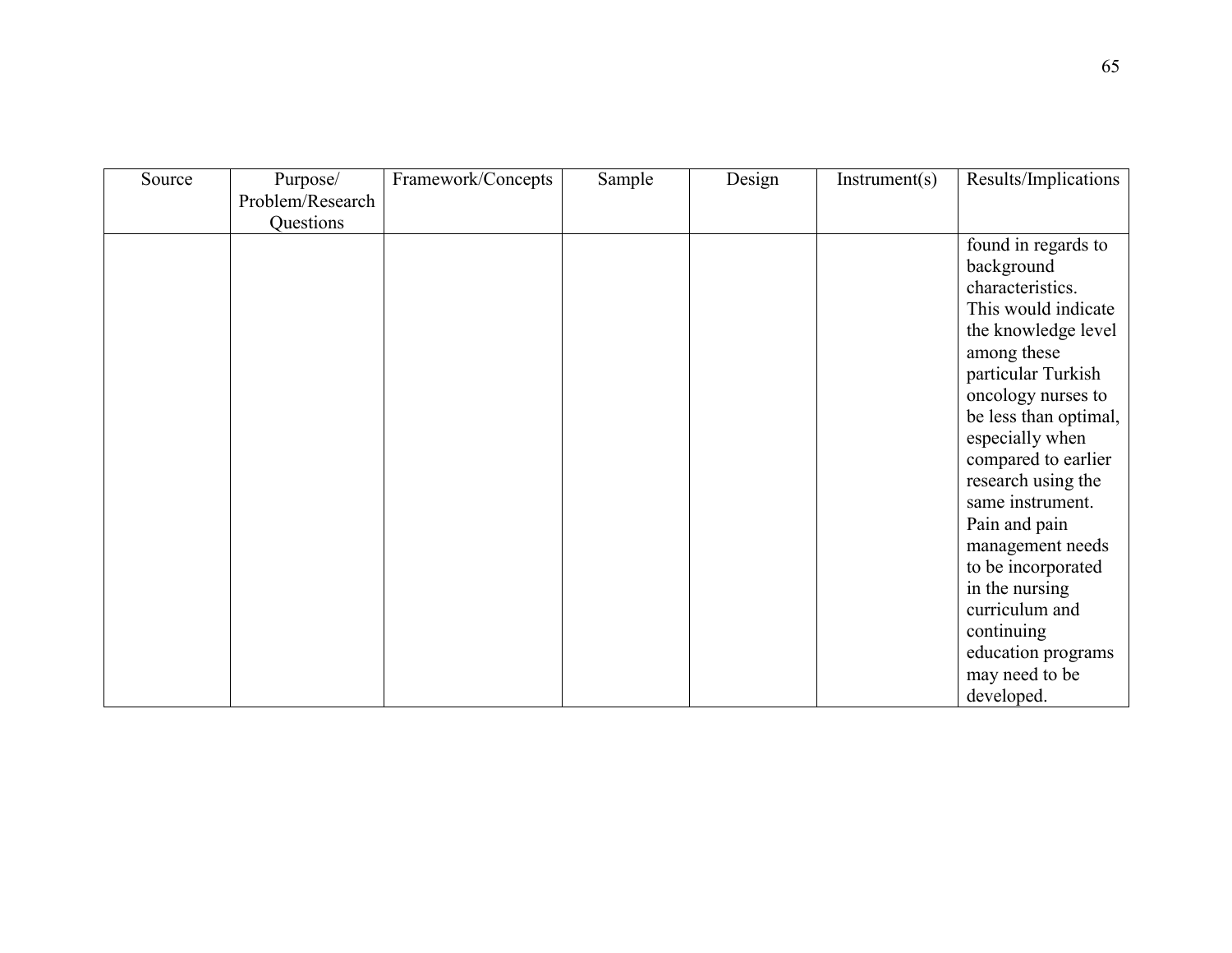| Source         | Purpose/           | Framework/Concepts    | Sample         | Design       | Instrument(s)     | Results/Implications |
|----------------|--------------------|-----------------------|----------------|--------------|-------------------|----------------------|
|                | Problem/Research   |                       |                |              |                   |                      |
|                | Questions          |                       |                |              |                   |                      |
| Dalton, J.,    | Numerous studies   | Framework: Change     | A convenience  | Quasi-       | Pain              | Nursing attitudes,   |
| Carlson, J.,   | suggest that       | theory and Adult      | sample of 29   | experimental | Assessment        | beliefs, intentions, |
| Mann, J.,      | nurses lack        | Learning Theory.      | RNs working    | time-series  | Questionnaire     | and expectations     |
| Blau, W.,      | adequate           | Concepts:             | in hospice or  | design.      | (PAQ) consists    | about pain and pain  |
| Bernard, S., & | knowledge of       | Exploration of the    | home health    |              | of 13 forced-     | management appear    |
| Youngblood,    | pain management,   | relationship between  | settings, and  |              | choice and 10     | to influence         |
| R. (1998)      | and the            | pain management       | participating  |              | open-ended        | practice, both       |
|                | relationship       | knowledge and         | in an          |              | questions--three  | patient care and     |
|                | between            | attitudes of nurses   | educational    |              | multiple-item     | educational          |
|                | knowledge and      | and nursing practice. | program one    |              | questions         | activities. Five     |
|                | practice in        |                       | day per week   |              | demonstrated      | weeks prior to the   |
|                | regards to these   |                       | for six weeks. |              | alphas of 0.83    | program, 22.8% of    |
|                | deficiencies       |                       |                |              | or greater,       | the nurses reported  |
|                | cannot be fully    |                       |                |              | verifying strong  | that they believe    |
|                | explained. Further |                       |                |              | internal          | complaints of pain   |
|                | information is     |                       |                |              | consistency;      | always are real; one |
|                | needed regarding   |                       |                |              | Survey of         | year after the       |
|                | expectancies,      |                       |                |              | Expectations      | program 81% gave     |
|                | attitudes, and     |                       |                |              | $(SOE)$ is a six- | that response        |
|                | intentions to      |                       |                |              | item survey       | $(X^2(1)=10.29)$     |
|                | change, and the    |                       |                |              | developed by      | $p<0.001$ ) With the |
|                | relationship of    |                       |                |              | the               | belief that patients |
|                | these factors to   |                       |                |              | investigators-    | should be pain free, |
|                | change in pain     |                       |                |              | test-retest       | and having higher    |
|                | management         |                       |                |              | reliability       | intentions and       |
|                | practice. The      |                       |                |              | revealed a        | expectations, nurses |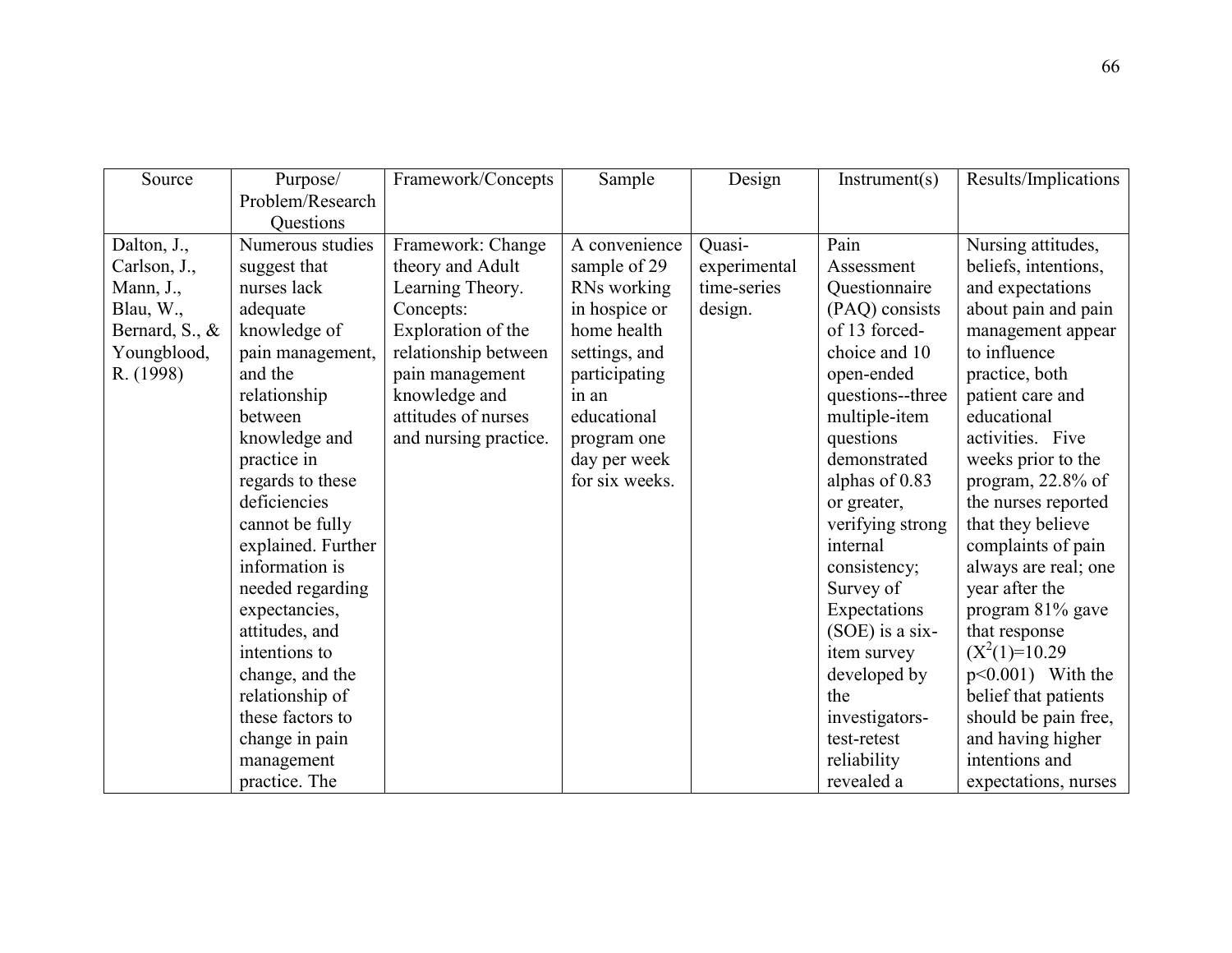| Source | Purpose/           | Framework/Concepts | Sample | Design | Instrument(s)          | Results/Implications     |
|--------|--------------------|--------------------|--------|--------|------------------------|--------------------------|
|        | Problem/Research   |                    |        |        |                        |                          |
|        | Questions          |                    |        |        |                        |                          |
|        | purpose of this    |                    |        |        | correlation of         | performed more           |
|        | study was to       |                    |        |        | $0.73$ (p $0.001$ ).   | pain management          |
|        | examine the        |                    |        |        | Cancer Pain            | activities ( $p=0.05$ ). |
|        | relationship       |                    |        |        | Knowledge              | Patterns of attitudes,   |
|        | among nurses'      |                    |        |        | Inventory              | beliefs.                 |
|        | pain management    |                    |        |        | (CPKI);                | expectancies, and        |
|        | attitudes and pain |                    |        |        | <b>Activity Survey</b> | intentions emerged       |
|        | management         |                    |        |        | was not                | through analysis         |
|        | practices. A       |                    |        |        | subjected to           | which would              |
|        | secondary          |                    |        |        | tests of               | indicate the value of    |
|        | purpose was to     |                    |        |        | reliability--          | further study.           |
|        | begin to explore   |                    |        |        | content validity       | Participation in an      |
|        | the theoretical    |                    |        |        | was determined         | educational              |
|        | underpinnings      |                    |        |        | by members of          | program appears to       |
|        | that may           |                    |        |        | the expert pain        | influence nurses to      |
|        | influence this     |                    |        |        | management             | believe that patients    |
|        | relationship.      |                    |        |        | team.                  | should be pain free.     |
|        |                    |                    |        |        |                        | Analysis of change       |
|        |                    |                    |        |        |                        | in attitude and          |
|        |                    |                    |        |        |                        | behavior also            |
|        |                    |                    |        |        |                        | requires further         |
|        |                    |                    |        |        |                        | testing of problem-      |
|        |                    |                    |        |        |                        | solving skills in        |
|        |                    |                    |        |        |                        | ways that will           |
|        |                    |                    |        |        |                        | enhance                  |
|        |                    |                    |        |        |                        | understanding of the     |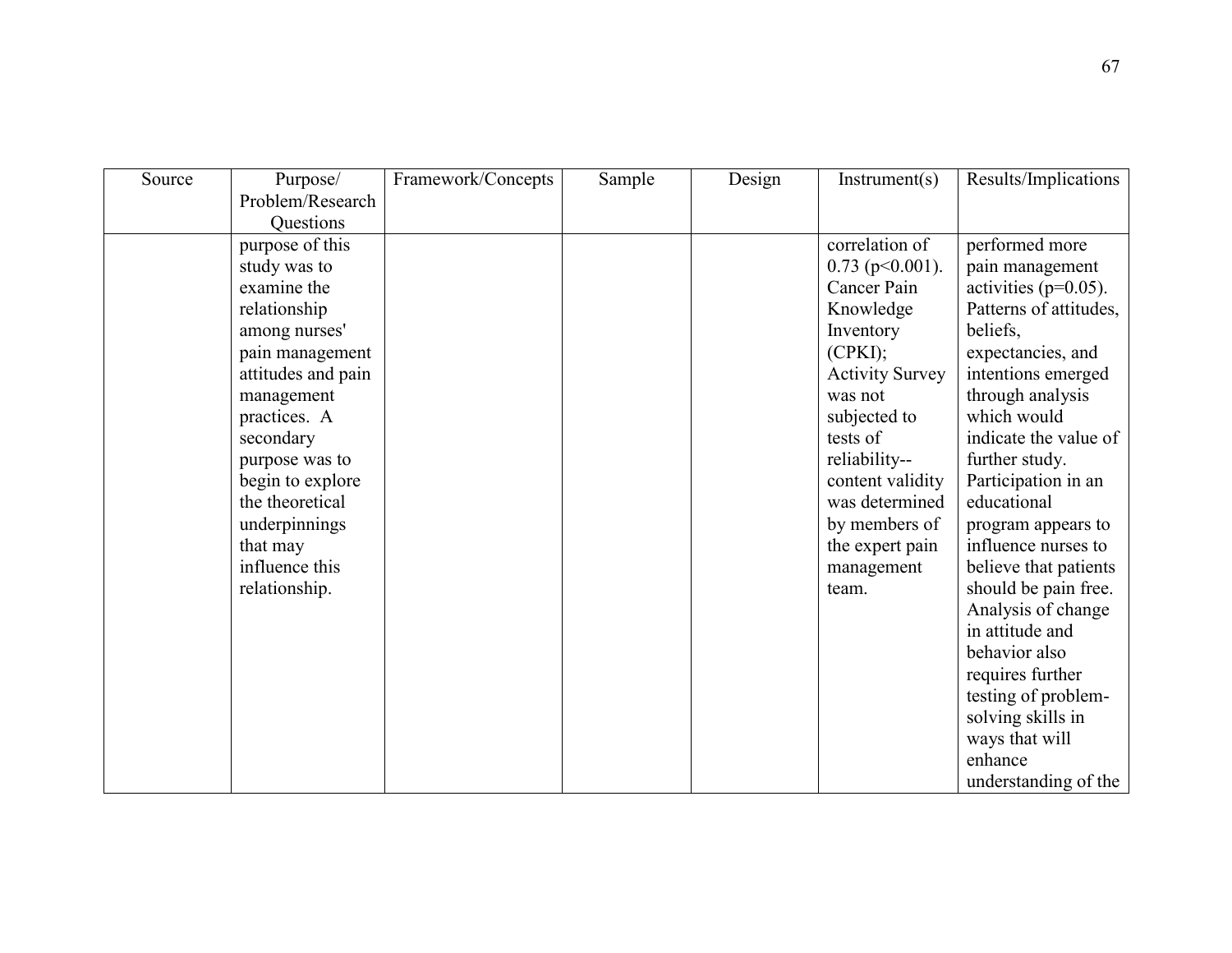| Source        | Purpose/          | Framework/Concepts      | Sample        | Design       | Instrument(s)     | Results/Implications |
|---------------|-------------------|-------------------------|---------------|--------------|-------------------|----------------------|
|               | Problem/Research  |                         |               |              |                   |                      |
|               | Questions         |                         |               |              |                   |                      |
|               |                   |                         |               |              |                   | practice of pain     |
|               |                   |                         |               |              |                   | management (e.g.,    |
|               |                   |                         |               |              |                   | peer attitudes that  |
|               |                   |                         |               |              |                   | affect nurse         |
|               |                   |                         |               |              |                   | performance).        |
| Wells, M.,    | Despite well      | Framework: None         | Convenience   | Longitudinal | Two               | While limitations in |
| Dryden, H.,   | established       | cited.                  | sample of 145 | design       | questionnaires    | this study must be   |
| Guild, P.,    | guidelines for    | <b>Concepts: Cancer</b> | participants  |              | were used as      | noted, it is also    |
| Levack, P.,   | pain management,  | pain knowledge;         | (included 32  |              | follows:          | important to note    |
| Farrer, K., & | attitudes and     | attitudes about pain    | doctors and   |              | Questionnaire 1   | that information     |
| Mowat, P.     | deficits in       |                         | 103 nurses)   |              | collected details | regarding            |
| (2001)        | knowledge         |                         |               |              | regarding         | inappropriate pain   |
|               | regarding opioids |                         |               |              | demographic,      | management in        |
|               | may partially     |                         |               |              | personal, and     | regards to           |
|               | explain poor pain |                         |               |              | professional      | knowledge deficits   |
|               | management in     |                         |               |              | information;      | and attitudes        |
|               | patients with     |                         |               |              | Questionnaire 2   | continues to         |
|               | cancer. The       |                         |               |              | developed by      | validate previous    |
|               | purpose of this   |                         |               |              | Elliott et al.,   | work in this field.  |
|               | study is to       |                         |               |              | $(1995)$ assessed | Doctors tended to    |
|               | examine           |                         |               |              | knowledge and     | score better in      |
|               | knowledge and     |                         |               |              | attitudes.        | regards to           |
|               | attitudes of      |                         |               |              |                   | knowledge than did   |
|               | nursing and       |                         |               |              |                   | nurses.              |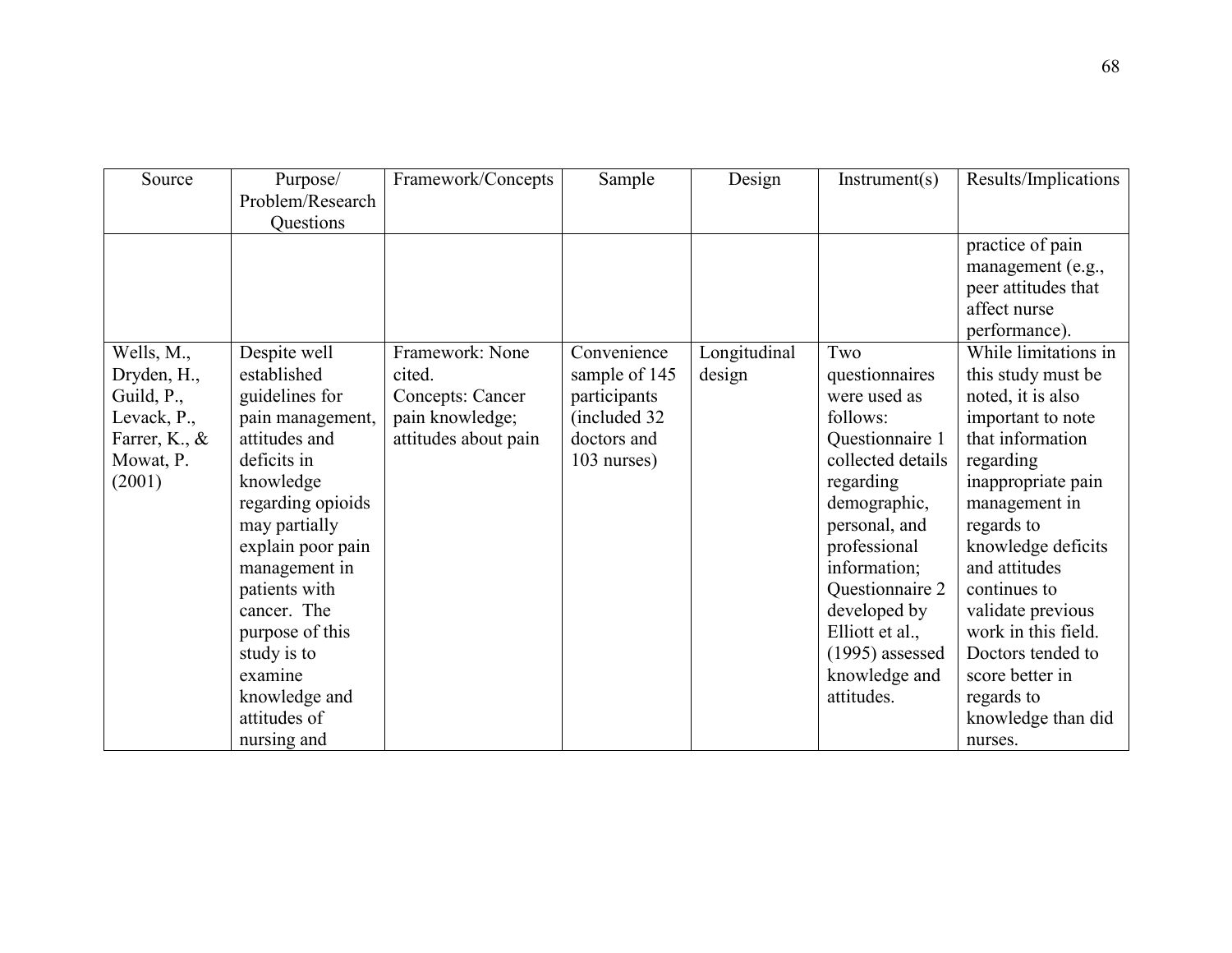| Source | Purpose/           | Framework/Concepts | Sample | Design | Instrument(s) | Results/Implications  |
|--------|--------------------|--------------------|--------|--------|---------------|-----------------------|
|        | Problem/Research   |                    |        |        |               |                       |
|        | Questions          |                    |        |        |               |                       |
|        | medical staff on a |                    |        |        |               | This occurred both    |
|        | surgical unit      |                    |        |        |               | initially and at the  |
|        | regarding the use  |                    |        |        |               | one year follow-up.   |
|        | of opioids for     |                    |        |        |               | Even though           |
|        | cancer pain        |                    |        |        |               | educational           |
|        | management both    |                    |        |        |               | offerings were        |
|        | before and after   |                    |        |        |               | available             |
|        | working with a     |                    |        |        |               | throughout the year,  |
|        | newly established  |                    |        |        |               | very few staff        |
|        | Hospital           |                    |        |        |               | members were able     |
|        | Palliative Care    |                    |        |        |               | to attend. The        |
|        | Team.              |                    |        |        |               | attendance $(n=19)$   |
|        |                    |                    |        |        |               | as compared to        |
|        |                    |                    |        |        |               | those who did not     |
|        |                    |                    |        |        |               | attend $(n=82)$       |
|        |                    |                    |        |        |               | educational offering  |
|        |                    |                    |        |        |               | is too small to show  |
|        |                    |                    |        |        |               | significance;         |
|        |                    |                    |        |        |               | however, it is noted  |
|        |                    |                    |        |        |               | that among the 19,    |
|        |                    |                    |        |        |               | doctors in            |
|        |                    |                    |        |        |               | attendance was very   |
|        |                    |                    |        |        |               | low. The gains in     |
|        |                    |                    |        |        |               | knowledge and         |
|        |                    |                    |        |        |               | attitude are          |
|        |                    |                    |        |        |               | therefore interpreted |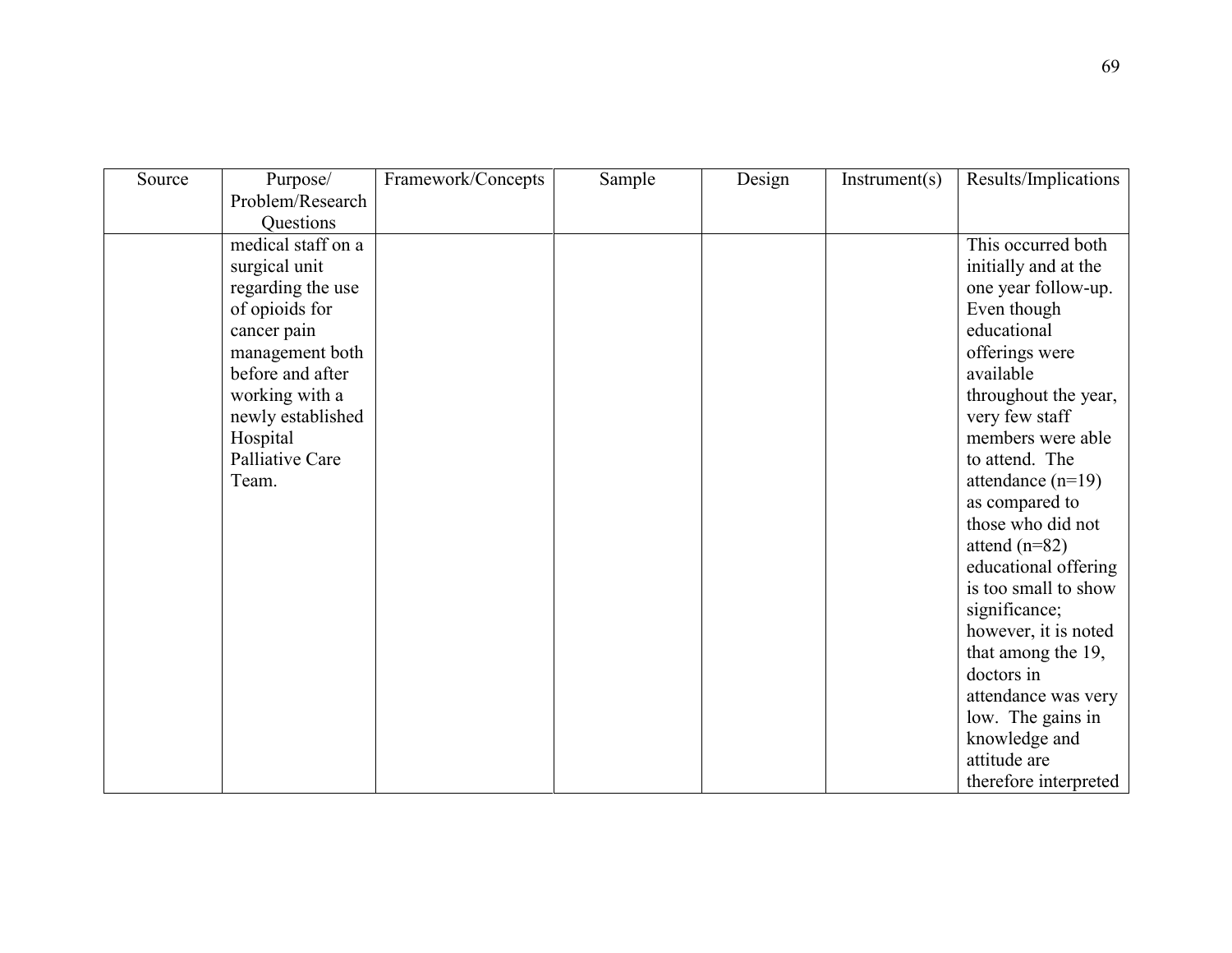| Source | Purpose/<br>Problem/Research | Framework/Concepts | Sample | Design | Instrument(s) | Results/Implications                                                                                                                                                                                                                                                                                                                                                                                                                                |
|--------|------------------------------|--------------------|--------|--------|---------------|-----------------------------------------------------------------------------------------------------------------------------------------------------------------------------------------------------------------------------------------------------------------------------------------------------------------------------------------------------------------------------------------------------------------------------------------------------|
|        |                              |                    |        |        |               |                                                                                                                                                                                                                                                                                                                                                                                                                                                     |
|        | Questions                    |                    |        |        |               | to be due to the<br>influence of the<br>Palliative Care<br>Team. Knowledge<br>gains were<br>demonstrated in the<br>following areas:<br>narcotics for pain<br>relief are given at<br>any time during the<br>course of their<br>disease $(P=0.023)$ ;<br>narcotic doses<br>sufficient to relieve<br>cancer pain<br>inevitably decrease<br>respiration to the<br>point that it shortens<br>the patient's life<br>$(P=0.01)$ ; and<br>patients who take |
|        |                              |                    |        |        |               | narcotics early in<br>their disease will                                                                                                                                                                                                                                                                                                                                                                                                            |
|        |                              |                    |        |        |               | have nothing to                                                                                                                                                                                                                                                                                                                                                                                                                                     |
|        |                              |                    |        |        |               | control their pain                                                                                                                                                                                                                                                                                                                                                                                                                                  |
|        |                              |                    |        |        |               | later ( $P=0.009$ ).                                                                                                                                                                                                                                                                                                                                                                                                                                |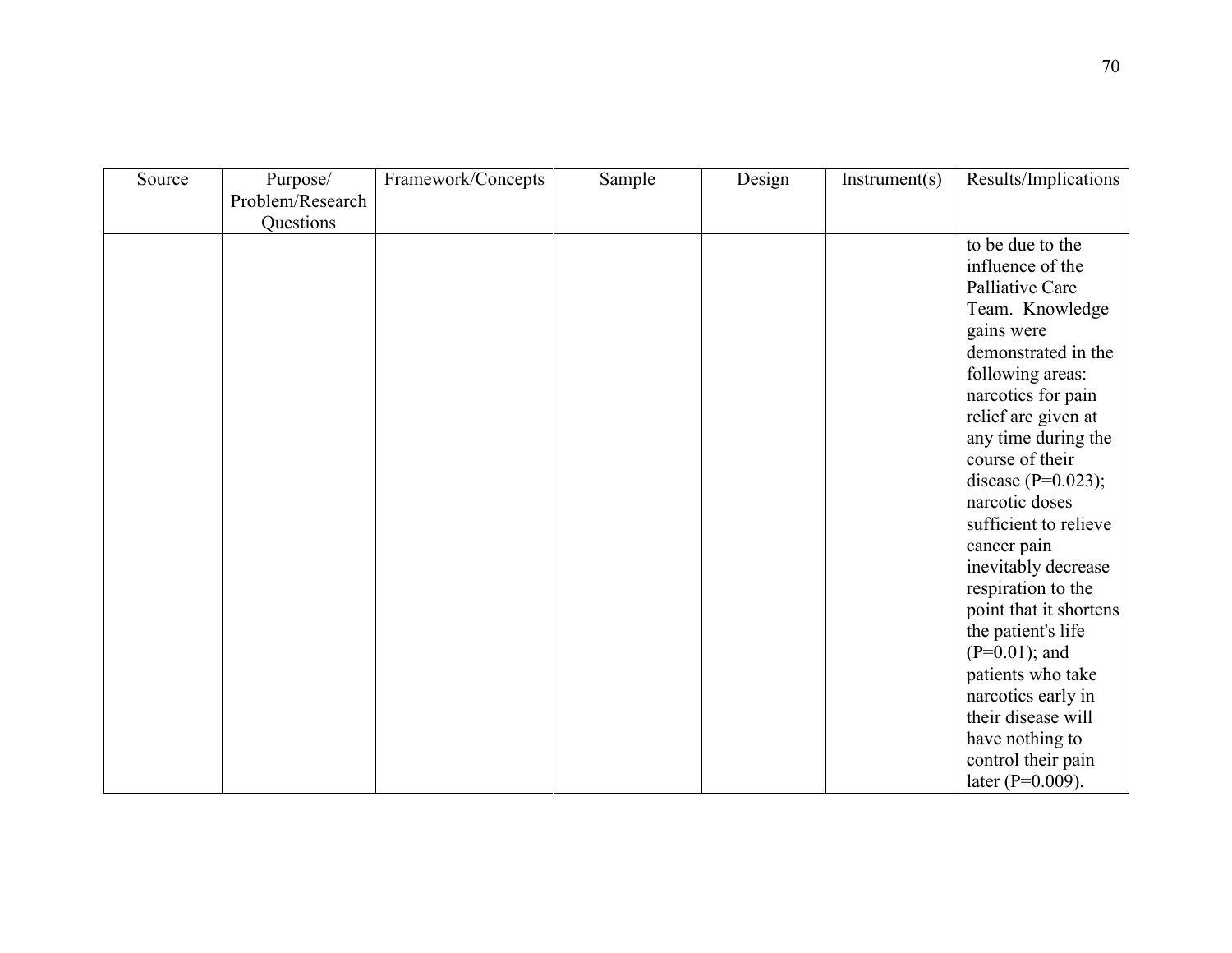| Design<br>Source<br>Framework/Concepts<br>Sample<br>Instrument(s)<br>Purpose/ | Results/Implications   |
|-------------------------------------------------------------------------------|------------------------|
| Problem/Research                                                              |                        |
| Questions                                                                     |                        |
|                                                                               | Raising awareness      |
|                                                                               |                        |
|                                                                               | of issues relating to  |
|                                                                               | opioid use may help    |
|                                                                               | to improve both        |
|                                                                               | knowledge and          |
|                                                                               | attitudes, but clearly |
|                                                                               | deficits still exist.  |
|                                                                               | If nurses are fearful  |
|                                                                               | of opioids, due to     |
|                                                                               | misconceptions,        |
|                                                                               | they may be more       |
|                                                                               | likely to              |
|                                                                               | undermedicate their    |
|                                                                               | patients. Likewise,    |
|                                                                               | physicians may also    |
|                                                                               |                        |
|                                                                               | underprescribe;        |
|                                                                               | thus, the patient      |
|                                                                               | continues to suffer    |
|                                                                               | in pain. While it      |
|                                                                               | may be challenging     |
|                                                                               | to allow staff to      |
|                                                                               | attend continuing      |
|                                                                               | education offerings,   |
|                                                                               | it is imperative that  |
|                                                                               | management find a      |
|                                                                               | way to ensure that     |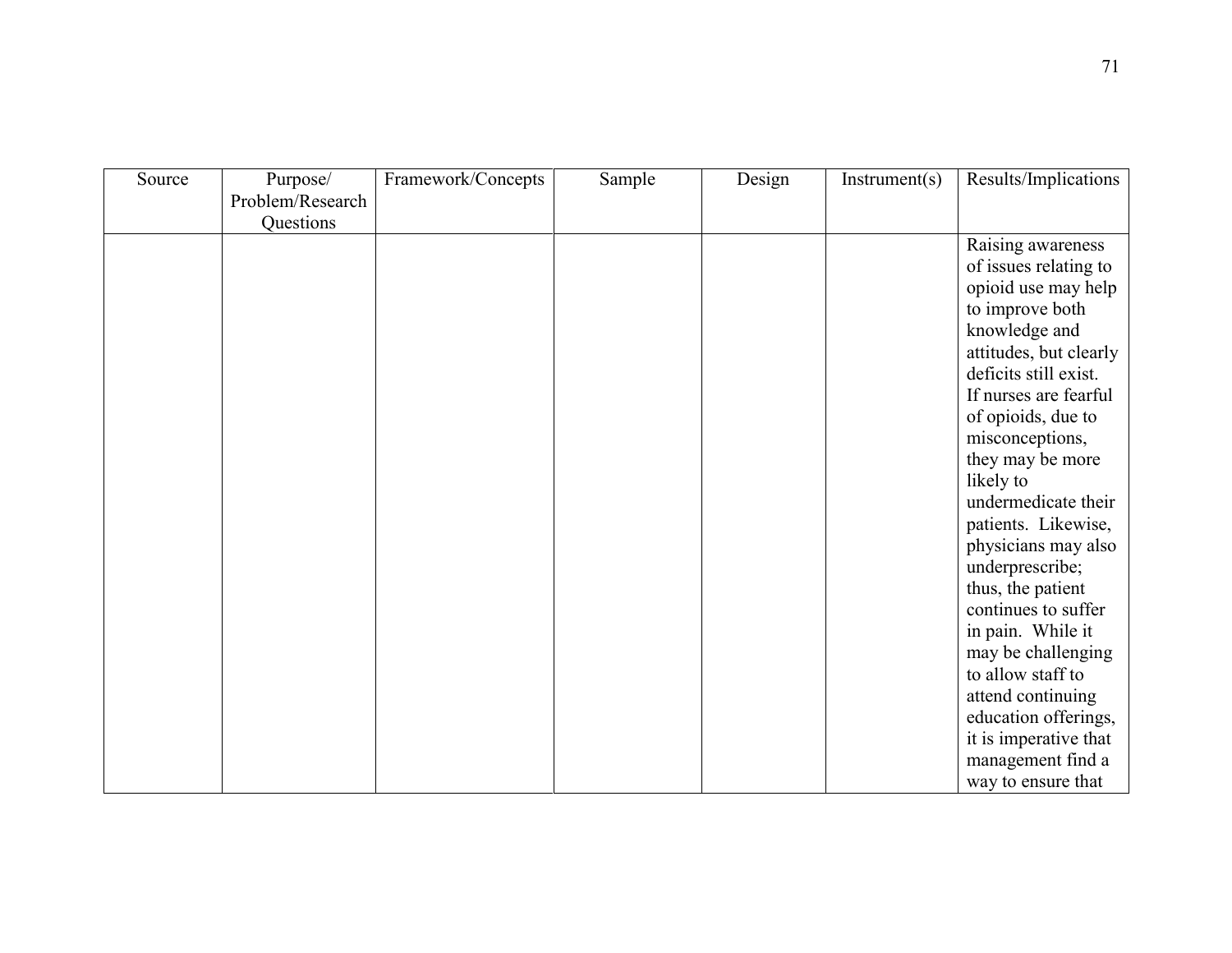| Source               | Purpose/<br>Problem/Research<br><b>Ouestions</b> | Framework/Concepts      | Sample             | Design         | Instrument(s)  | Results/Implications                                                   |
|----------------------|--------------------------------------------------|-------------------------|--------------------|----------------|----------------|------------------------------------------------------------------------|
|                      |                                                  |                         |                    |                |                | staff is current in<br>pain management<br>principles and<br>practices. |
| Lasch, K.,           | Cancer pain                                      | Framework:              | Purposive          | A descriptive, | In-depth       | The computer                                                           |
| Greenhill,           | remains                                          | Symbolic                | sample of 72       | qualitative    | interviews,    | program, "Folio                                                        |
| A., Wilkes,          | undertreated but                                 | interactionist          | participants       | study using    | Focus groups,  | Views," was used to                                                    |
| G., Carr, D.,        | why such                                         | Concepts:               | (included 22)      | grounded       | &              | store, code, and                                                       |
| Lee, M., $\&$        | attitudes persist                                | Prioritization of pain; | undergraduate      | theory         | observational  | analyze the                                                            |
| Blanchard,           | and how they                                     | <b>Informants</b>       | medical students,  | methodology    | data of        | qualitative data.                                                      |
| $R_{\cdot}$ , (2002) | may be addressed                                 | knowledge of pain;      | 21 undergraduate   |                | CEMMP (a       | Thematic coding                                                        |
|                      | by medical and                                   | Meaning $(s)$ of pain.  | nursing students,  |                | project funded | scheme underwent a                                                     |
|                      | nursing curricula                                | There were several      | 11                 |                | for 5 years by | total of 11 iterations                                                 |
|                      | have not been                                    | other subthemes of      | residents/fellows, |                | the National   | as the research team                                                   |
|                      | determined. The                                  | these concepts.         | 4 graduate         |                | Cancer         | coded the                                                              |
|                      | purpose is to                                    |                         | nursing students,  |                | Institute to   | preliminary data.                                                      |
|                      | determine beliefs                                |                         | 9 medical faculty  |                | integrate      | Interrater and                                                         |
|                      | and attitudes                                    |                         | & administrators,  |                | cancer pain    | intrarater reliability                                                 |
|                      | toward pain and                                  |                         | 4 nursing faculty  |                | into medical   | scores of the coded                                                    |
|                      | cancer pain                                      |                         | $\&$               |                | and nursing    | data were found to                                                     |
|                      | management held                                  |                         | administrators,    |                | school         | be in the excellent                                                    |
|                      | by medical and                                   |                         | and 1 residency    |                | curricula)     | range ( $k=0.750$ and                                                  |
|                      |                                                  |                         | director) from     |                | presentations  | $k=0.871,$                                                             |
|                      |                                                  |                         | two medical        |                | and pain       | respectively).                                                         |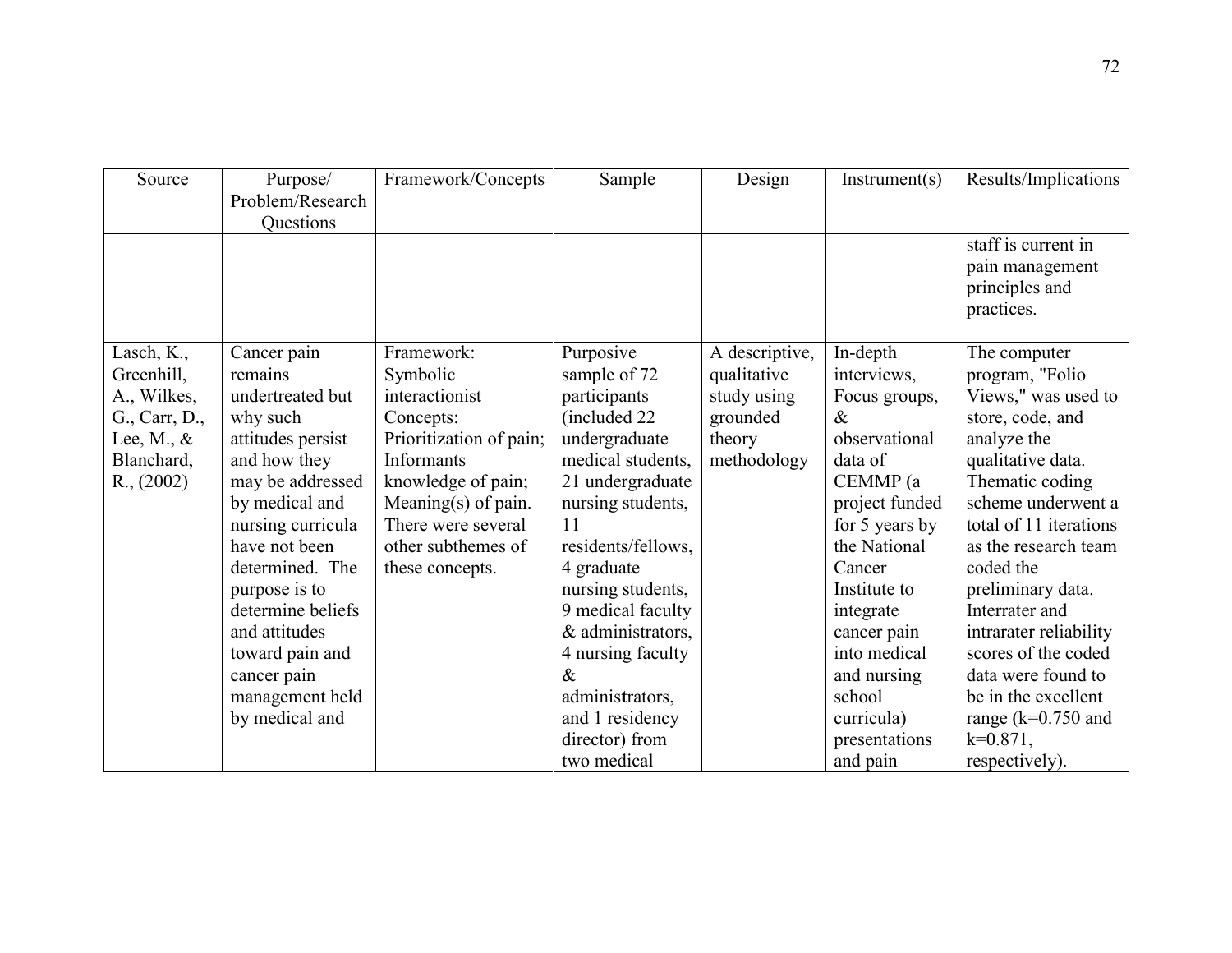| Source | Purpose/                | Framework/Concepts | Sample        | Design | Instrument(s)   | Results/Implications |
|--------|-------------------------|--------------------|---------------|--------|-----------------|----------------------|
|        | Problem/Research        |                    |               |        |                 |                      |
|        | <b>Ouestions</b>        |                    |               |        |                 |                      |
|        | nursing students        |                    | schools and   |        | management      | The themes           |
|        | and faculty who         |                    | three nursing |        | classes; all of | identified were      |
|        | participated in the     |                    | schools.      |        | which were tape | prioritization of    |
|        | <b>Cancer Education</b> |                    |               |        | recorded.       | pain, informants     |
|        | Module for the          |                    |               |        |                 | knowledge of pain,   |
|        | Management of           |                    |               |        |                 | and meaning $(s)$ of |
|        | Pain (CEMMP)            |                    |               |        |                 | pain. Several        |
|        | in order to             |                    |               |        |                 | subthemes were       |
|        | address why such        |                    |               |        |                 | also identified.     |
|        | knowledge               |                    |               |        |                 | With an aging        |
|        | deficits and            |                    |               |        |                 | population, the end- |
|        | attitudes persist       |                    |               |        |                 | of-life issues are   |
|        | and how they can        |                    |               |        |                 | increasing. With     |
|        | be addressed in         |                    |               |        |                 | this increase,       |
|        | medical and             |                    |               |        |                 | quality-of-life      |
|        | nursing curricula.      |                    |               |        |                 | issues, such as pain |
|        |                         |                    |               |        |                 | control, are a       |
|        |                         |                    |               |        |                 | growing concern.     |
|        |                         |                    |               |        |                 | Faculty and students |
|        |                         |                    |               |        |                 | will likely bring    |
|        |                         |                    |               |        |                 | their                |
|        |                         |                    |               |        |                 | misconceptions and   |
|        |                         |                    |               |        |                 | biases about the     |
|        |                         |                    |               |        |                 | meaning of pain and  |
|        |                         |                    |               |        |                 | addiction into their |
|        |                         |                    |               |        |                 | interaction with     |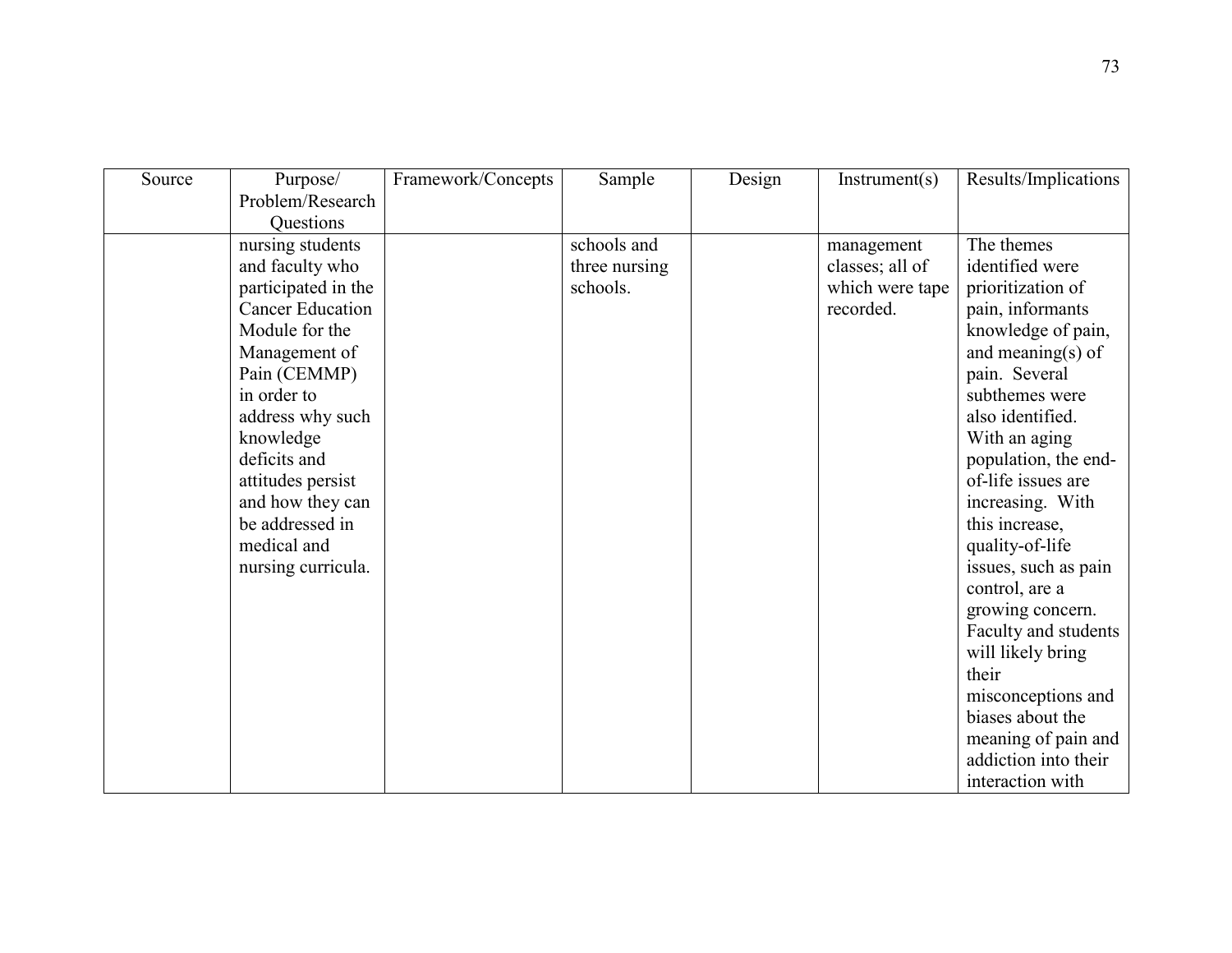| Source | Purpose/         | Framework/Concepts | Sample | Design | Instrument(s) | Results/Implications                                                                                                                                                                                                                                                                                                                                                                          |
|--------|------------------|--------------------|--------|--------|---------------|-----------------------------------------------------------------------------------------------------------------------------------------------------------------------------------------------------------------------------------------------------------------------------------------------------------------------------------------------------------------------------------------------|
|        | Problem/Research |                    |        |        |               |                                                                                                                                                                                                                                                                                                                                                                                               |
|        | Questions        |                    |        |        |               |                                                                                                                                                                                                                                                                                                                                                                                               |
|        |                  |                    |        |        |               | patients unless they<br>receive education.<br>In order for pain<br>and palliative care<br>education to<br>become standard<br>and integral to<br>medical and nursing<br>curricula, educators<br>and society will<br>have to develop<br>new concepts of the<br>moral in medicine,<br>overcome their own<br>knowledge, lack of<br>and deem dying and<br>the alleviation of<br>suffering to be as |
|        |                  |                    |        |        |               | important as the                                                                                                                                                                                                                                                                                                                                                                              |
|        |                  |                    |        |        |               | prolongation of life.                                                                                                                                                                                                                                                                                                                                                                         |
|        |                  |                    |        |        |               |                                                                                                                                                                                                                                                                                                                                                                                               |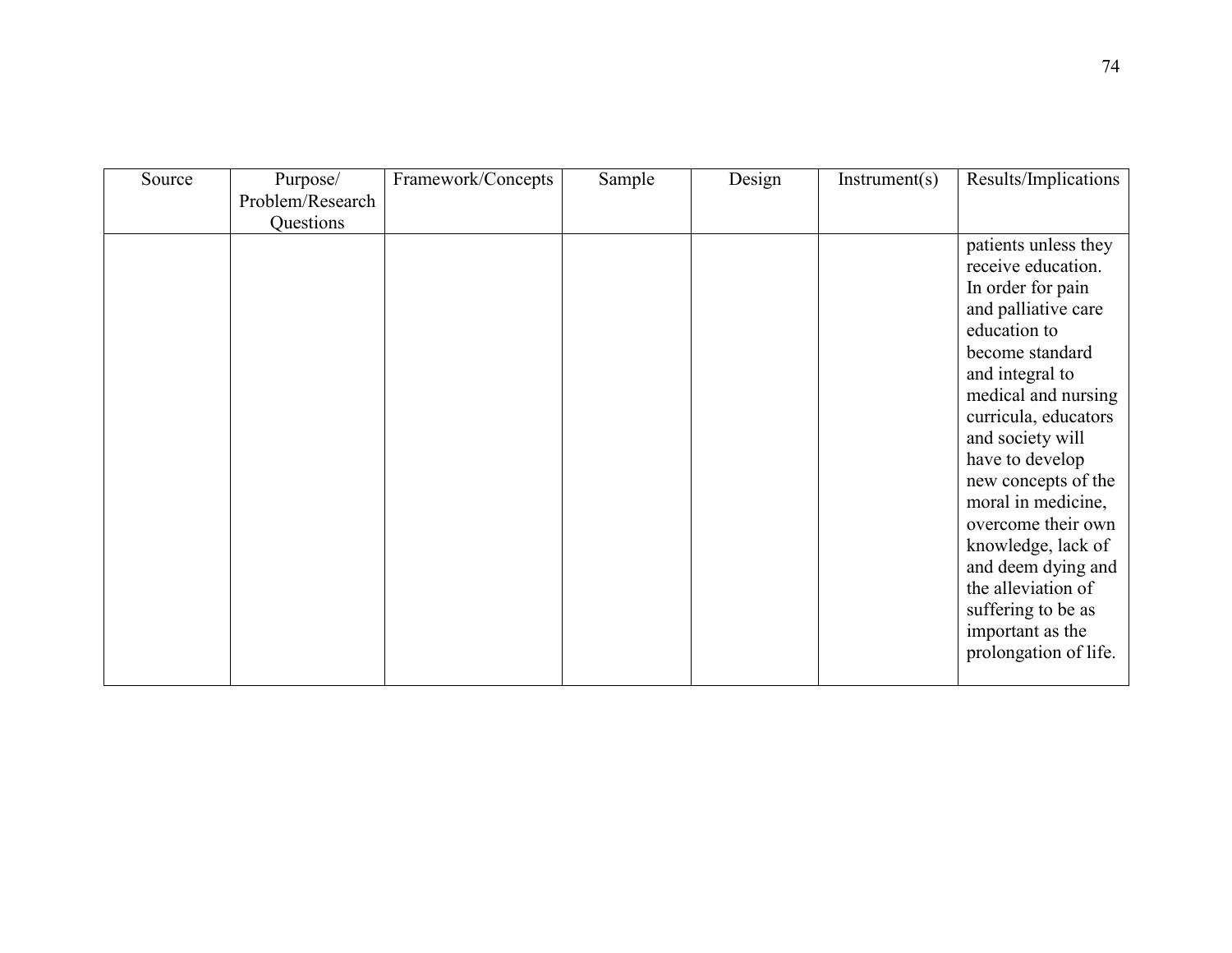| Source                    | Purpose/           | Framework/Concepts    | Sample          | Design         | Instrument(s)          | Results/Implications   |
|---------------------------|--------------------|-----------------------|-----------------|----------------|------------------------|------------------------|
|                           | Problem/Research   |                       |                 |                |                        |                        |
|                           | Questions          |                       |                 |                |                        |                        |
| McMillan, S.,             | Hospitalized       | Framework: Not        | A purposive     | Pre- and post- | Pain                   | This study was         |
| Tittle, M.,               | patients with      | cited. Concepts:      | sample          | test design    | Management             | limited by the small   |
| Hagan, $S_{\cdot}$ , $\&$ | cancer continue to | Knowledge about       | consisting of   |                | Principles             | sample size, the       |
| Small, B.                 | be the target of   | pain & pain           | 18 registered   |                | Knowledge              | higher education       |
| (2005)                    | repeated studies   | management;           | nurses (RNs)    |                | Test (PMPKT)           | level of the RN, and   |
|                           | in regards to      | attitudes about pain; | from the        |                | was developed          | the use of only one    |
|                           | uncontrolled pain  | attitudes about       | inpatient staff |                | by                     | hospital in one        |
|                           | even though pain   | patients in pain      | on four units   |                | investigators--        | geographical           |
|                           | management         |                       | excluding the   |                | reliability was        | location. Even with    |
|                           | guidelines and     |                       | inpatient pain  |                | confirmed with         | those factors,         |
|                           | regimens have      |                       | program staff   |                | a test-retest          | knowledge scores       |
|                           | been well-         |                       |                 |                | with one-week          | did show significant   |
|                           | established. The   |                       |                 |                | delay on a             | improvement            |
|                           | purpose is to      |                       |                 |                | group of 28            | $(p<0.001)$ , as did   |
|                           | determine          |                       |                 |                | students;              | attitude scores        |
|                           | changes in         |                       |                 |                | Nurses' Attitude       | $(p<0.007)$ . The test |
|                           | knowledge and      |                       |                 |                | Survey was             | scores on attitudes    |
|                           | attitudes of pain  |                       |                 |                | developed from         | toward pain            |
|                           | resource nurses    |                       |                 |                | Nurses'                | management were        |
|                           | (PRNs) after       |                       |                 |                | Knowledge and          | disappointing          |
|                           | completing an      |                       |                 |                | <b>Attitude Survey</b> | showing only a         |
|                           | intensive course   |                       |                 |                | with only 25           | three-point gain       |
|                           | on pain            |                       |                 |                | items used--           | from pre- to post-     |
|                           | management.        |                       |                 |                | revised tool           | test scores. Perhaps   |
|                           |                    |                       |                 |                | reliability was        | the high pre-test      |
|                           |                    |                       |                 |                | studied by test-       | scores can account     |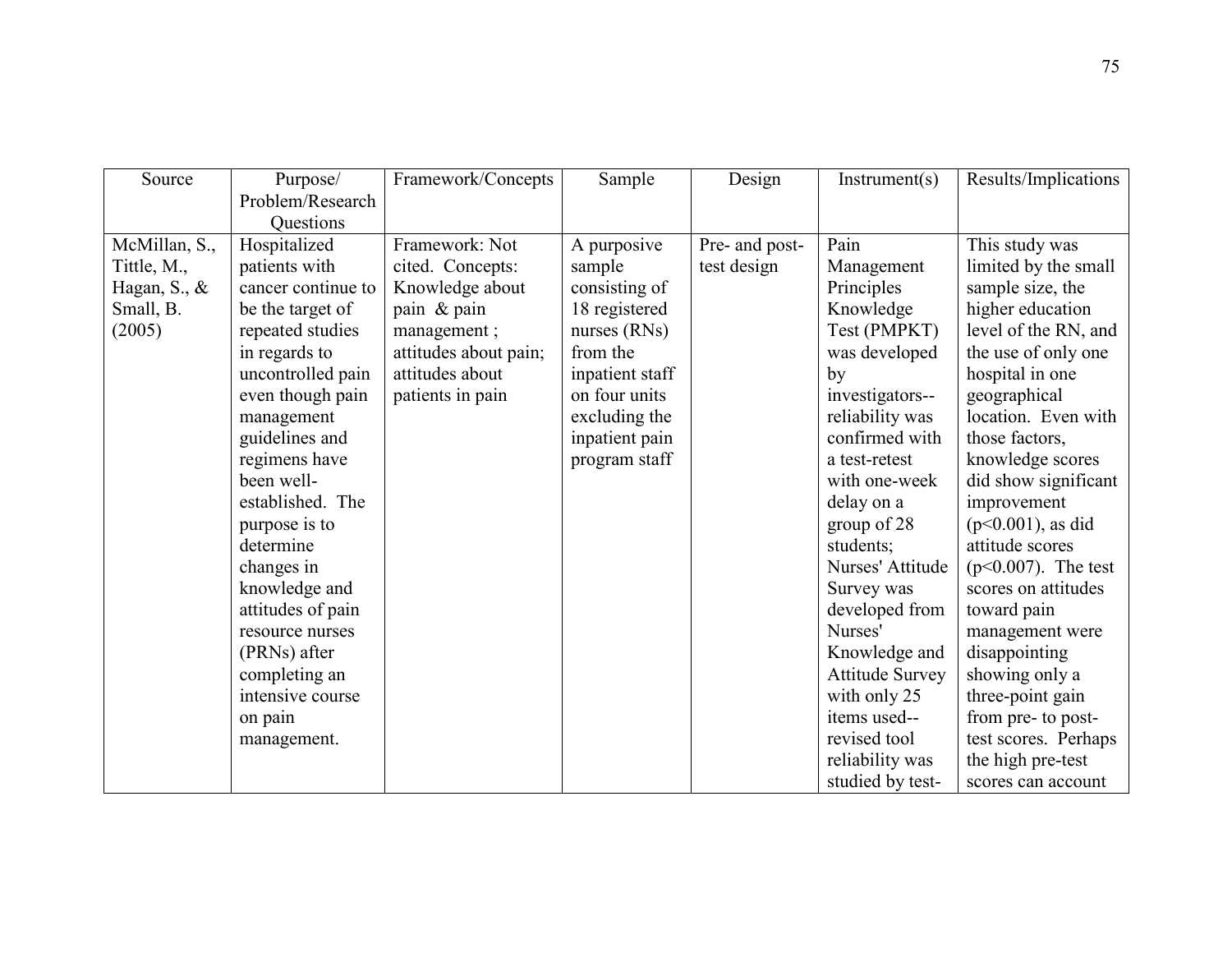| Source | Purpose/         | Framework/Concepts | Sample | Design | Instrument(s)      | Results/Implications   |
|--------|------------------|--------------------|--------|--------|--------------------|------------------------|
|        | Problem/Research |                    |        |        |                    |                        |
|        | Questions        |                    |        |        |                    |                        |
|        |                  |                    |        |        | retest and         | for part of this since |
|        |                  |                    |        |        | internal           | the scores left little |
|        |                  |                    |        |        | consistency        | room for               |
|        |                  |                    |        |        | reliability using  | improvement due to     |
|        |                  |                    |        |        | Cronbach's         | the selection bias     |
|        |                  |                    |        |        | alpha $(r=0.86)$ ; | that was built into    |
|        |                  |                    |        |        | Pain Survey--      | the study.             |
|        |                  |                    |        |        | reliability using  | The advanced           |
|        |                  |                    |        |        | test-retest;       | course in pain         |
|        |                  |                    |        |        | Demographic        | management was         |
|        |                  |                    |        |        | data               | successful in          |
|        |                  |                    |        |        |                    | achieving the          |
|        |                  |                    |        |        |                    | outcomes of            |
|        |                  |                    |        |        |                    | changing the           |
|        |                  |                    |        |        |                    | knowledge and          |
|        |                  |                    |        |        |                    | attitudes of nurses    |
|        |                  |                    |        |        |                    | who were to serve      |
|        |                  |                    |        |        |                    | as PRNs. Due to        |
|        |                  |                    |        |        |                    | shrinking budgets,     |
|        |                  |                    |        |        |                    | role modeling          |
|        |                  |                    |        |        |                    | expected behaviors     |
|        |                  |                    |        |        |                    | may be one way to      |
|        |                  |                    |        |        |                    | assist with the        |
|        |                  |                    |        |        |                    | training budget.       |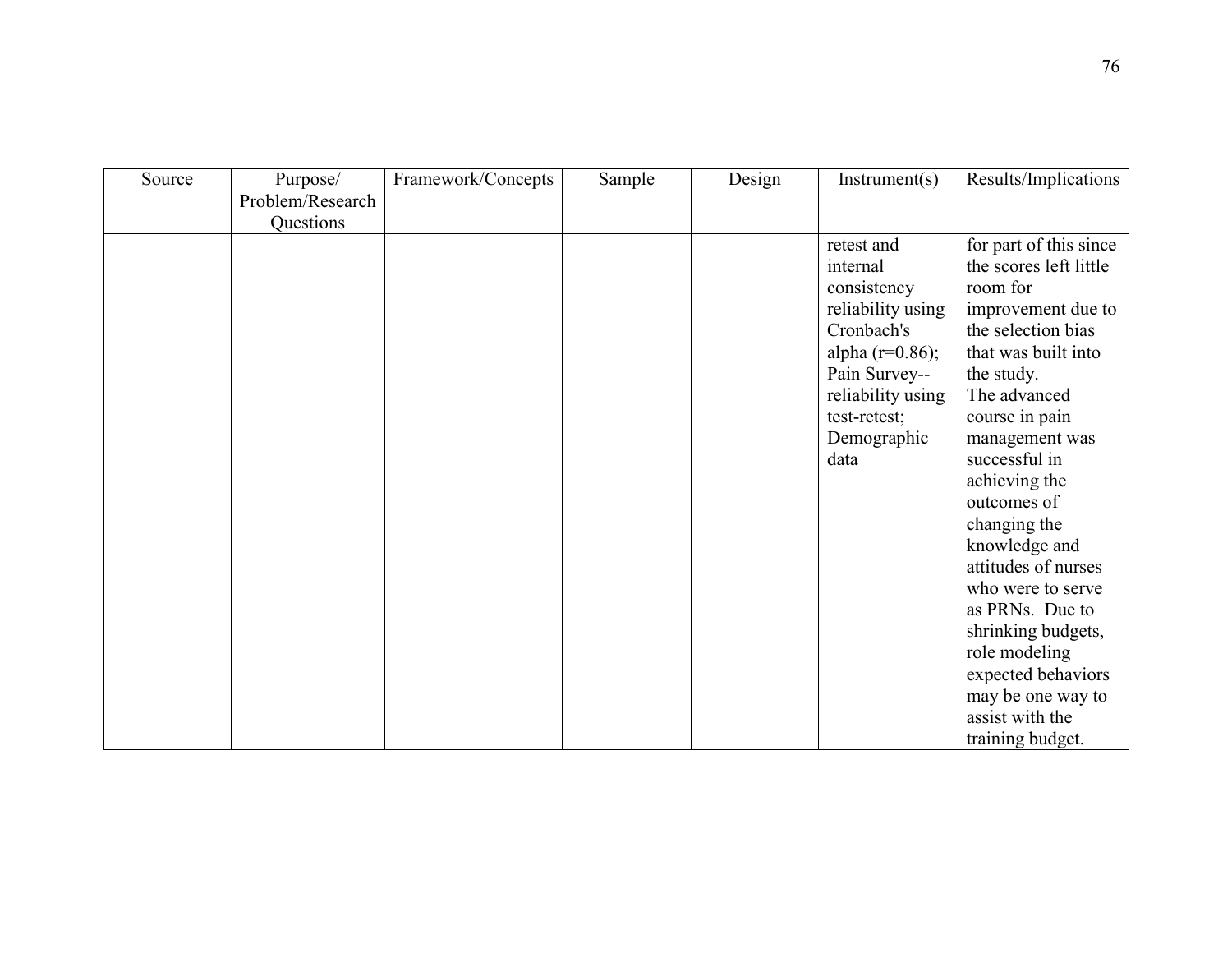| Source          | Purpose/            | Framework/Concepts    | Sample               | Design       | Instrument(s)  | Results/Implications |
|-----------------|---------------------|-----------------------|----------------------|--------------|----------------|----------------------|
|                 | Problem/Research    |                       |                      |              |                |                      |
|                 | Questions           |                       |                      |              |                |                      |
| Xue, Y.,        | Pain negatively     | Framework:            | A convenience        | Comparative, | Wisconsin Pain | While this study did |
| Schulman-       | impacts the         | Rokeach (Attitude     | sample of 96         | descriptive  | Initiative     | have limitations due |
| Green, D.,      | patient with        | Theorist) Concepts:   | healthcare           |              | (WPI)-well     | in part to the small |
| Czaplinski,     | cancer.             | Knowledge about       | providers            |              | used tool with | sample, the use of   |
| C., Harris, D., | Knowledge           | pain management;      | (registered          |              | established    | only one hospital in |
| & McCorkle,     | deficits and        | attitudes about pain; | nurses,              |              | validity and   | one geographical     |
| R. (2007)       | attitudes, not only | attitudes about       | pharmacists,         |              | reliability    | location, and the    |
|                 | by nurses, but      | patients in pain      | and                  |              |                | population of        |
|                 | also by other       |                       | physicians)          |              |                | physicians were      |
|                 | members of the      |                       | from a large         |              |                | only represented by  |
|                 | healthcare team,    |                       | urban teaching       |              |                | residents and        |
|                 | contribute to the   |                       | hospital in the      |              |                | interns, lessons can |
|                 | undertreatment of   |                       | northeastern         |              |                | be gleaned.          |
|                 | cancer pain. The    |                       | <b>United States</b> |              |                | Analysis of the data |
|                 | purpose of this     |                       |                      |              |                | when comparing       |
|                 | study was to        |                       |                      |              |                | groups did show      |
|                 | evaluate attitudes  |                       |                      |              |                | significant          |
|                 | and knowledge of    |                       |                      |              |                | difference among     |
|                 | pain management     |                       |                      |              |                | groups. In post-hoc  |
|                 | of inpatient        |                       |                      |              |                | analysis, overall    |
|                 | healthcare          |                       |                      |              |                | knowledge            |
|                 | providers.          |                       |                      |              |                | comparison post-     |
|                 |                     |                       |                      |              |                | hoc demonstrated     |
|                 |                     |                       |                      |              |                | significant          |
|                 |                     |                       |                      |              |                | difference among     |
|                 |                     |                       |                      |              |                | groups $(p=0.00007)$ |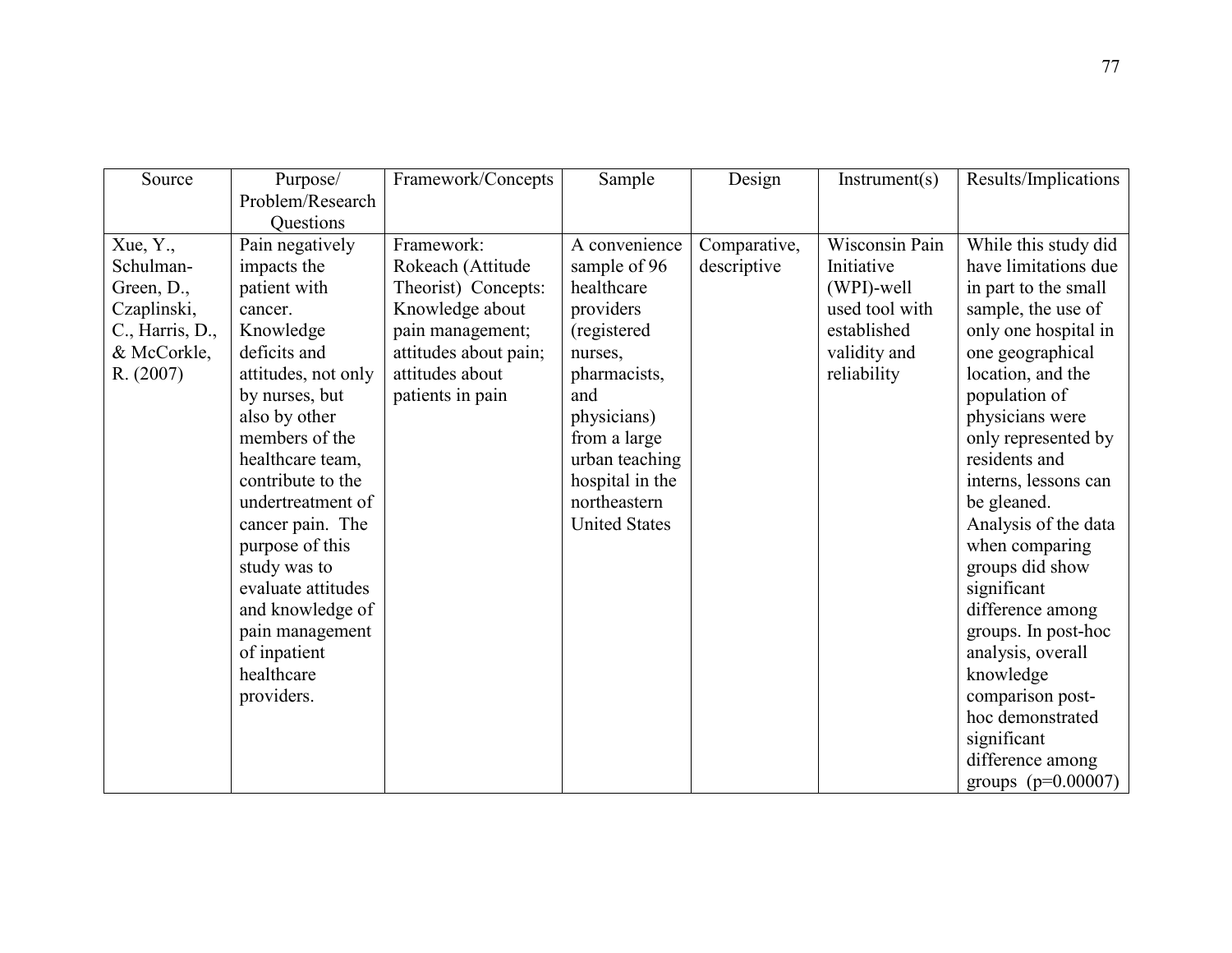| Source | Purpose/<br>Problem/Research | Framework/Concepts | Sample | Design | Instrument(s) | Results/Implications          |
|--------|------------------------------|--------------------|--------|--------|---------------|-------------------------------|
|        | Questions                    |                    |        |        |               |                               |
|        |                              |                    |        |        |               | with medical                  |
|        |                              |                    |        |        |               | oncology nurses and           |
|        |                              |                    |        |        |               | pharmacists scoring           |
|        |                              |                    |        |        |               | better than                   |
|        |                              |                    |        |        |               | physicians and                |
|        |                              |                    |        |        |               | gynecologic                   |
|        |                              |                    |        |        |               | oncology nurses.              |
|        |                              |                    |        |        |               | Additionally,                 |
|        |                              |                    |        |        |               | analysis of the data          |
|        |                              |                    |        |        |               | in regards to<br>patients who |
|        |                              |                    |        |        |               | overreport pain also          |
|        |                              |                    |        |        |               | showed significant            |
|        |                              |                    |        |        |               | difference (p                 |
|        |                              |                    |        |        |               | $=0.00007$ ).                 |
|        |                              |                    |        |        |               | Physicians are more           |
|        |                              |                    |        |        |               | likely to believe             |
|        |                              |                    |        |        |               | patients over report          |
|        |                              |                    |        |        |               | pain than are nurses          |
|        |                              |                    |        |        |               | or pharmacists. If            |
|        |                              |                    |        |        |               | attitude theorist             |
|        |                              |                    |        |        |               | Rokeach is correct            |
|        |                              |                    |        |        |               | that attitude                 |
|        |                              |                    |        |        |               | influences behavior,          |
|        |                              |                    |        |        |               | then physicians who           |
|        |                              |                    |        |        |               | believe patients are          |